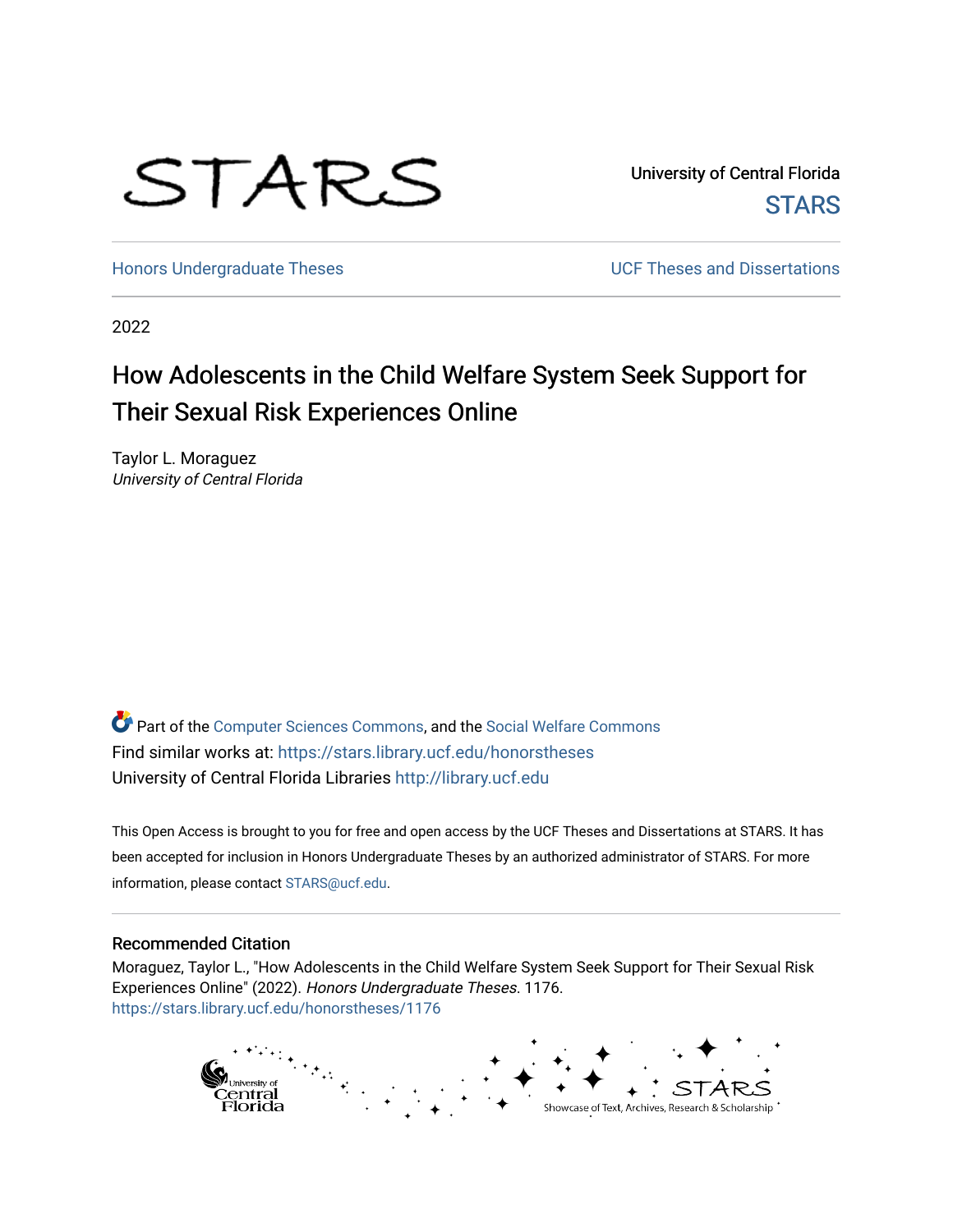# HOW ADOLESCENTS IN THE CHILD WELFARE SYSTEM SEEK SUPPORT FOR THEIR SEXUAL RISK EXPERIENCES ONLINE

by

## TAYLOR LEIGH MORAGUEZ

A thesis submitted in partial fulfillment of the requirements for the Honors in the Major Program in Computer Science in the College of Engineering and Computer Science and in the Burnett Honors College at the University of Central Florida Orlando, Florida

> Spring Term 2022

Thesis Chair: Pamela Wisniewski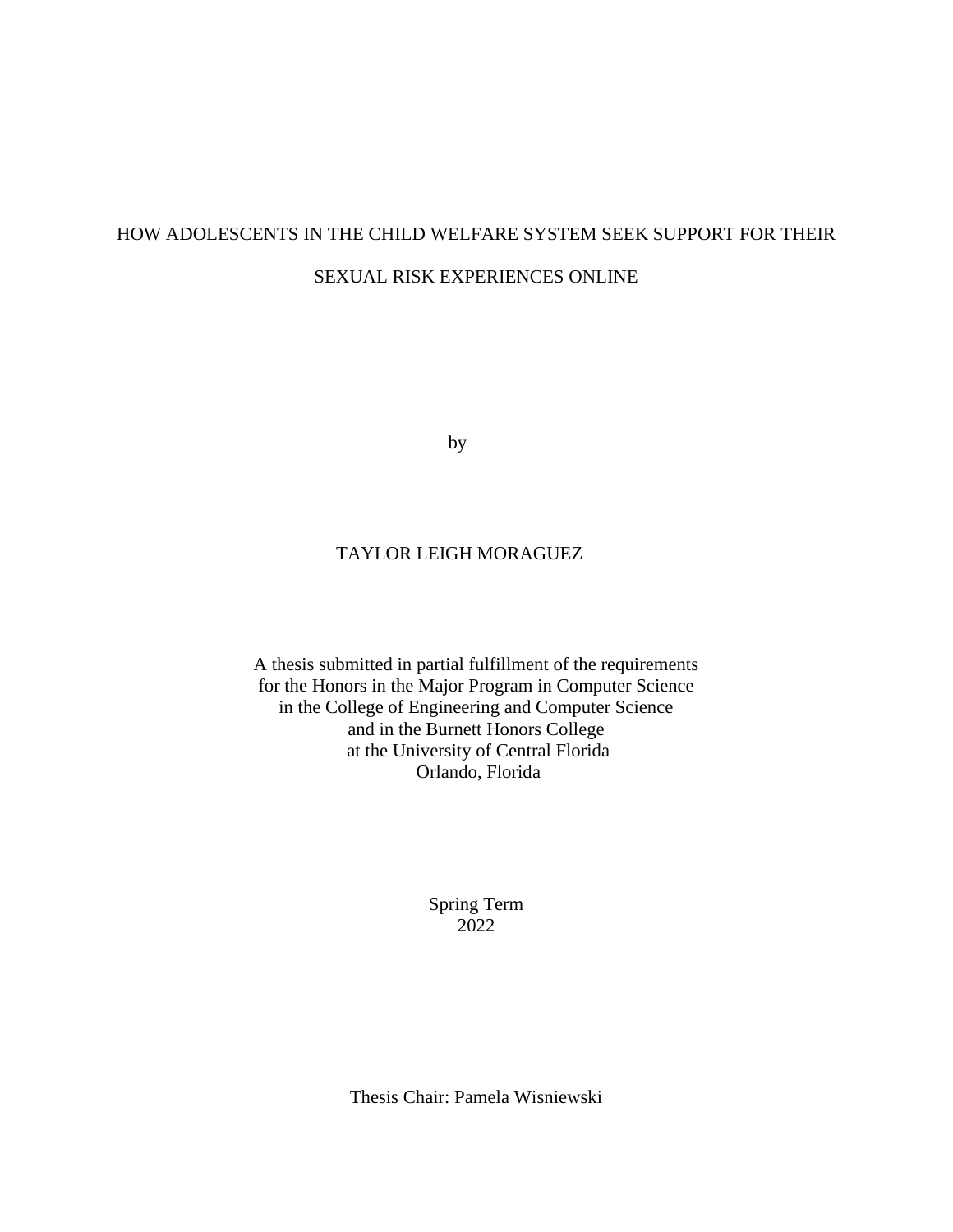#### ABSTRACT

Youth in the foster care system experience unique and challenging situations online, such as higher risks of inappropriate messaging (e.g., sexting) and unwanted solicitations from strangers. As a vulnerable group of adolescents, foster youth often use online platforms as a resource to express themselves and seek support over their sexual experiences online. This thesis analyzes how foster youth seek support online for their sexual risk experiences, including sexual abuse, sexting, and sexuality. To understand how adolescents (ages 13-17) in the child welfare system seek support for these experiences, we conducted a thematic analysis of 541 individual posts made by 121 different foster youth on an online mental health peer support forum. The majority of the foster youth used the platform to seek support online over their traumatic sexual experiences involving sexual abuse (42%), sexting (31%), and sexuality (28%). Approximately 9% of foster youth used the platform to connect with others for sexting. As a result of seeking support online and connecting with others on the platform, they shared personal and intimate details about themselves and their experiences and, unfortunately, also encountered unwanted sexual solicitations while doing so. Our research highlights the importance of providing safe spaces for foster youth to seek support and advice regarding their sexual risk experiences online.

**Trigger Warning:** *This thesis discusses sensitive topics, such as sexual abuse and sexuality. Reader discretion is advised.*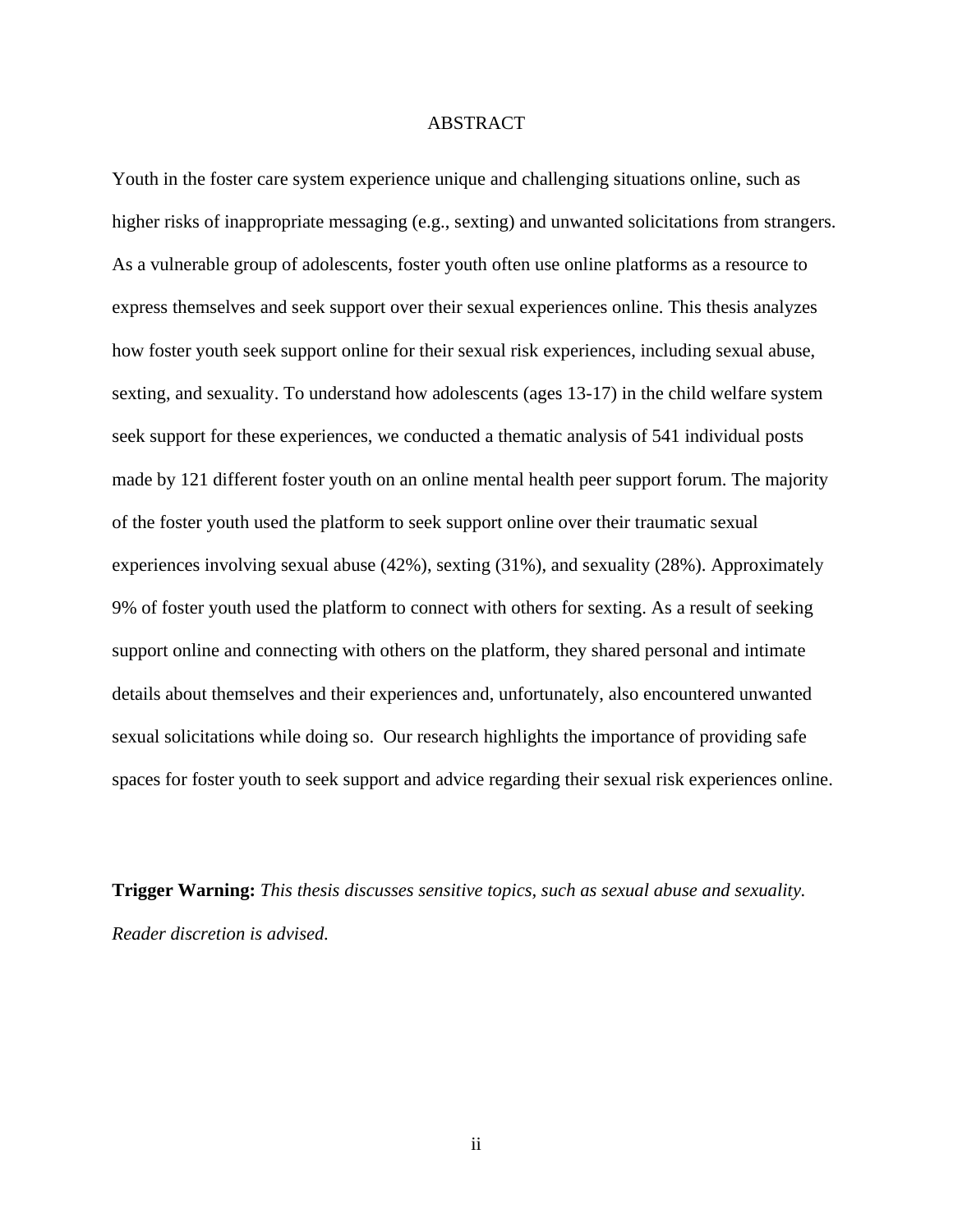#### ACKNOWLEDGMENTS

This research is partially supported by the U.S. National Science Foundation under grants IIP-1827700 and IIS-1844881 and by the William T. Grant Foundation grant #187941 and #1067525. Any opinions, findings, and conclusions or recommendations expressed in this material are those of the authors and do not necessarily reflect the views of the research sponsors.

I would like to give special thanks to those who helped me through this journey. To Dr. Pamela Wisniewski, my thesis chair, for making this opportunity possible and allowing me to gain new knowledge and experiences while conducting this research. To Karla Badillo-Urquiola for mentoring me through this entire research and thesis process. And to Dr. Erica Fissel, a member of my thesis committee, for providing constant feedback and insight to my research.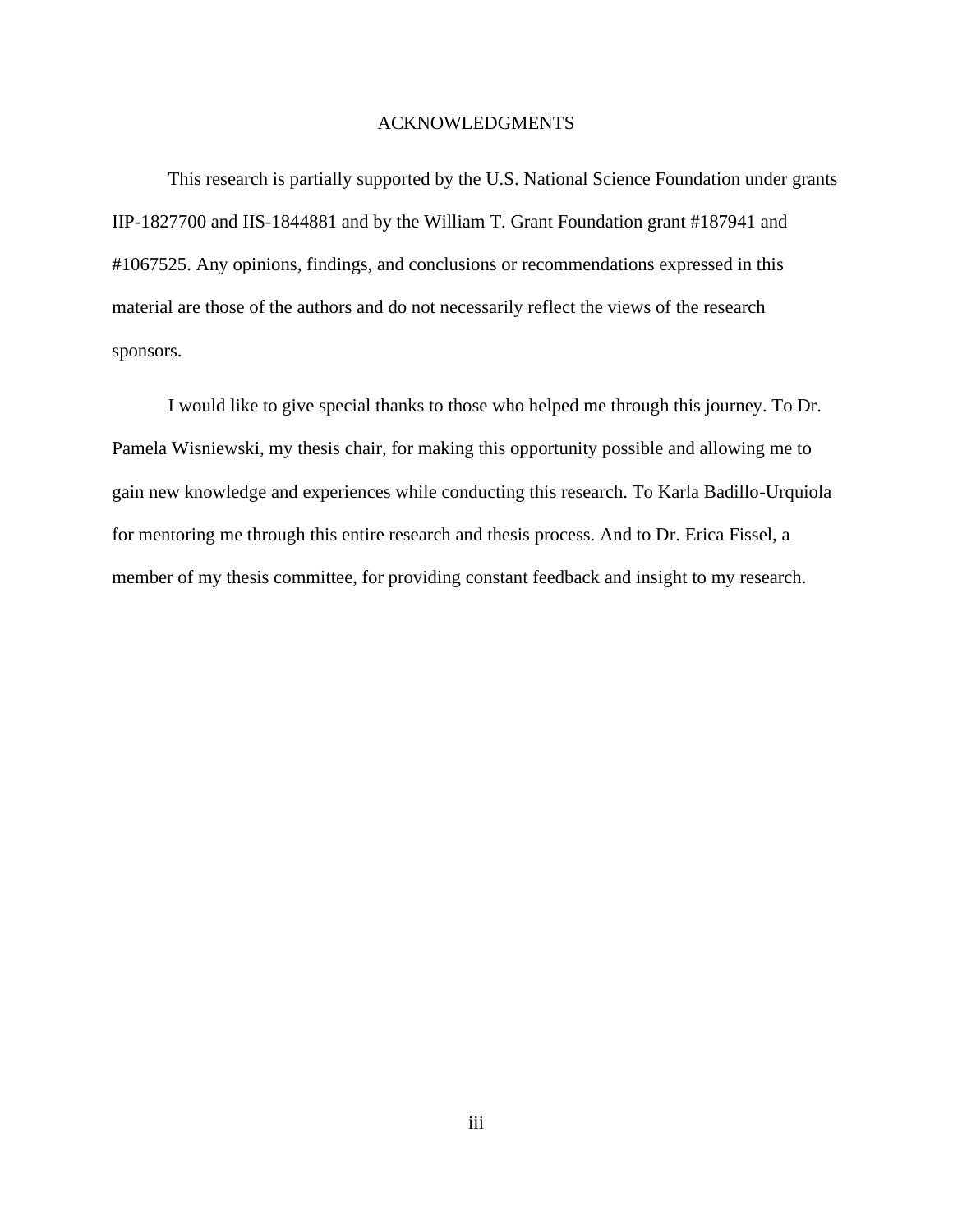# TABLE OF CONTENTS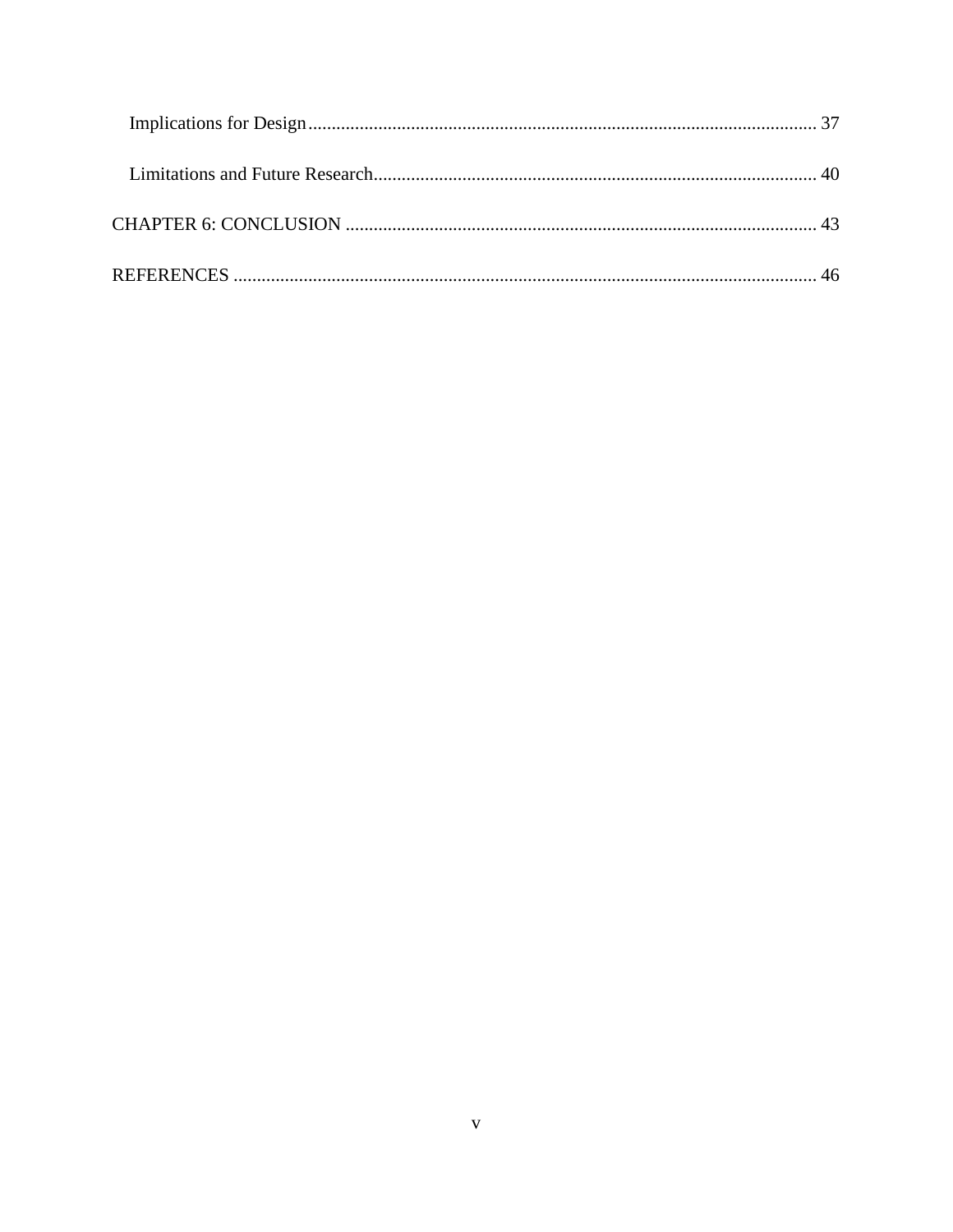# LIST OF TABLES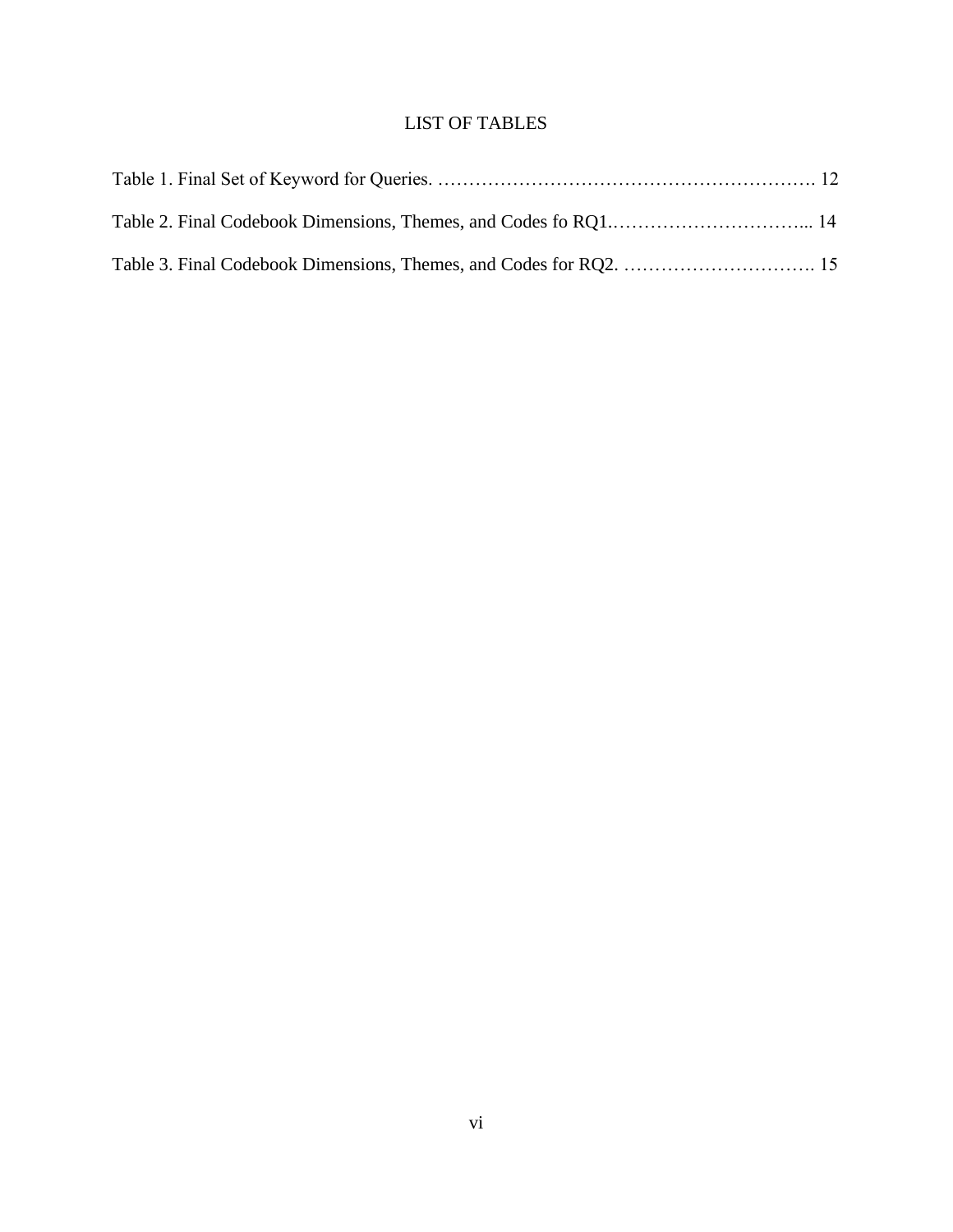# CHAPTER 1: INTRODUCTION

<span id="page-7-0"></span>Approximately one in four teens are unintentionally exposed to sexually explicit materials online (Mitchell et al., 2013). Data from the Crimes against Children Research Center (2014) estimates that over half of youth experience more than one sexual solicitation online in the past year. The Crimes against Children Research Center defines sexual solicitation as unwanted requests to engage in sexual activities or talk or any request by an adult. Previous research has accounted for how adolescents have shared their online experiences with adults and parents, demonstrating how the risks online anticipated by guardians are typically lower or less severe than the reality (Wisniewski & Xu., 2017). When it comes to self-disclosure, people find it difficult to disclose sensitive information, like abuse, depression, and pregnancy, due to the vulnerability and stigmatization of the situations (Andalibi et al., 2018). This can lead youth to be more inclined to share and seek support for their sexual experiences, such as sexual assault, online rather than reaching out to a person present in their life. Adolescent online safety research emphasizes the risks that the general youth population are experiencing when they are online. Still, more research is needed to understand how more at-risk youth populations are affected when online.

About one half (48.3%) of the children in the United States (U.S.) child welfare system have had four or more adverse experiences, including exposure to parental divorce, death, domestic violence, family drug addiction, mental illness, and/or discrimination (Bramlett & Radel, 2014). The U.S. child welfare system investigates these child abuse and neglect instances, and provides foster care services for managing these situations. According to Turney &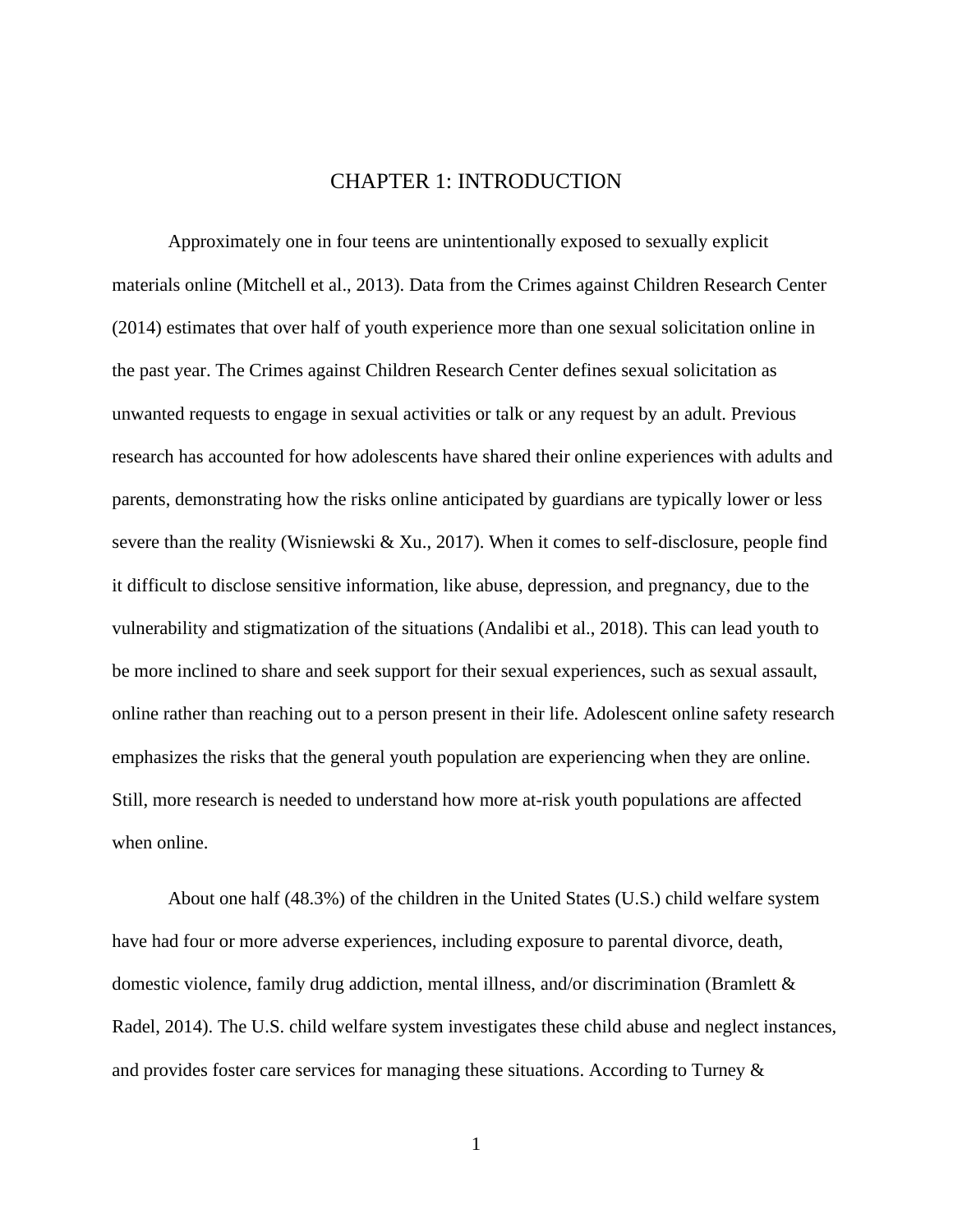Wildeman (2016), children in the foster care system experience significantly higher rates of poor mental health and physical health compared to youth outside the system. They are also more vulnerable to experiencing risks, such as higher pregnancy rates; yet, limited preventative measures have been implemented for this population (Oshima et al., 2013). Recent studies by Badillo-Urquiola et al. (2017) have examined the role of technology in these risk outcomes. Yet, more research is needed from the perspective of the foster youth themselves. Thus, to better understand what youth in foster care experience and share online, I posed these research questions:

- **RQ1:** *When foster youth post about their sexual risk experiences online, a) what is the primary purpose of the post and b) what types of sexual risks do they post about?*
- **RQ2:** *When seeking online support, a) what types of support do foster youth typically seek, b) with whom do they sexually interact, and c) are these sexual experiences typically positive or negative?*

To answer these research questions, we collected posts from 121 foster youth (ages 13- 17) on a peer support mental health forum. Foster youth used the platform to seek support, advise others online, and connect with others for sexual experiences and disclosures. To delve deeper into understanding what type of support these youth are seeking on the platform, we have used the Social Support Behavioral Code (Cutrona and Suhr, 1992) to code each type of support these foster youth are seeking online (**RQ1**). We scoped the data to identify posts that used keywords at the intersection of sexual and online and used thematic analysis to understand the circumstances and sexual experiences these foster youth are sharing online (**RQ2**). We also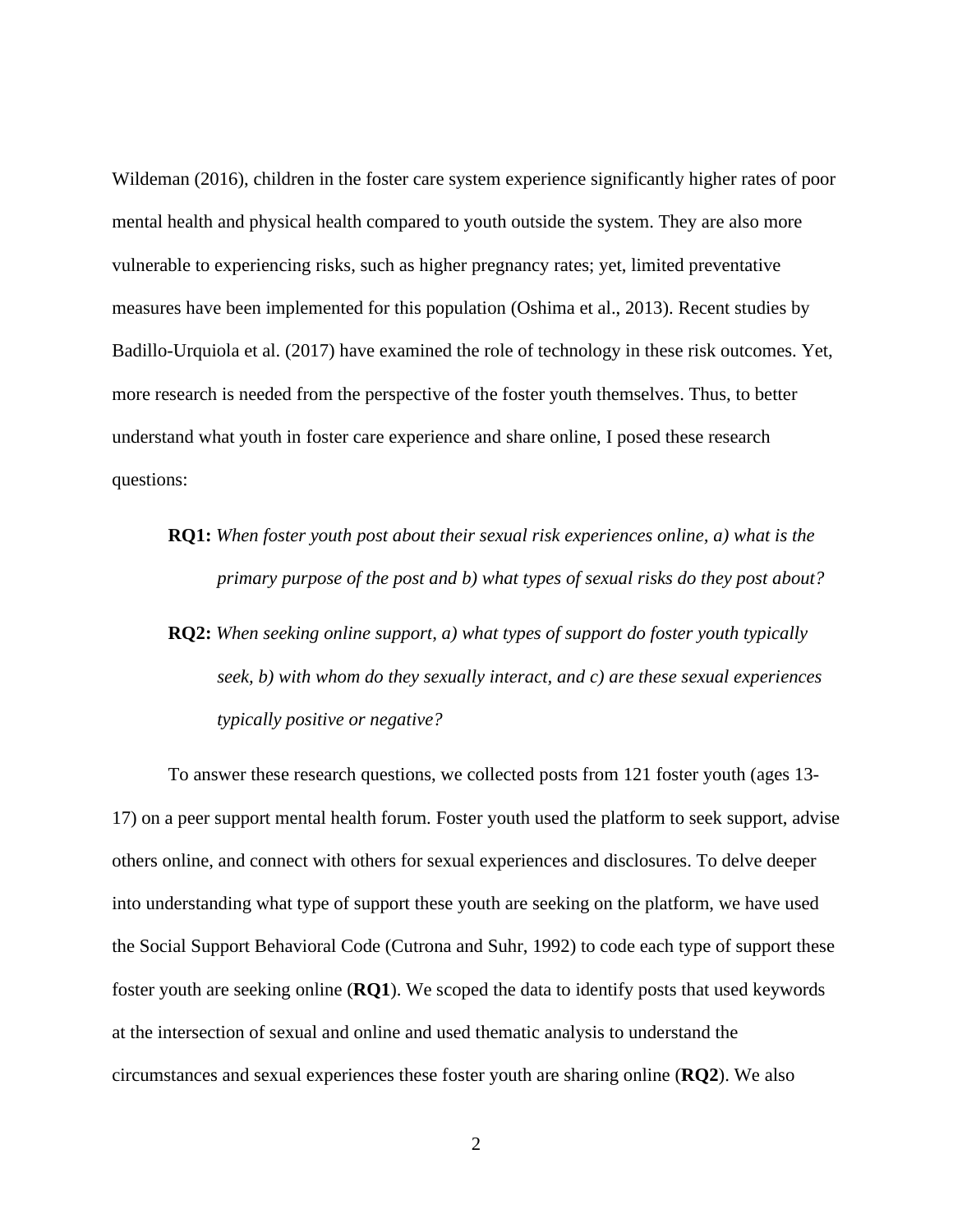considered the different circumstances that foster youth were sharing online about their experiences, such as gender, age, and type of sexual experience. Foster youth often shared details of whether their experiences were initiated online or offline, who the experienced was shared with, and how the experience affected them, which allowed us to evaluate the consequences associated with foster youth seeking support online. We scoped the data to identify posts that used keywords at the intersection of sexual and online and used thematic analysis to understand the circumstances and sexual experiences these foster youth are sharing online (**RQ2**). We also considered the different circumstances that foster youth were sharing online about their experiences, such as gender, age, and type of sexual experience. Foster youth often shared details of whether the experiences were initiated online or offline, who the experienced was shared with, and how the experience affected them, which allowed us to evaluate the consequences associated with foster youth seeking support online.er youth were sharing online about their experiences, such as gender, age, and type of sexual experience. Foster youth often shared details of whether their experiences were initiated online or offline, who the experienced was shared with, and how the experience affected them, which allowed us to evaluate the consequences associated with foster youth seeking support online.We scoped the data to identify posts that used keywords at the intersection of sexual and online and used thematic analysis to understand the circumstances and sexual experiences these foster youth are sharing online (**RQ2**). We also took into account the different circumstances that foster youth were sharing online about their experiences, such as gender, age, and type of sexual experience. Foster youth often shared details of whether the experiences were initiated online or offline, who the experienced was shared with, and how the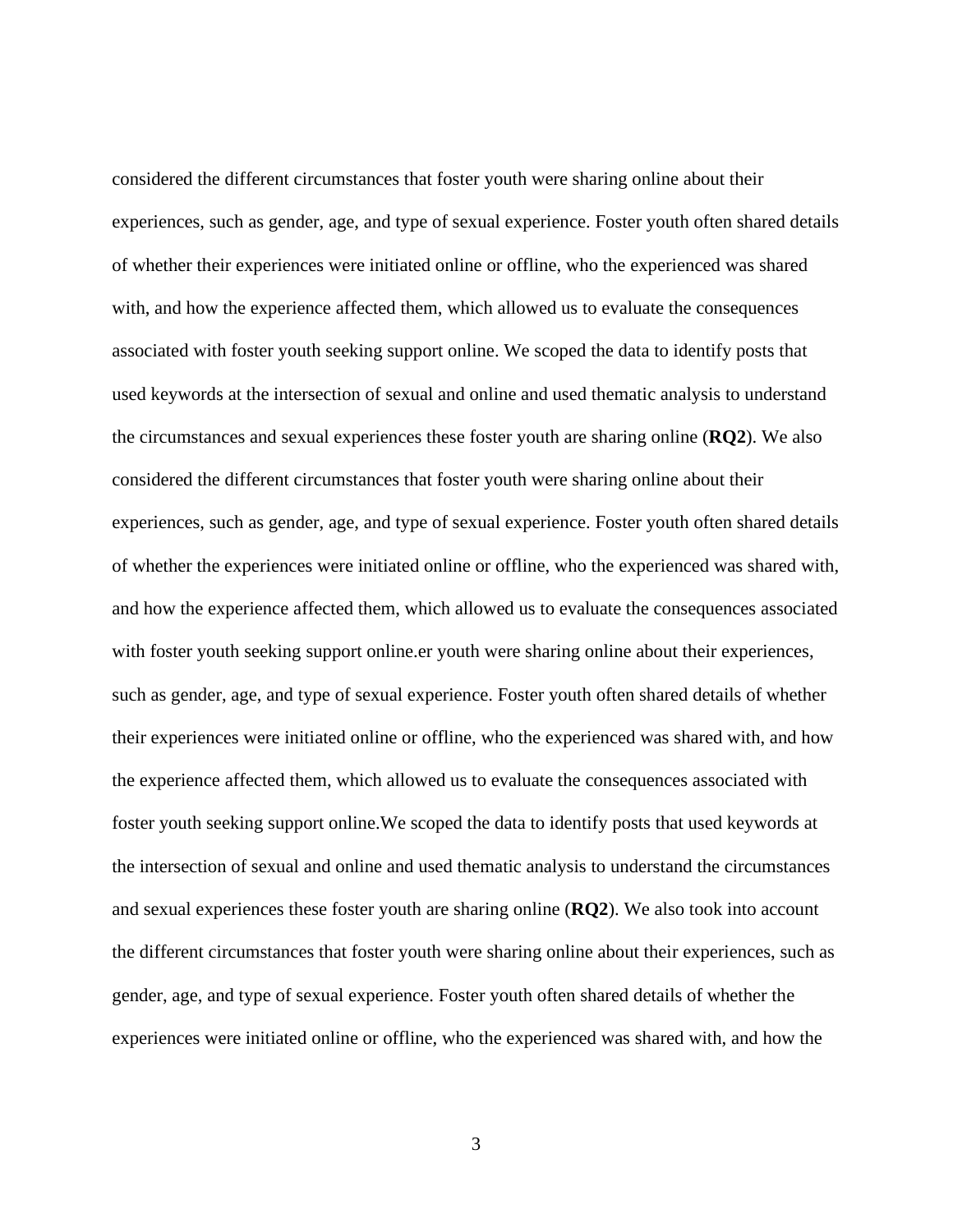experience affected them, which allowed us to evaluate the consequences associated with foster youth seeking support online.

Our research provides an unfiltered perspective on how and why foster youth seek support online for their sexual experiences. It provides the Computer-Supported Cooperative Work (CSCW) community knowledge about how a more at-risk group of adolescents, such as adolescents in the child welfare system, are seeking support online and how future developments of online safety solutions can contribute to the safety of these adolescents. Our study explores the variant factors in why foster youth could be seeking support online, as well as the risks that these youth are experiencing while seeking support online through thematic analysis. Overall, our research makes contributions to the fields of adolescent online safety, online peer support forums, and Human-Computer Interaction (HCI). children welfare system, are seeking support online and how future developments of online safety solutions can contribute to the safety of these adolescents. Our study explores the variant factors in why foster youth could be seeking support online over offline, as well as the risks that these youth are experiencing while seeking support online through thematic analysis. Overall, our research makes contributions to the fields of adolescent online safety, online peer support forums, and Human-Computer Interaction (HCI).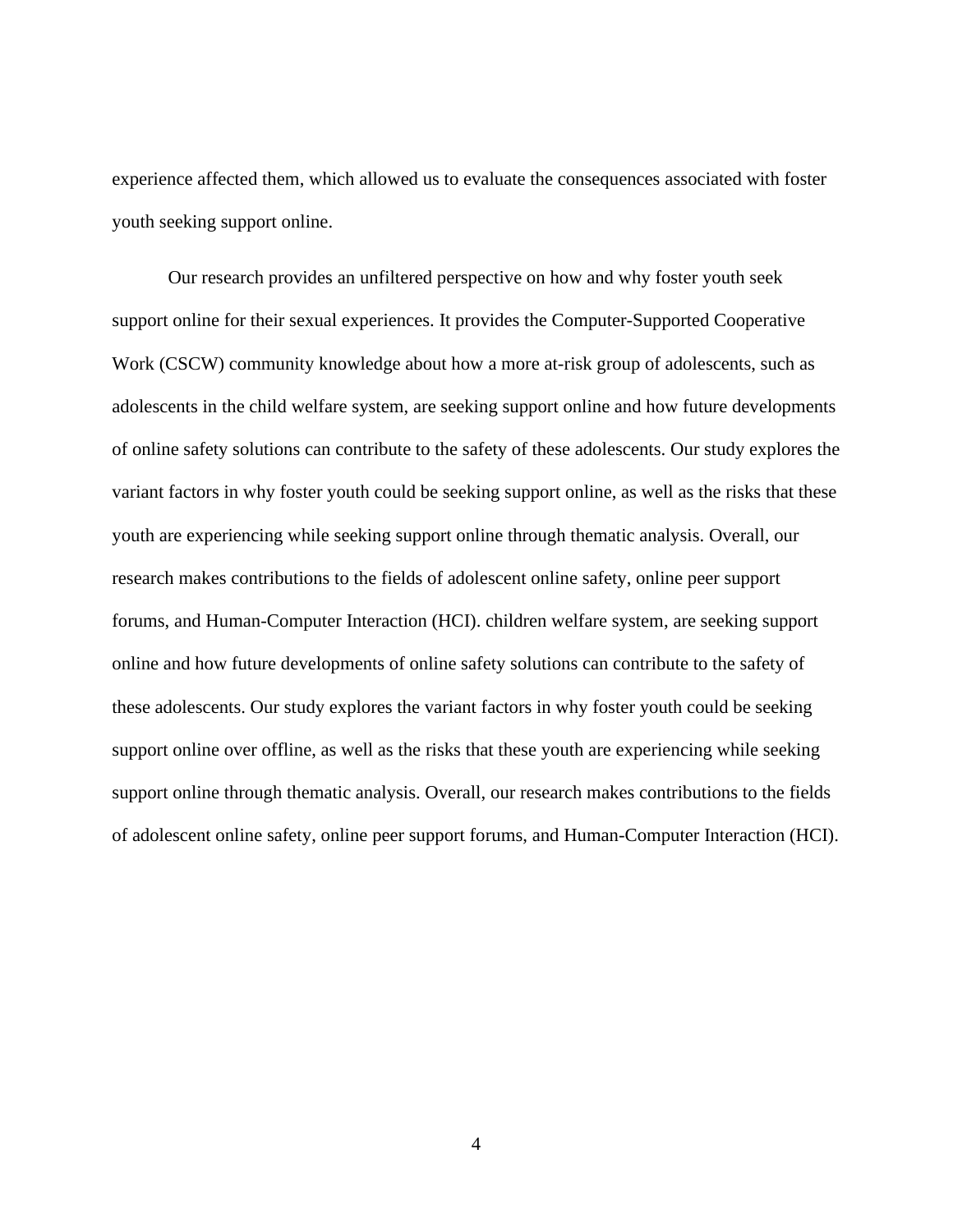# CHAPTER 2: BACKGROUND

<span id="page-11-0"></span>In this section, we will be reviewing existing literature on the topics of foster youth and their relationship with technology, adolescent online sexual experiences, and online social support that adolescents are seeking online.

#### Foster Youth and Technology

<span id="page-11-1"></span>The existence of technology in adolescent development has shown signs of exposing youth to online risks at an early age. Findings from Badillo-Urquiola et al. (2017) have found that foster youth experience higher rates of being affected by the risks adolescents are exposed to online. Specifically, when foster youth are exposed to risks, such as sexting or sexual solicitations, they struggle to cope more with their experiences than the general youth population. As a suspectable and vulnerable group of adolescents, limited research has been conducted on how foster youth interact with technology and how to mitigate the consequences of potential risk exposure, as well as limited design practices in aiding at-risk youth in general.

Foster youth having access to technology provides many benefits, resulting in conflicting views on whether the benefits outweigh the risks. Technology can be an essential resource for foster youth as it can be one of their only means of maintaining and creating relationships as they are often transitioning homes, families, and places. The internet also gives them access to resources that can answer their questions or provide them with a platform to express and find themselves while gaining intelligence on how the digital world works (Gustavsson & MacEachron, 2015). A positive correlation that was found between foster youth having access to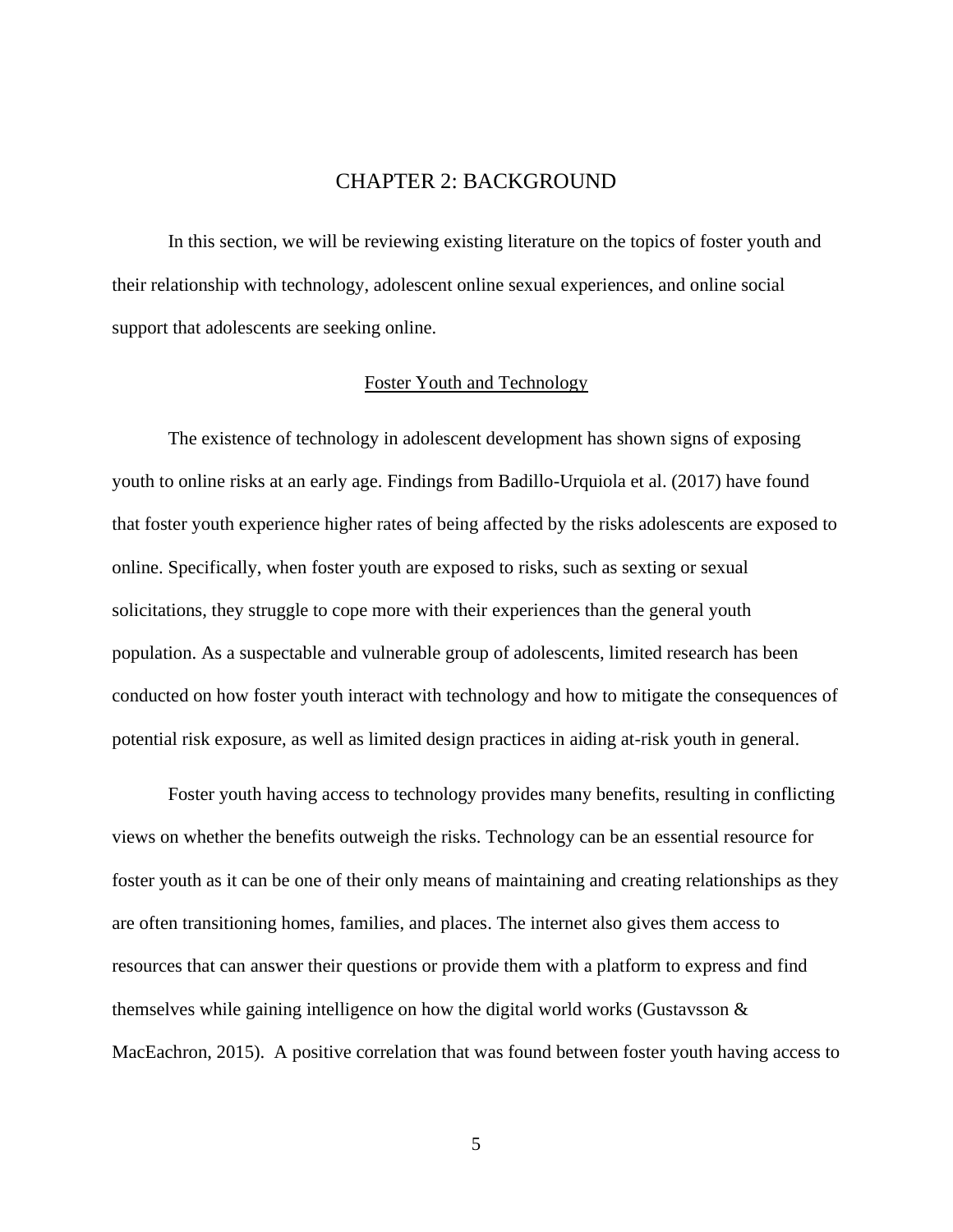communication online is that they felt a greater connection to other people and felt a sense of "normalcy", which they were typically deprived of (Gomez & Alford, 2016).

A major reason foster youth often have higher unpleasant internet experiences is due to their past or pre-existing traumas. The past traumas these youth experienced at a young age has often presented them with attachment and trust issues, resulting in online escapism being their outlet (Badillo-Urquiola et al., 2017).

#### Adolescent Online Sexual Experiences and Risks

<span id="page-12-0"></span>One of the most profound risks adolescents experience online involves sexual experiences, including sexting, unwanted solicitations, and exposure to inappropriate content. A study by Jones et al. (2012) revealed one in four teens experience unwanted solicitations and explicit content online. As Razi et al. (2020) found from a peer support forum, adolescents tend to seek support, seek connections, or seek advice online when exposed to sexual experiences, such as sexting, sexual intimacy, or sexual interactions. The study found that 83% of adolescents sought support, 15% sought to connect with others, and 5% gave advice for sexual experiences.

When understanding why teens are reluctant to mention the risks they experience online, Wisniewski et al. (2017) found that teens often felt significantly more embarrassed or mild discomfort when discussing risks they experience online, often leading them to not communicate about their experiences with their parents in fear of being misunderstood or receiving a negative reaction. Dehaan et al. (2012), whose study focused on another at-risk group of adolescents, LGBT youth, found that it is easier for youth to reveal difficult information about themselves online rather than offline due to the awkwardness, sensitivity of situations, and the lack of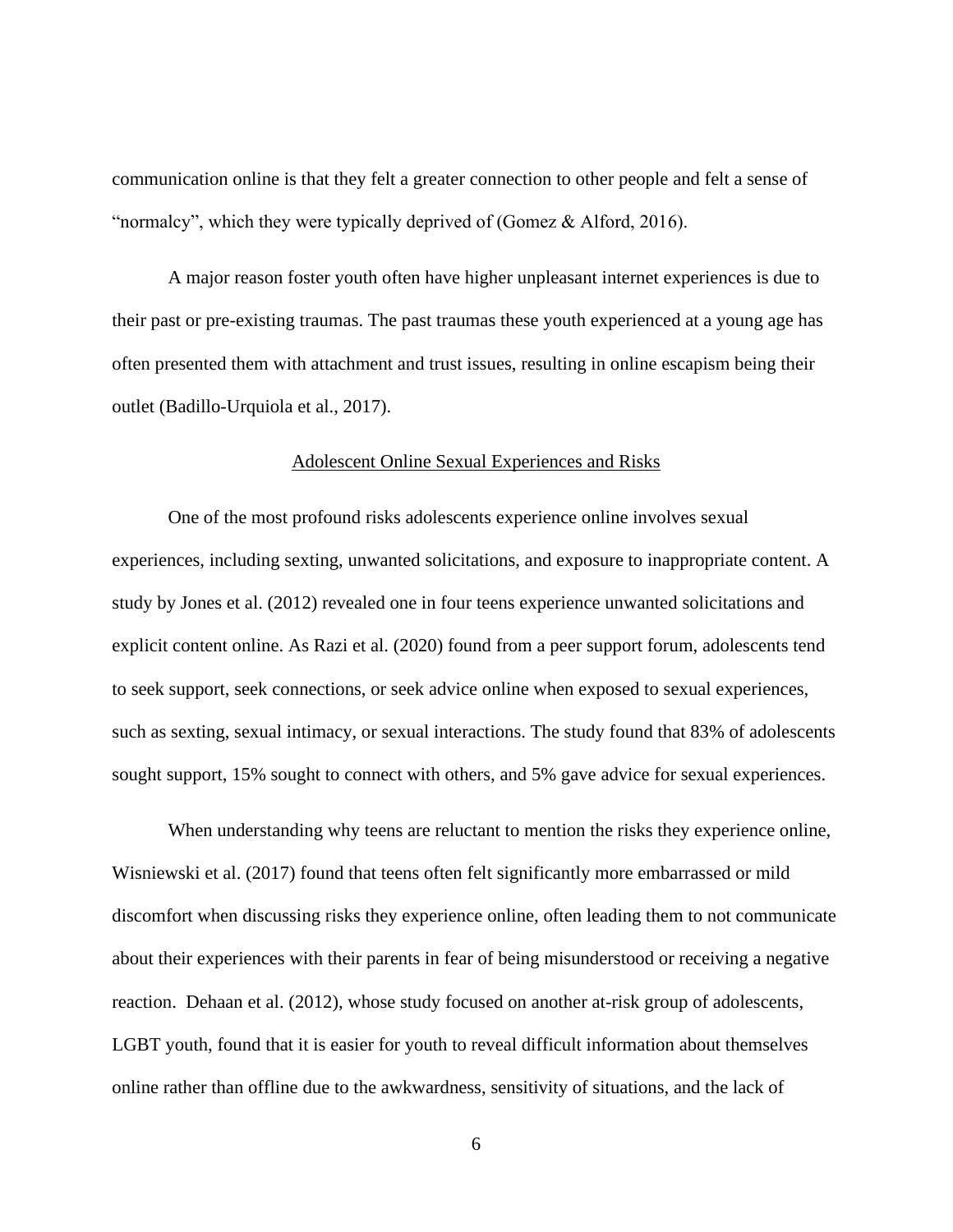support they were receiving offline. Foster youth experiencing heavy feelings of rejection and the need for acceptance and love often results in them seeking it in different outlets (Badillo-Urquiola et al., 2019). When seeking support online, the option for posting anonymously can contribute to what youth are willing to reveal on social media since youth are more comfortable confiding their traumas and experiences when the experience is not directly associated with their offline identity (Andalibi et al., 2018).

#### Adolescent Online Social Support

<span id="page-13-0"></span>The types of support adolescents, including foster youth, are seeking online ranges depending on their current needs and emotions. Cutrona and Suhr (1992) posed that different stressful events demand different needs for social support, coining the Social Support Behavioral Code. This code has five categories of social support: informational, emotional, tangible, esteem, and social network support. The different types of support are classified by the social needs, such as informational support relating to seeking knowledge or feedback, or emotional support relating to needed comfort and sympathy. Tangible support was defined as physically providing services to another, and the code goes further to include esteem and social network support, which are messages that either encourage one's abilities and intrinsic values or enhance one's belonging to specific groups. Ko et al.'s (2013) applied this code to an online blog forum to see what types of social support were relevant. The most common support received was validation, encouragement, and compliments, which are types of emotional support. Similarly, an online forum involving sexual abuse disclosures also revealed this finding as it shows that posts mostly involved emotional support seeking behaviors, and tangible help-seeking occurred rarely (Andalibi et al, 2018). emotional support seeking behaviors, and tangible help-seeking occurred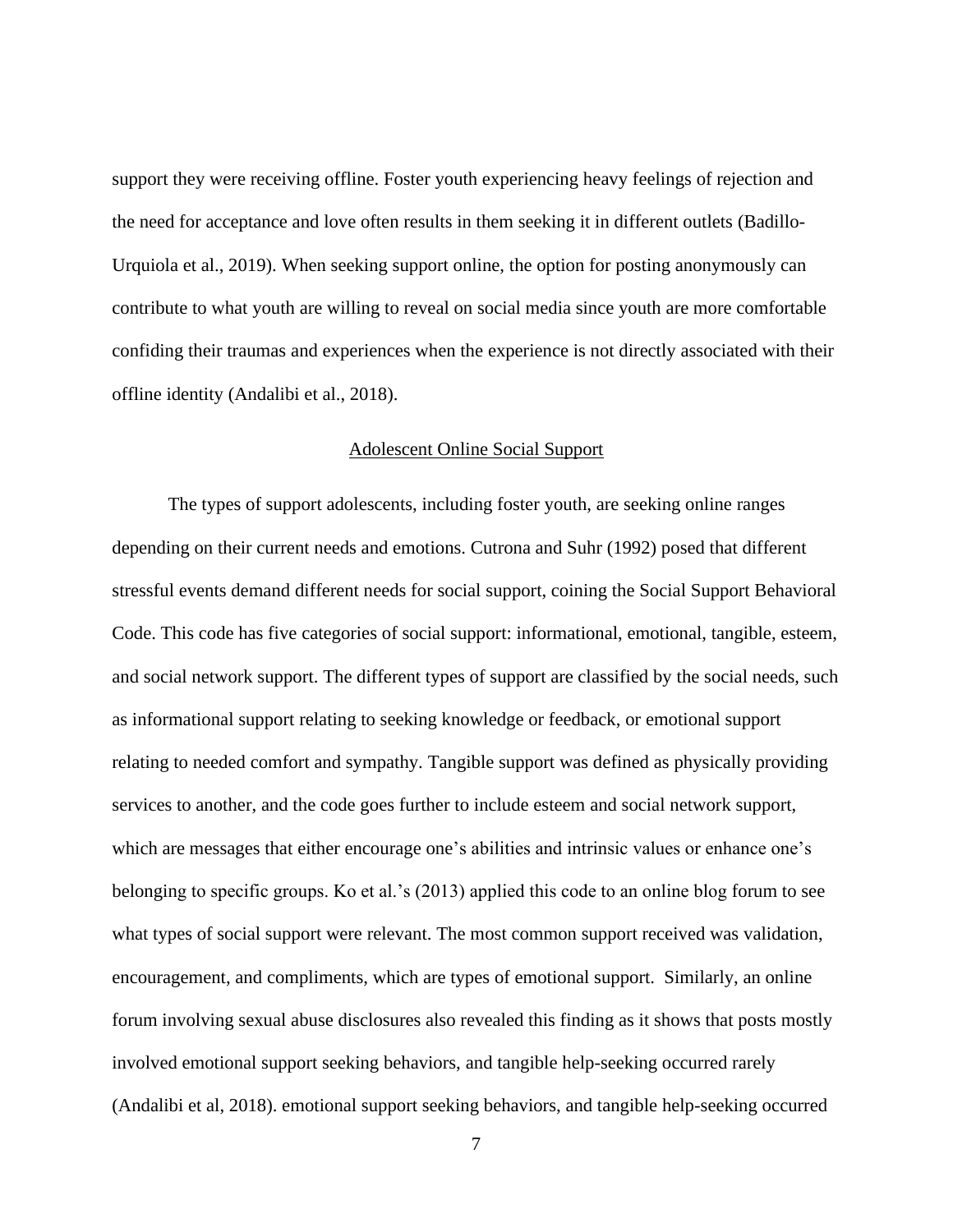rarely (Andalibi et al, 2018). most common support received was validation, encouragement, and compliments, which are types of emotional support. Similarly, an online forum involving sexual abuse disclosures also revealed this finding as it shows that posts mostly involved emotional support seeking behaviors, and tangible help-seeking occurred rarely (Andalibi et al, 2018). emotional support seeking behaviors, and tangible help-seeking occurred rarely (Andalibi et al, 2018).

It is essential to understand the types of support that people are seeking out because if the support matches their needs and preferences, it improves their ability to cope with distressing events (Burleson et al., 1994). Teens turn to online outlets for social support to feel more comfortable when they feel limited talking to peers about experiences that may go against social norms and peer expectations (Ellison et al., 2016). This is because information that is disclosed may make the discloser feel more vulnerable about already stigmatized topics or lead to stigmatization from peers. Online peer support platforms empower youth to discuss the sensitive and uncomfortable topics (Forte et al., 2014). It is important to understand the types of support people are seeking out because if the support matches their needs and preferences, it improves their ability to cope with distressing events (Burleson et al., 1994). Teens turn to online outlets for social support to feel more comfortable when they feel limited talking to peers about experiences that may go against social norms and peer expectations (Ellison et al., 2016). This is due to the fact that information that may be disclosed may make the discloser feel more vulnerable about already stigmatized topics or lead to stigmatization from peers. Online peer support platforms empower youth to discuss the sensitive and uncomfortable topics (Forte et al.,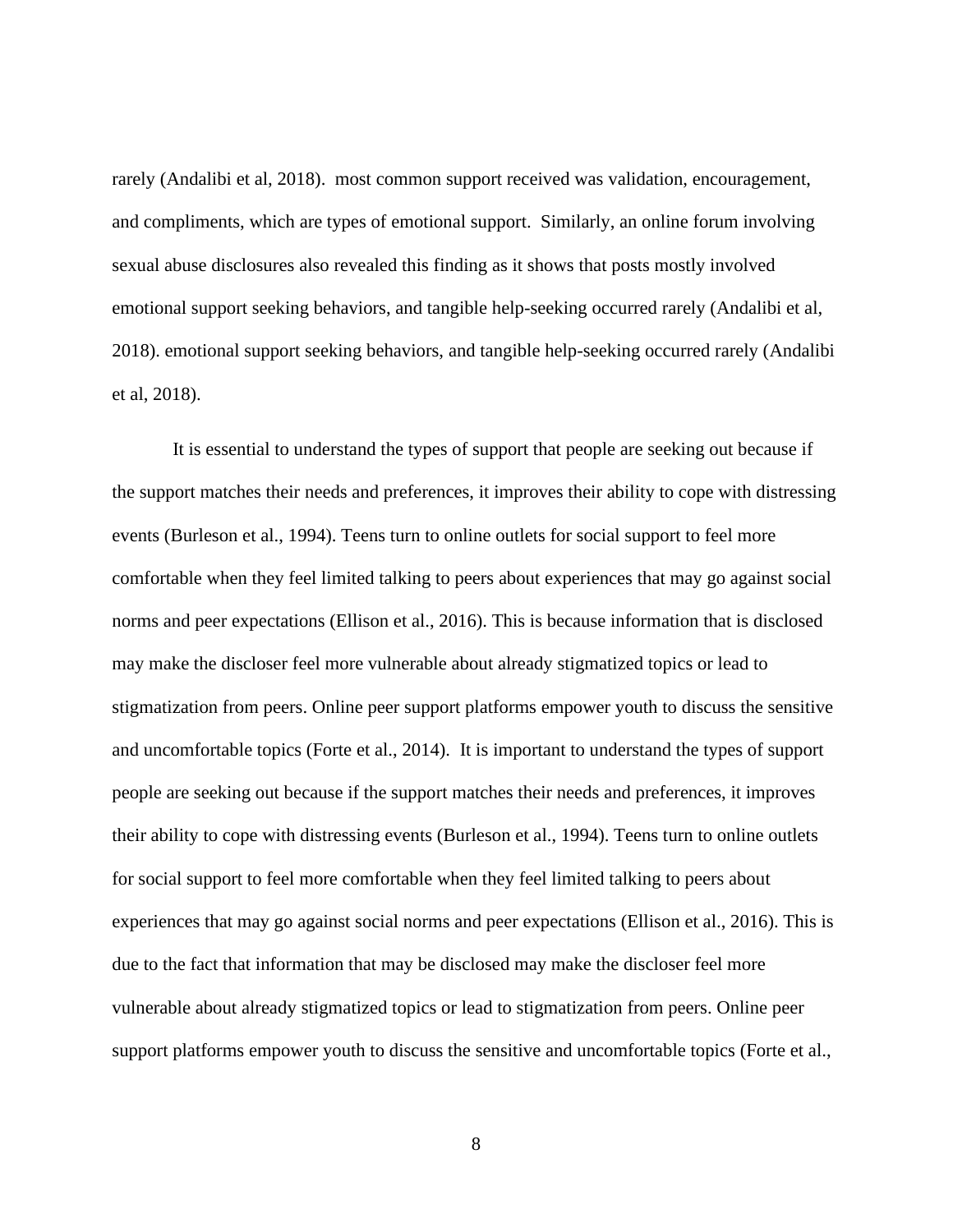2014). lead to stigmatization from peers. Online peer support platforms empower youth to discuss the sensitive and uncomfortable topics (Forte et al., 2014).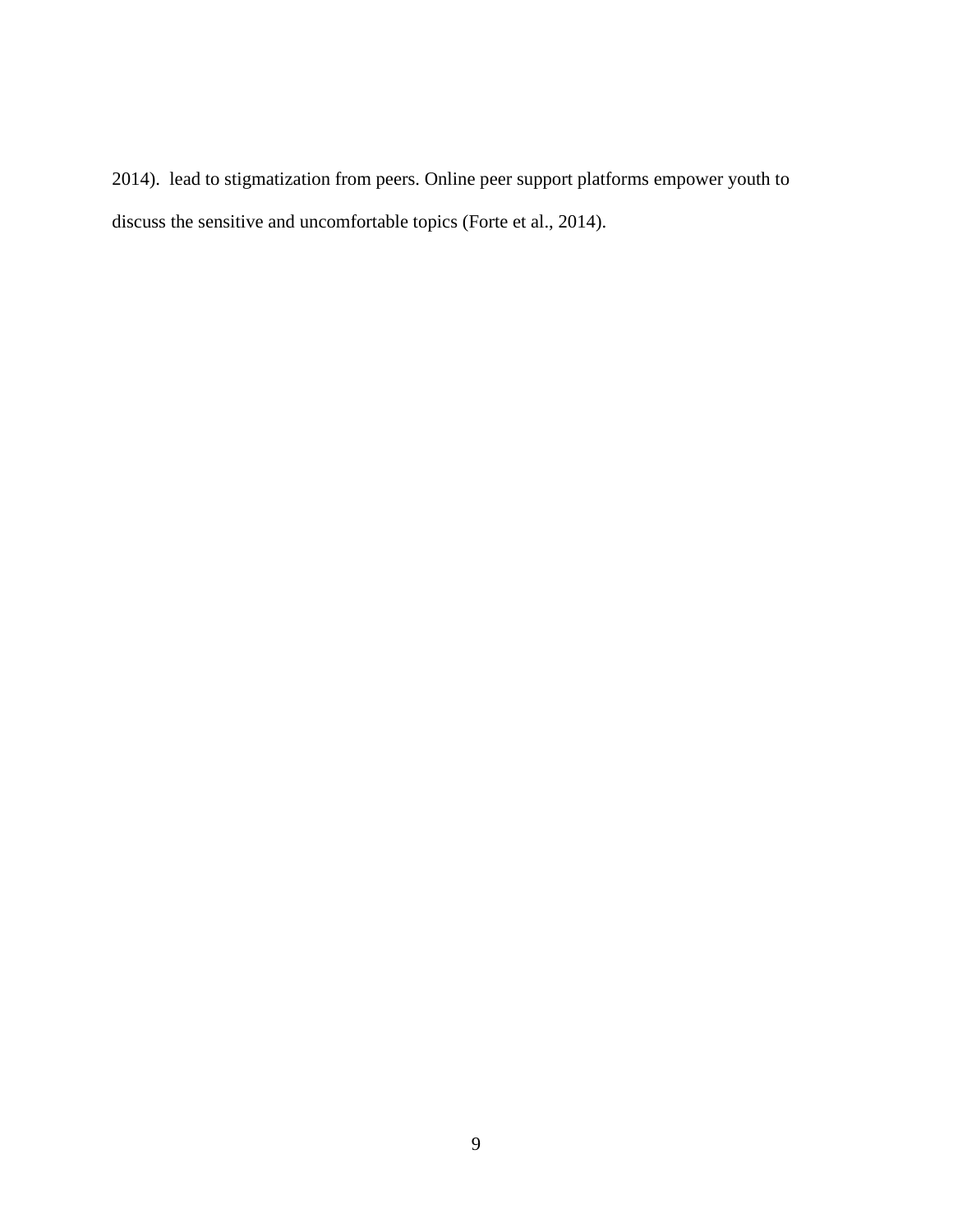## CHAPTER 3: METHODS

<span id="page-16-0"></span>In this section, we discuss the data collection methods used to understand how foster youth seek support through a mental health peer support forum. This includes the data scoping methods used in the study, as well as the data analysis approach.

#### Data Scoping

<span id="page-16-1"></span>The original data scoped for this study were run on a SQL query to identify adolescents in the age range of 13 to 17 years old and whether the adolescents on the forum were foster youth. Throughout this study, the terms teens, adolescents, and youth are used to describe foster youth within the age range of 13 through 17 years old. The identification process of foster youth was done by filtering through the entire peer support forum for posts including the term "child welfare" or "foster care". With this query, a total of 1182 posts were filtered, and through qualitative analysis and individually coding each post, 381 foster youth were identified from the posts by users explicitly labeling themselves as part of the child welfare system. There were instances where the identified foster youth posted multiple times in the query, which was determined by collected user data that contained user ids. Users from the posts that were not identified as foster youth were coded as not relevant to the study.

To receive a proper understanding of what these foster youth were sharing on the mental health peer support forum, all the posts from the identified foster youth were then collected, resulting in a total of 50,786 posts for analysis. Posts were originally dissected by observing what general topics foster youth posted on the forum, and various topics appeared. Foster youth had posts that involved seeking connections with others, asking for advice, telling stories,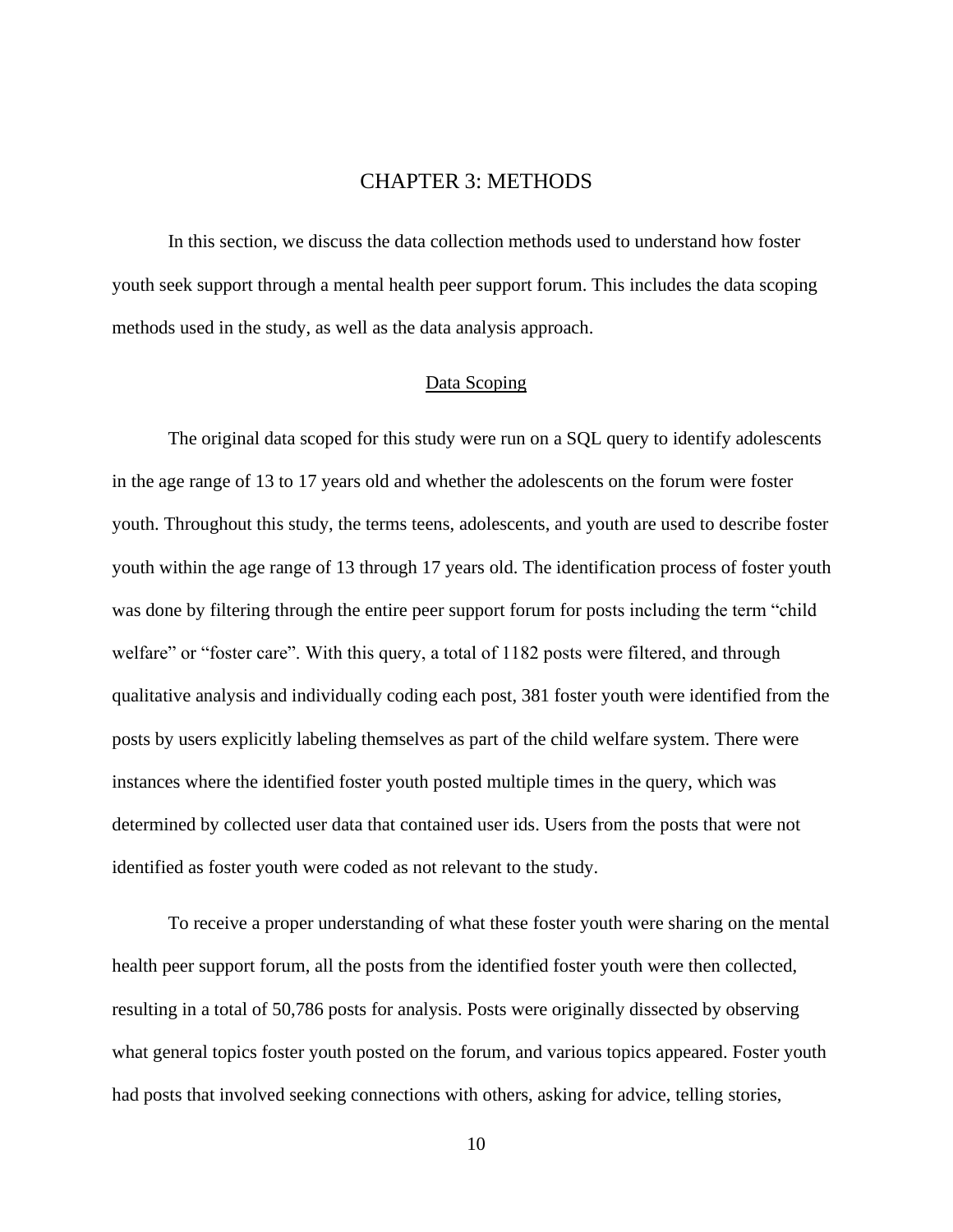venting, pop culture, and participating in trends, but posts about sexual experiences were particularly prevalent. In effort to scope the dataset down a reasonable size, an adapted process from Razi et al. (2020) was adopted to find the intersection of online and sexual experiences that these foster youth are sharing on the forum. The process used another SQL query to identify posts from the targeted foster youth that contained both online keywords (e.g., Facebook, Kik, Snapchat, message, send) and sexual keywords (e.g., sex, naked, nude, rape, abuse, touch) to narrow down the posts. The final set of keywords for both sections are shown in Table 1. The keywords were used based on relevant jargon used by the minors' posts from the forum, in addition to popular jargon used on other social media platforms. The dataset was finalized to 542 posts made by 121 foster youth. Posts were then coded for relevancy.

Post relevancy was based off the criteria of whether the posts were describing a sexual experience that a) either the foster youth or someone close to the foster youth were involved in, and b) whether they sought support for that experience. If the posts did not reach this requirement, it was coded as not relevant to the study. After the sexual experience was identified, the post was identified as seeking support (directly or indirectly), or else identified as giving support. Directly seeking support was defined as explicitly asking for help, while indirectly seeking support was defined as hinting a problem exits (Barbee & Cummingham, 1995). Giving support was defined by a similar concept. From using this relevancy coding, 356 posts were labeled as relevant.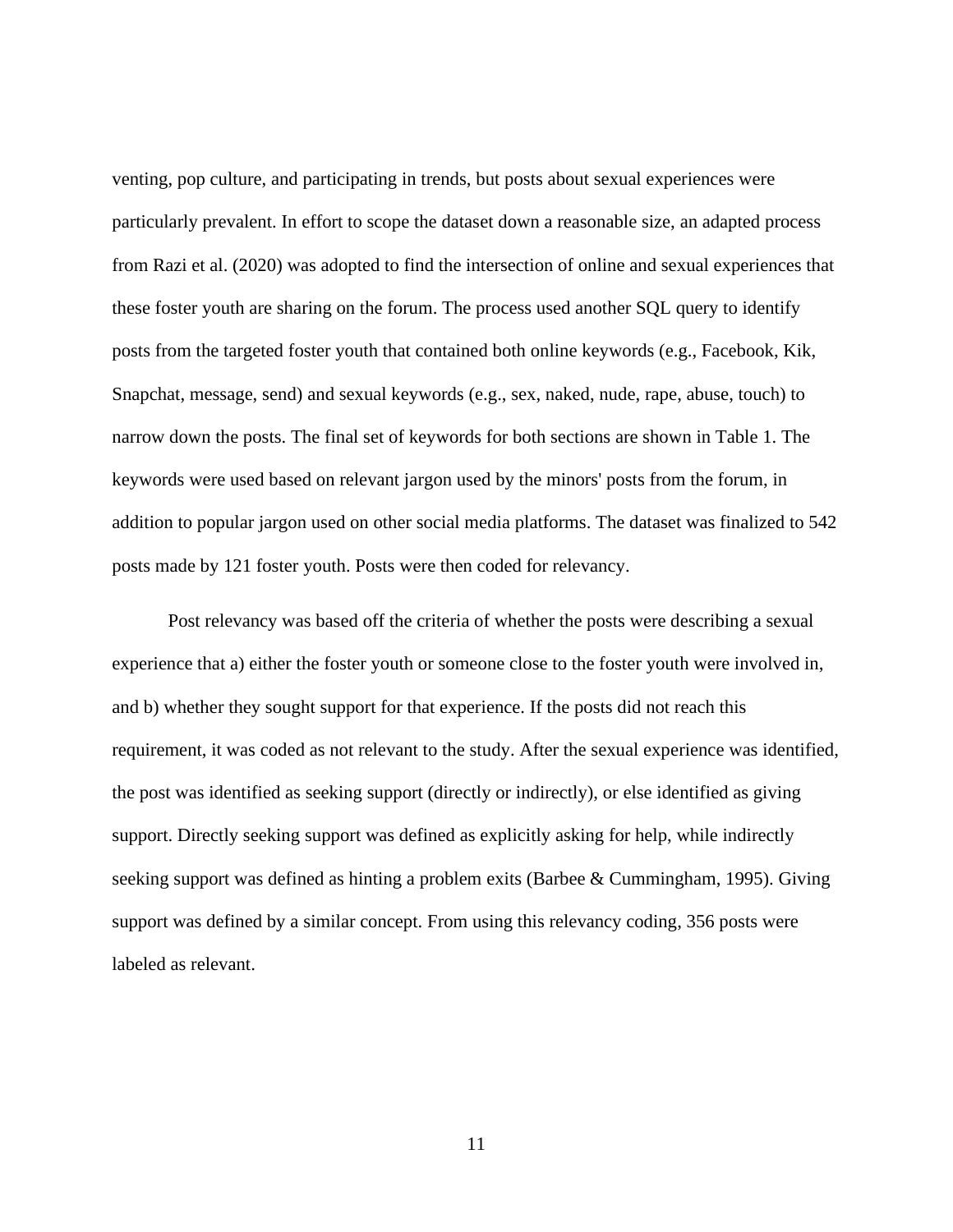#### Table 1. Final set of Keywords for Queries

| <b>Keywords</b>                                                                                                                                                                                                                                                                                                                                                                                                                                                                                                                                                                                                                                                                                                                                                                                                                                                                                                                                                                                                                                                   |
|-------------------------------------------------------------------------------------------------------------------------------------------------------------------------------------------------------------------------------------------------------------------------------------------------------------------------------------------------------------------------------------------------------------------------------------------------------------------------------------------------------------------------------------------------------------------------------------------------------------------------------------------------------------------------------------------------------------------------------------------------------------------------------------------------------------------------------------------------------------------------------------------------------------------------------------------------------------------------------------------------------------------------------------------------------------------|
| Online terms: Facebook, Instagram, Tinder, Bumble, Grinder,<br>Snapchat, Craigslist, Skype, Hinge, Whatsapp, Kik, Discord,<br>Messenger, Omegle, Vimeo, Vine, Tumblr, Myspace, 4chan, Reddit,<br>forum, blog, video chat, Facetime, ft, message, dm, sent, send, pm,<br>online, meet on, met on, webcam, gaming, cyber, blackmail, internet,<br>AMOSC, f2f, LMIRL, block, email, post, tag, reply, share                                                                                                                                                                                                                                                                                                                                                                                                                                                                                                                                                                                                                                                          |
| Sexual terms: Sex, nude, naked, flirt, STI, STD, grooming, LDR,<br>predator, rape, solicit, dick, threesome, 3some, pussy, vagina, penis,<br>cock, cunt, anal, clit, clitros, thick, boob, breast, tit, nipple, oral,<br>sodomy, finger, handjob, touch, balls, fondle, birth control, BCP, plan<br>b, condom, #metoo, nonconsensual, pedophile, catfish, BDSM,<br>bondage, dominant, sadism, masochism, lesbian, gay, cougar, smash,<br>virgin, underage, minor, nsfw, make out, made out, sugarbaby, horny,<br>LEWD, blowjob, B.J., friends with benefits, DFT, hentai, porn, dry<br>hump, Netflix and chill, thirsty, TDTM, cum, sperm, semen,<br>cunnilingus, dildo, ejaculate, masturbate, erect, fellatio, foreplay,<br>foreskin, genital, hepatitis, herpes, homo, hymen, IUD, lube, morning<br>after, morning wood, libido, hickey, lick, one night stand, orgasm,<br>rimming, scrotum, vibrator. fetish, kink, explicit, picture, photo,<br>prostitute, consent, abuse, trafficking, victim, pregnant, intimacy, hook<br>up, beat, hit, ride, protection |

#### Data Analysis Approach

An initial thematic analysis was conducted on the posts from the adolescents on the mental health peer support forum. Each of the 542 posts collected from foster youth were carefully qualitatively analyzed with initial coding, and later reviewed and refined throughout the study. The primary types of posts that were identified as relevant for sexual experiences were 1) posts seeking support, 2) posts giving support, and 3) posts asking another to sext on the platform. The final codebook dimensions can be seen in Table 2. Through the different types of posts, three major themes of sexual experiences emerged for foster youth: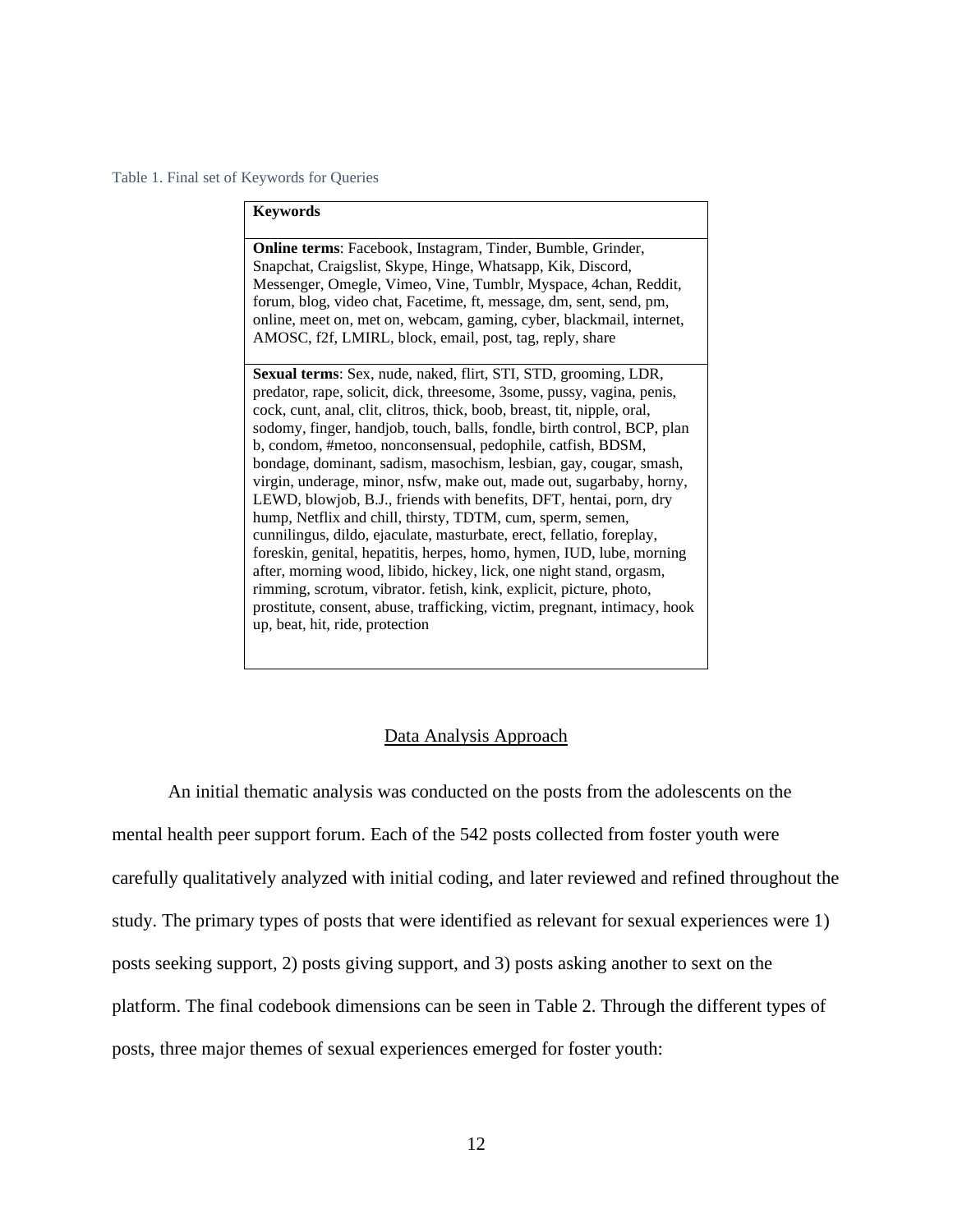- 1. **Sexting:** Posts that mention sexting or the act of participating in inappropriate messaging or explicit content.
- 2. **Sexuality**: Posts that are seeking support for sexuality relating to identity, sexual feelings, and attractions.
- 3. **Sexual Abuse:** Posts sharing their personal experience of sexual abuse, rape, and molestation.

The identification of sexual experiences and the type of support being sought for individual circumstances was important to code for to understand why foster youth are seeking support online. Since the type of post that was most prevalent was seeking support, other classifications in coding were defined to better grasp the situations the foster youth were experiencing, and how they sought to cope with these situations. The Social Support Behavioral Code was applied to the analysis to understand how foster youth sought support for coping. When coding social support, many of the posts were double coded for multiple types of social support needed as the needs differed depending on the different sexual experiences, and some posts requested multiple forms of support. Additionally, the perspective the different situations foster youth found themselves within the sexual experience, such as whether it was a negative or positive sexual experience and who the sexual experience was with, was analyzed. These codes can be found in Table 3.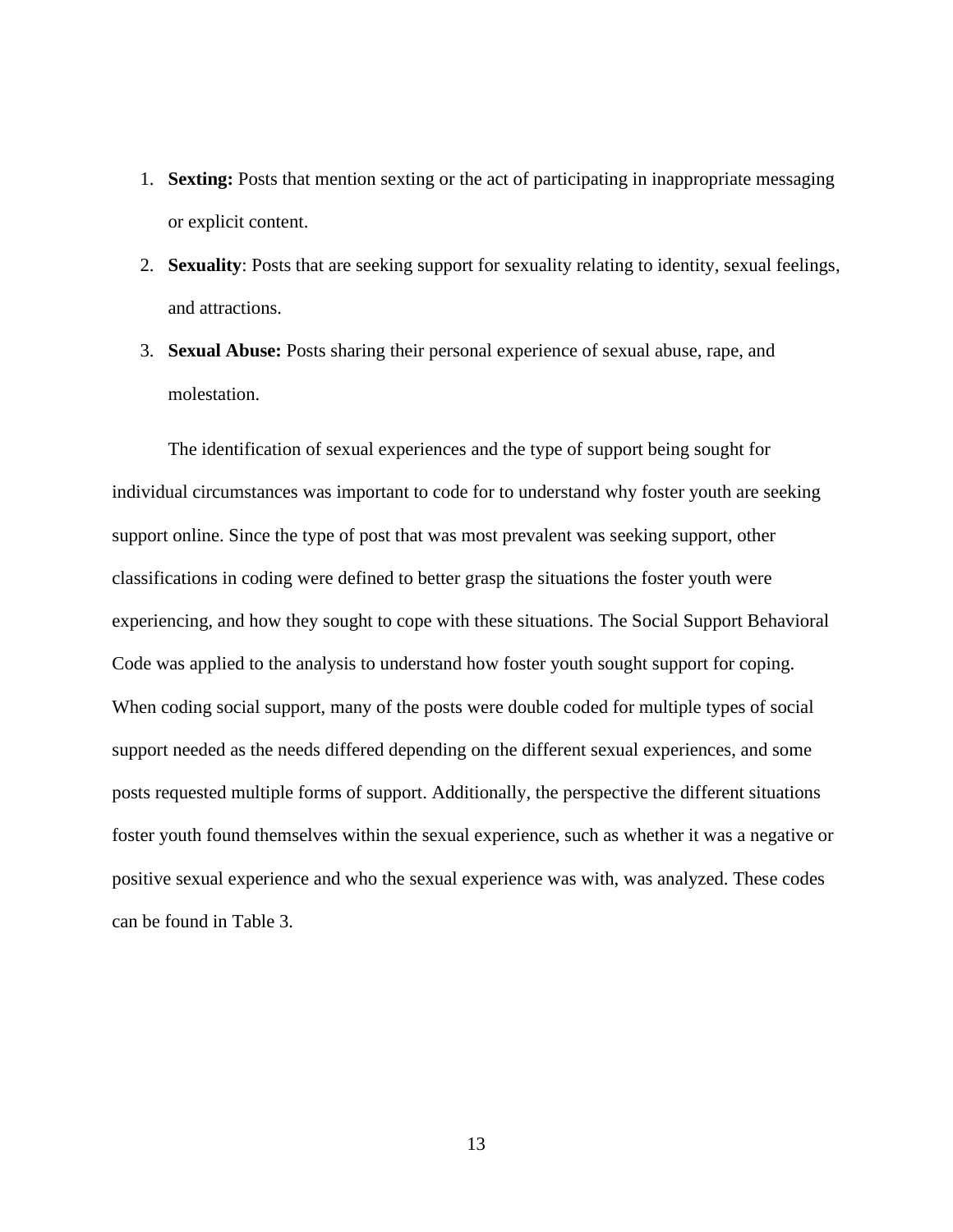| <b>Dimension</b>  | Code                | <b>Definition</b>         | <b>Example Quotation</b>                 |
|-------------------|---------------------|---------------------------|------------------------------------------|
|                   |                     |                           |                                          |
| <b>Post Type</b>  | Seeking             | Posts expressing the need | "he sent me nudes without me             |
|                   | Support             | for help or support.      | asking for it what should I do" $-$      |
|                   | $(77\%, N=226)$     |                           | 17-year-old Female                       |
|                   | Giving              | Posts that are offering   | "You shouldn't feel obligated to         |
|                   | Advice              | support to other users.   | send nudes to ANYONE unless you          |
|                   | $(14\%, N=42)$      |                           | <i>want to</i> $" - 17$ -year-old Female |
|                   | Asking to           | Posts reaching out to     | "Hey, I'm really horny and need          |
|                   | Sext                | others for sexting.       | to fuck. Leave kik" - 14-year-old        |
|                   | $(9\%, N=25)$       |                           | Male                                     |
| <b>Sexual</b>     | <b>Sexual Abuse</b> | Posts sharing their       | When I was like 4 or 5 like around       |
| <b>Experience</b> | $(42\%, N=42)$      | personal experience of    | that age my brother touched me" $-$      |
|                   |                     | sexual abuse, rape, and   | 15-year-old Female                       |
|                   |                     | molestation.              |                                          |
|                   | Sexting             | Posts that mention        | "someone idk wants me to send            |
|                   | $(31\%, N=95)$      | sexting or the act of     | nudes but I don't want to" $-16$ -       |
|                   |                     | participating in          | year-old Non-Binary Adolescent           |
|                   |                     | inappropriate messaging.  |                                          |
|                   | Sexuality           | Posts that are seeking    | "I'm a 13 year old girl an I'm           |
|                   | $(28\%, N=73)$      | support for sexuality     | confused on my sexuality" $-13$          |
|                   |                     | relating to identity,     | year old Female                          |
|                   |                     | sexual feelings, and      |                                          |
|                   |                     | attractions.              |                                          |

Table 2. Final Codebook Dimensions, Themes, and Codes for RQ1.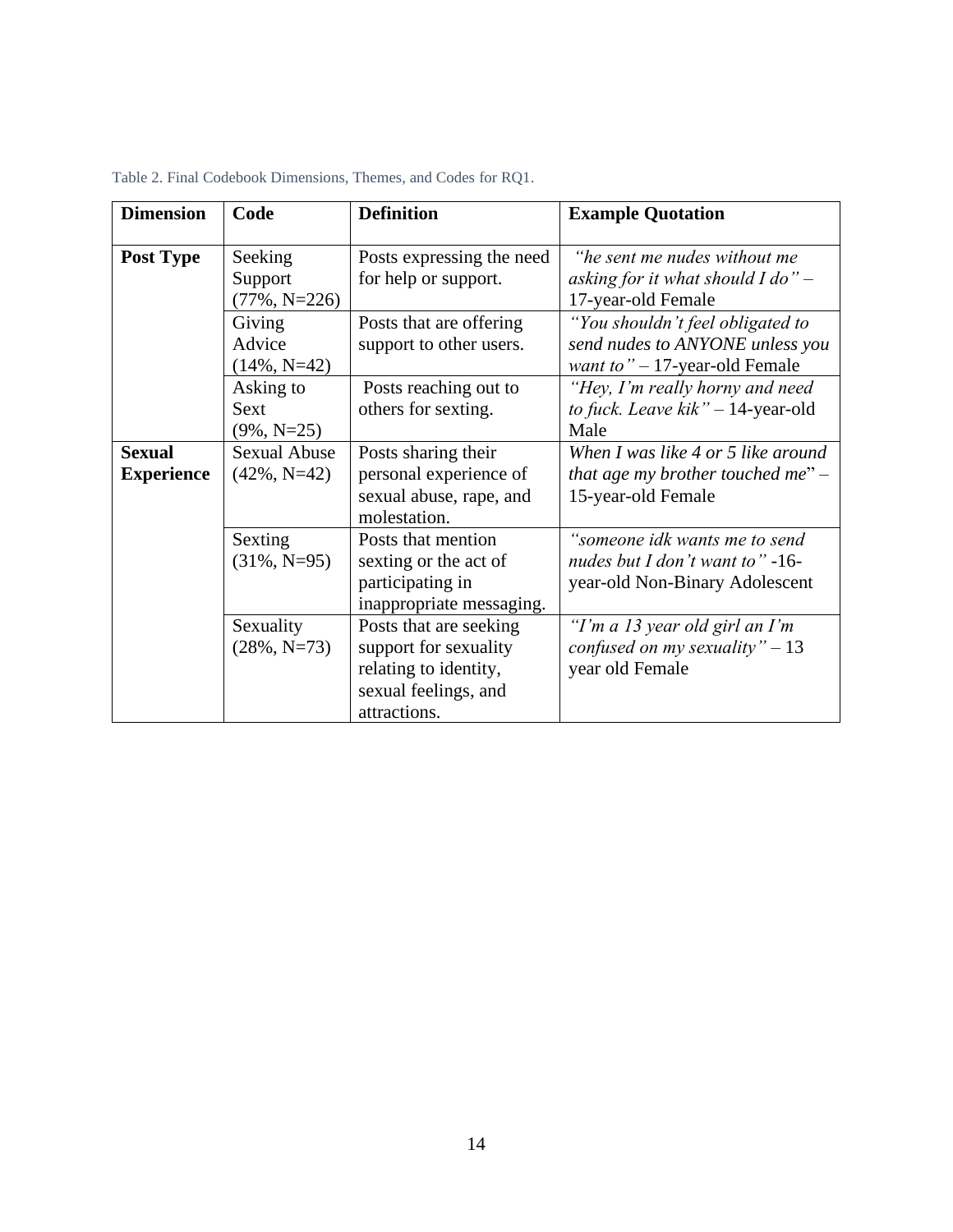| Table 3. Final Codebook Dimensions, Themes, and Codes for RQ2. |  |
|----------------------------------------------------------------|--|
|----------------------------------------------------------------|--|

| <b>Dimension</b>                 | Code                             | <b>Definition</b>                                                                                                     | <b>Example Quotation</b>                                                                                                  |
|----------------------------------|----------------------------------|-----------------------------------------------------------------------------------------------------------------------|---------------------------------------------------------------------------------------------------------------------------|
| <b>Social</b><br><b>Support</b>  | Emotional<br>$(42\%, N=108)$     | Posts seeking support in<br>the form of kind words,<br>empathy, and listening to<br>one express themselves.           | "please support this post it<br>gives me all the courage and<br>strength I need." $-$ 14-year-old<br>Male                 |
|                                  | Venting<br>$(22\%, N=57)$        | Posts that express anger,<br>concern, or fear to cope<br>with their experience.                                       | "DONT ASK ME TO SEXT OR<br>SEND NUDES" - 17-year-old<br>Female                                                            |
|                                  | Tangible<br>$(19\%, N=48)$       | Posts seeking support that<br>are in a tangible form, such<br>as direct contact or<br>messaging.                      | "I would like to talk to someone"<br>please leave your kiks below" -<br>13-year-old Female                                |
|                                  | Informational<br>$(18\%, N=46)$  | Posts seeking support to<br>learn, ask questions, and<br>receive knowledge and<br>help.                               | "When someone gives you oral<br>sex and you don't consent is it<br>still rape?" - 16-year-old<br>Female                   |
| Relationship                     | Stranger<br>$(32\%, N=93)$       | Posts that mention a sexual<br>experience with a stranger<br>or trying to connect to one.                             | "i have a habbit of sending<br>naked pics to stranger" $-17$ -<br>year-old Female                                         |
|                                  | Partner/Friend<br>$(16\%, N=48)$ | Posts that mention a sexual<br>experience with a romantic<br>partner or friend.                                       | "I want to have sex with my<br><i>boyfriend</i> " $-16$ -year-old<br>Female                                               |
|                                  | Family<br>$(16\%, N=48)$         | Posts that mention a sexual<br>experience with a family<br>member, whether<br>biological or foster.                   | "I've been having sex with my<br><i>foster dad"</i> – 16-year-old<br>Female                                               |
|                                  | Unknown<br>$(13\%, N=39)$        | Posts that do not mention<br>the context of who the<br>sexual experience<br>happened with.                            | "I was a victim of child<br>pornography" - 14-year-old<br>Non-Binary Adolescent                                           |
| <b>Experience</b><br><b>Type</b> | Negative<br>$(79\%, N=231)$      | Posts expressing a bad<br>sexual experience<br>associated with guilt,<br>shame, fear, and other<br>negative emotions. | "For once I wish I could tell<br>someone I'm bisexual without<br>being judged and beat up for it"<br>- 16-year-old Female |
|                                  | Positive<br>$(21\%, N=61)$       | Posts expressing a good<br>sexual experience,<br>associated with confidence<br>or happiness                           | "is it normal to gain confidence<br>when sending nudes" $-15$ -year-<br>old Female                                        |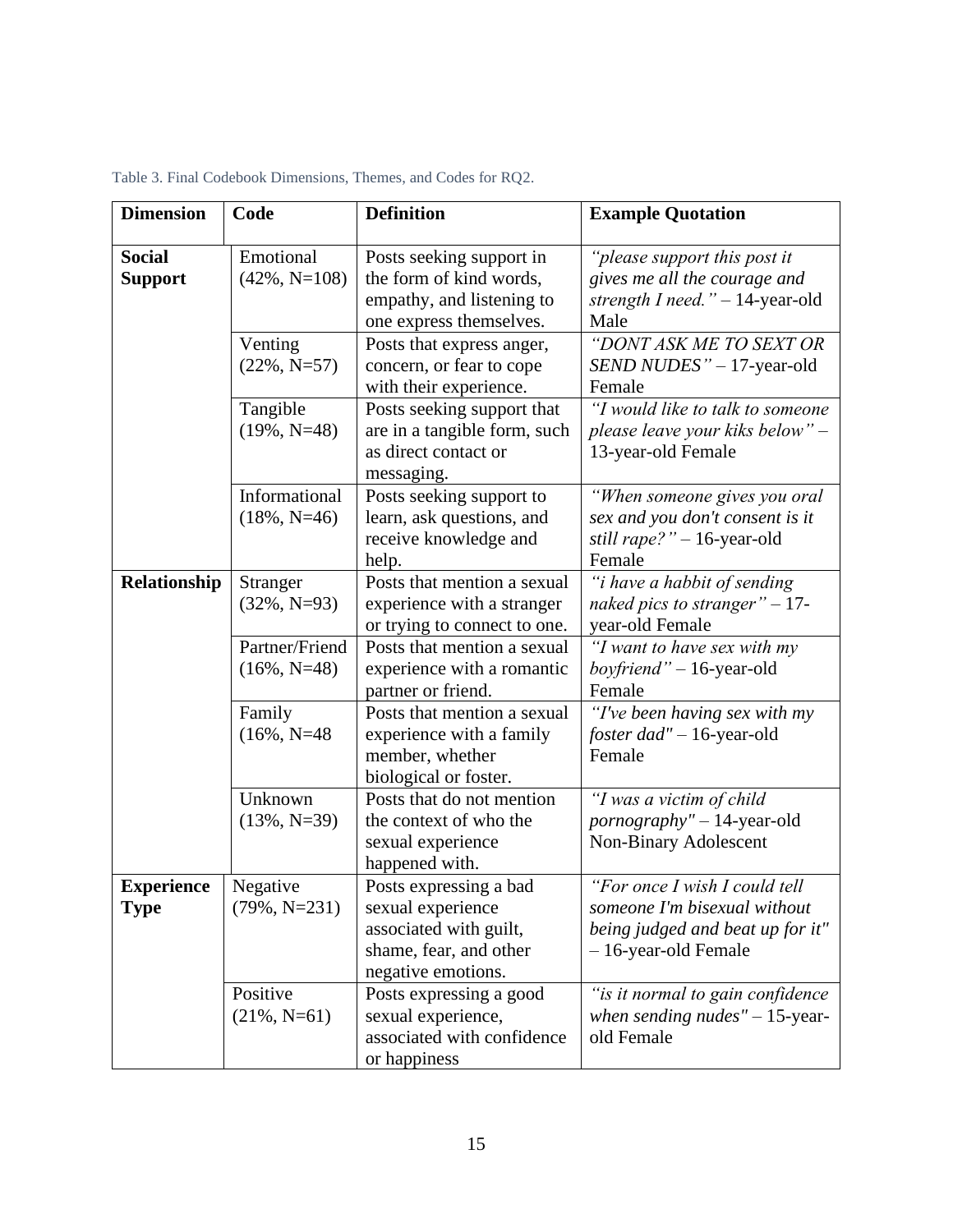# CHAPTER 4: RESULTS

<span id="page-22-0"></span>In this section, we discuss the results of the thematic analysis of the 356 posts on the peer support platform from 121 foster youth.

#### Participant Profiles

<span id="page-22-1"></span>There was a total of 121 foster youth that were filtered based on sexual experience posts on the peer support mental health forum. The age range of these users were all scoped along the ages of thirteen to seventeen years old. In the study, fifteen adolescents had posts that aged out of the age range but were still applicable to the study since they began seeking support for sexual experiences before aging out. When collecting the user data from the foster youth from the forum, limited data was collected from the adolescent's profiles due to ethical considerations during the study. As youth shared intimate and personal details about themselves on the platform, it was important to conceal the adolescent's identity. The only data collected and analyzed during the study was the adolescent's user id, age, gender, and posts. This data allowed us to retrieve a general overview of the adolescents' situations. The demographic of the study had a reported number of 400 female users, making up 72% of the study. A total number of 92 users reported to be "Other" (17%), which are users who identify as non-binary or an unspecific gender, and the remaining 65 users (12%) reported to be male.

#### Seeking Support for Sexual Experiences

<span id="page-22-2"></span>The majority of adolescents who were identified as foster children on the platform used the platform as a way of seeking support from others. Generally, these foster youth were seeking support from any other users who were willing to listen and reach out based on their personal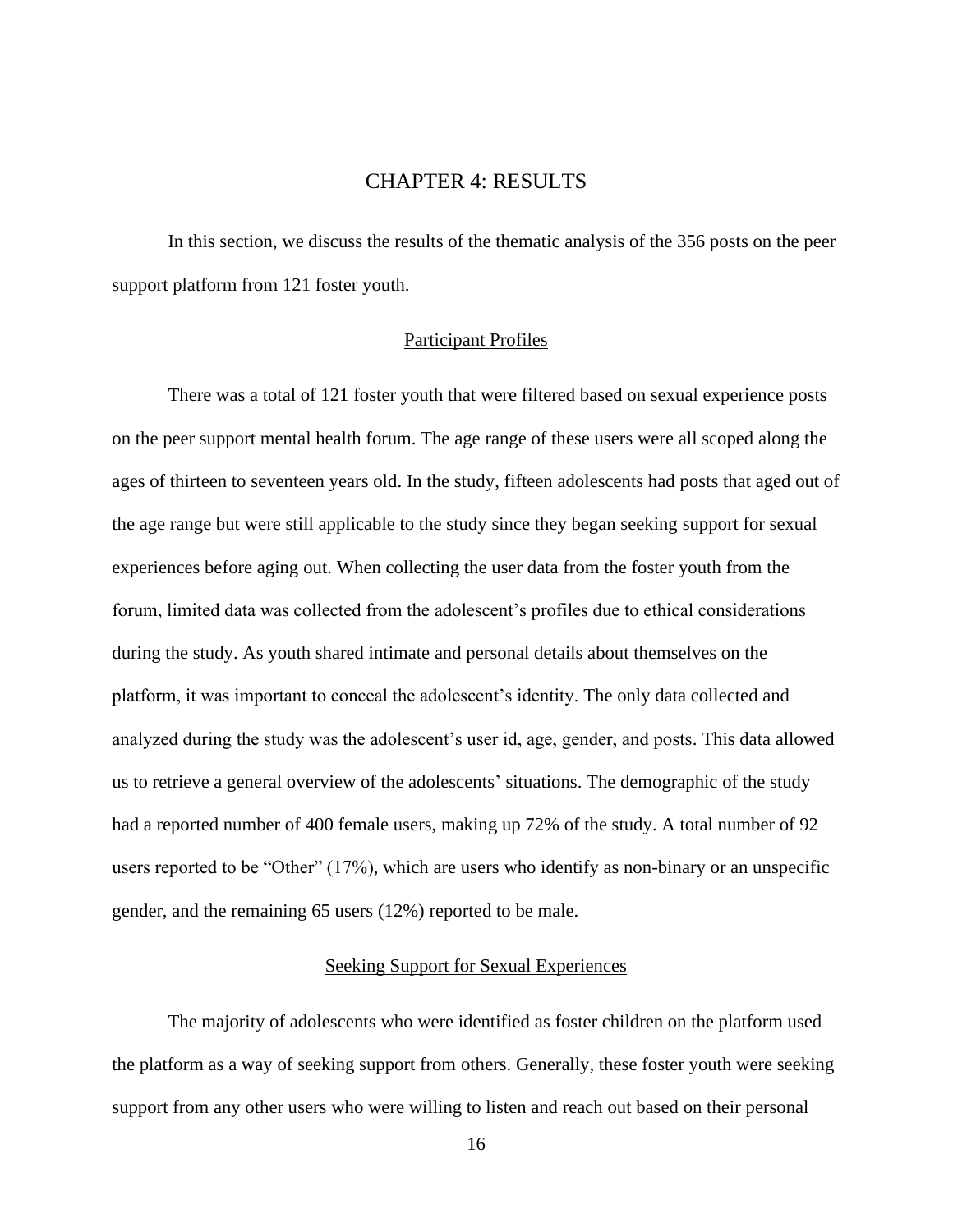and intimate posts on the platform. In this section, we delve into the different types of circumstances these foster youth were sharing with others and the different types of support they were seeking for their personal situations through thematic analysis.

#### *Sexual Abuse as the Most Disclosed Sexual Experience*

<span id="page-23-0"></span>Nearly half the posts described as a sexual interaction from foster youth on the platform were identified as sexual abuse (43%, N=125). Of the 121 foster youth in the study, 56 different foster youth sought out support for sexual abuse, rape, or molestation (43%). When it came to posts about sexual abuse, foster youth often put "trigger warnings" at the beginning of their posts to warn and protect others on the platform that their post may potentially contain harmful or triggering content to the observer. These posts showed a great deal of trauma and victimization when it came to their situations, and to reduce triggering the audience of this paper, many of the quotes in this section have been reduced. (43%). When it came to posts about sexual abuse, foster youth often put "trigger warnings" at the beginning of their posts to warn and protect others on the platform that their post may potentially contain harmful or triggering content to the observer. These posts showed a great deal of trauma and victimization when it came to their situations, and to reduce triggering the audience of this paper, many of the quotes in this section have been reduced.

#### The Circumstances Surrounding Sexual Abuse

When conducting thematic analysis, the majority of foster youth reported to be seeking support for sexual abuse due to the experience being heavily negative and traumatic to the adolescents, showing themes of victimization. Nearly all posts disclosed a negative and harmful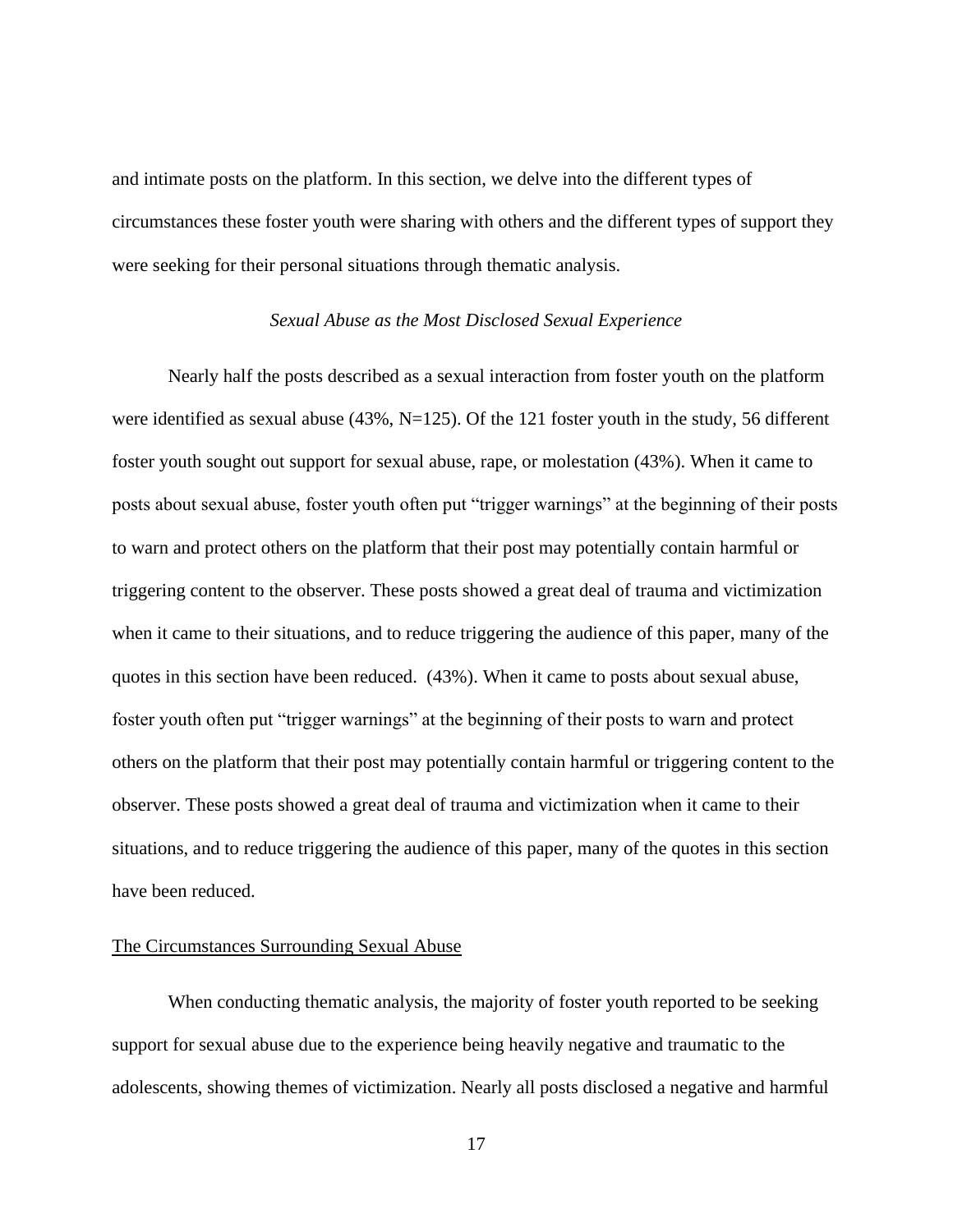sexual experience. When looking closer into the circumstances, 54% of the adolescents disclosed when the sexual abuse happened in their life, with 38% mentioning the experience happened before entering the Child Welfare System. The remaining 16% of foster children mentioned the situation happening after being in the system. With this in mind, the relationship between the adolescent and the abuser was closely analyzed; however, not every child disclosed who they were sexually abused by. he remaining 16% of foster children mentioned the situation happening after being in the system. With this in mind, the relationship between the adolescent and the abuser was closely analyzed, however, not every child disclosed who they were sexually abused by.

Based on the context of the posts,  $52\%$  (N=57) of the posts mentioned that their experience involved someone that the poster personally knew, whether that be a family member, a friend, or a partner. Out of those posts, 38% (N=41) of the foster youth reported to be related to or have a family relation to their abuser. Through deeper analysis, it was found that every familyrelated sexual abuse incident resulted in an explicit mention of an older male relative or family adjacent male. This included both biological and nonbiological family members, most often being fathers, step-fathers, and brothers. Other instances of grandfathers, cousins, and close family friends also occurred. Foster youth who were abused by family members showed signs of self-hatred, remorse, and heavy feelings of neglect over their experiences. Many of the youth felt disgusted, furious, and at fault for the abuse, leading to detrimental effects on the youth's mental health.

*"Tw: sexual abuse When I was like 4 or 5 like around that age my brother touched me and I'm so disgusted with myself I've never told anyone this before it makes me wanna kill myself*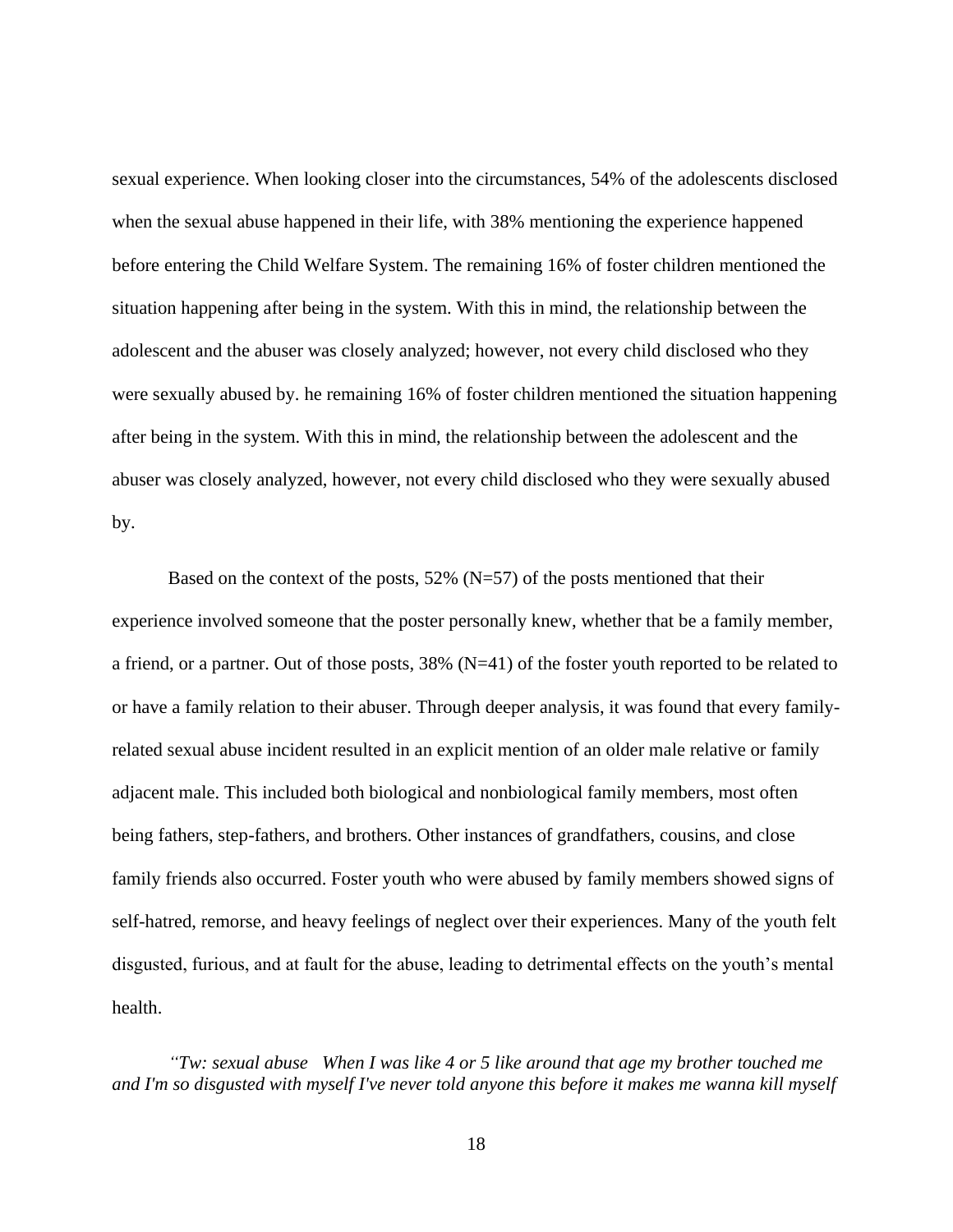*… I just hate myself for letting it happen, this is why I have a hard time trusting people older then [sic] me" – 15-year-old Female*

Following the relation of a family member, foster youth often mentioned their abuser to be a romantic partner, a friend, or an acquaintance (15%, N=16). In these situations, the foster youth also felt a boundary being broken between them and the person they knew and often were met with resistance when opposing the circumstance. The adolescents felt their partner or friend took advantage of them and struggled to cope with the emotional consequences. In many cases of sexual abuse like this, the abuser was often much older than the poster, resulting in a lack of control over the situation.

"*the main reason I started self harming \*Disclaimer\*… one of my moms friends son (N) came upstairs when I was alone… then he started touching me. I told him to stop but he wouldn't so I just listened to him. He tried to have sex with me but I really wouldn't let him I was 11 and he was like 15 or 16…" – 14-year-old Female*

A small portion of the posts were recorded as having an abuser that is a stranger (5%, N=5). Two of these posts explicitly were caused by meeting the stranger online. These posts often showed guilt and a sense of lack of control over their situation and often didn't know how to handle it. As a result, the foster youth shared their stories to cope with their abuse and seek support from others over their individual circumstances and the neglect they felt.

*"When I was five my birth mother left me everywhere she could. To gain money she sold me out, every night a guy came And sexually abused me... There has been so many times where I just want to kill myself… I'm on this app to try to get help but if it doesn't work I don't know what I'm gonna do." – 17-ar-old FemaleFemale*

Like the quote above, some foster youth shared instances where mothers or other family members knew of the sexual abuse that children were going through, and sometimes facilitated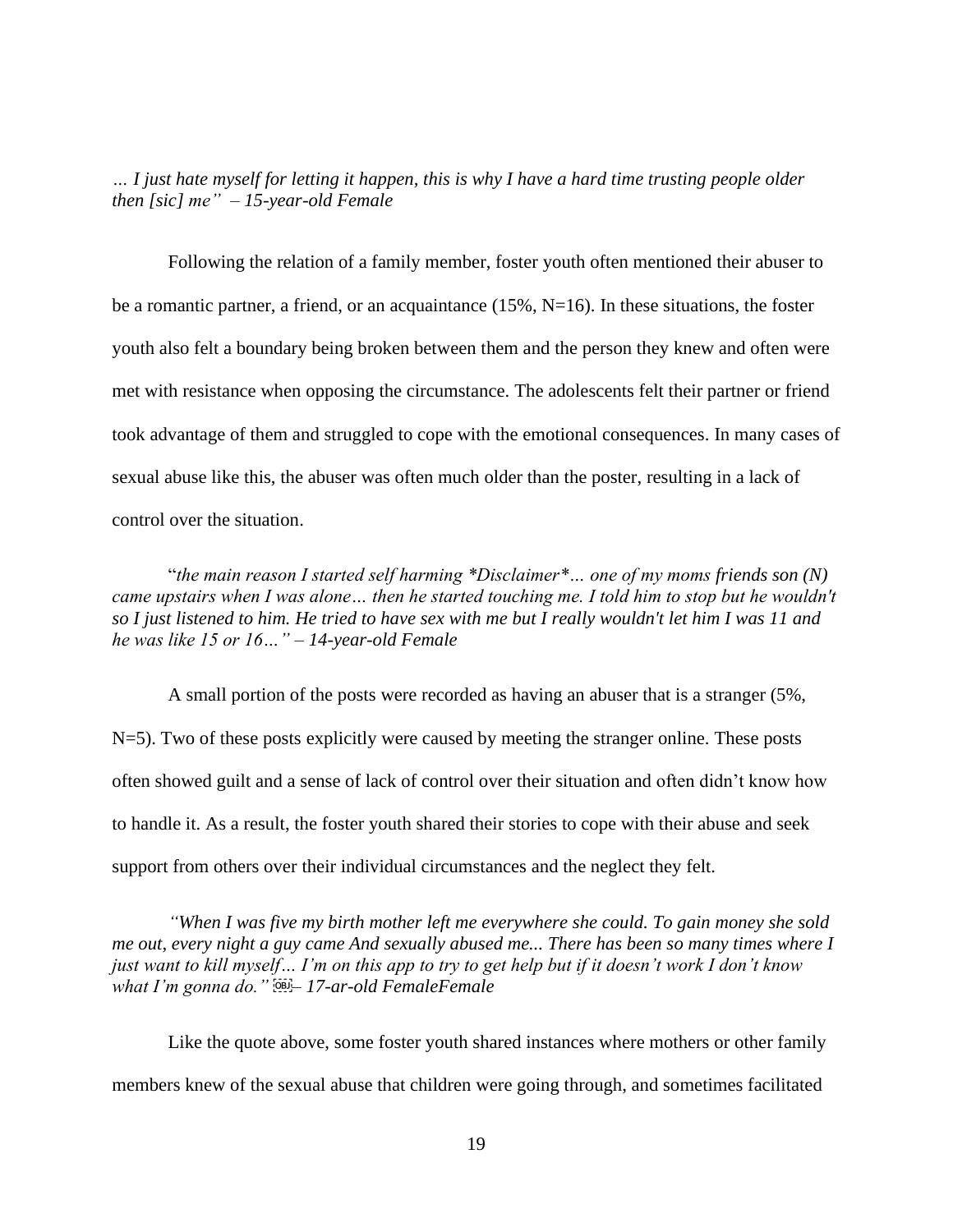the abuse, and did nothing, most often if it was from strangers or their significant other. This neglect from their parents hurt the youth as they did not protect them. Posts that did not record a relation to their abuser were recorded as having no abuser  $(4\%, N=4)$  due to them seeking answers about sexual abuse or having an unknown relation to their abuser (38%, N=41). Due to having limited information about each foster youth, which does not exceed what they share in their post, the unknown relation to the abuser is significant to the study as they could have any relation to their abuser. These posts were most often rehashing their abuse and displayed major signs of suffering when the abuse left them emotionally. abuser. These posts were most often rehashing their abuse and displayed major signs of suffering from when the abuse left them emotionally.

*"Why me ? Why bully? Why rape? Why try to hit me? I don't understand why u did it to me" – 16-year-old Female*

Foster youth who survived sexual abuse and shared their experiences on the platform all shared the grievances that resulted from the trauma. The trauma itself led the youth to use the platform to seek more answers and different types of social support from strangers online. Their posts gave light to the more serious consequences of abuse, such as depression and self-harm idealization.

#### The Social Support Needed for Sexual Abuse

Out of the 125 posts that foster youth posted about sexual abuse, 86% of the post were seeking support over their experience  $(N=108)$ . Each of the foster youth experienced different traumas and needs from their posts' situations, causing them to seek different types of support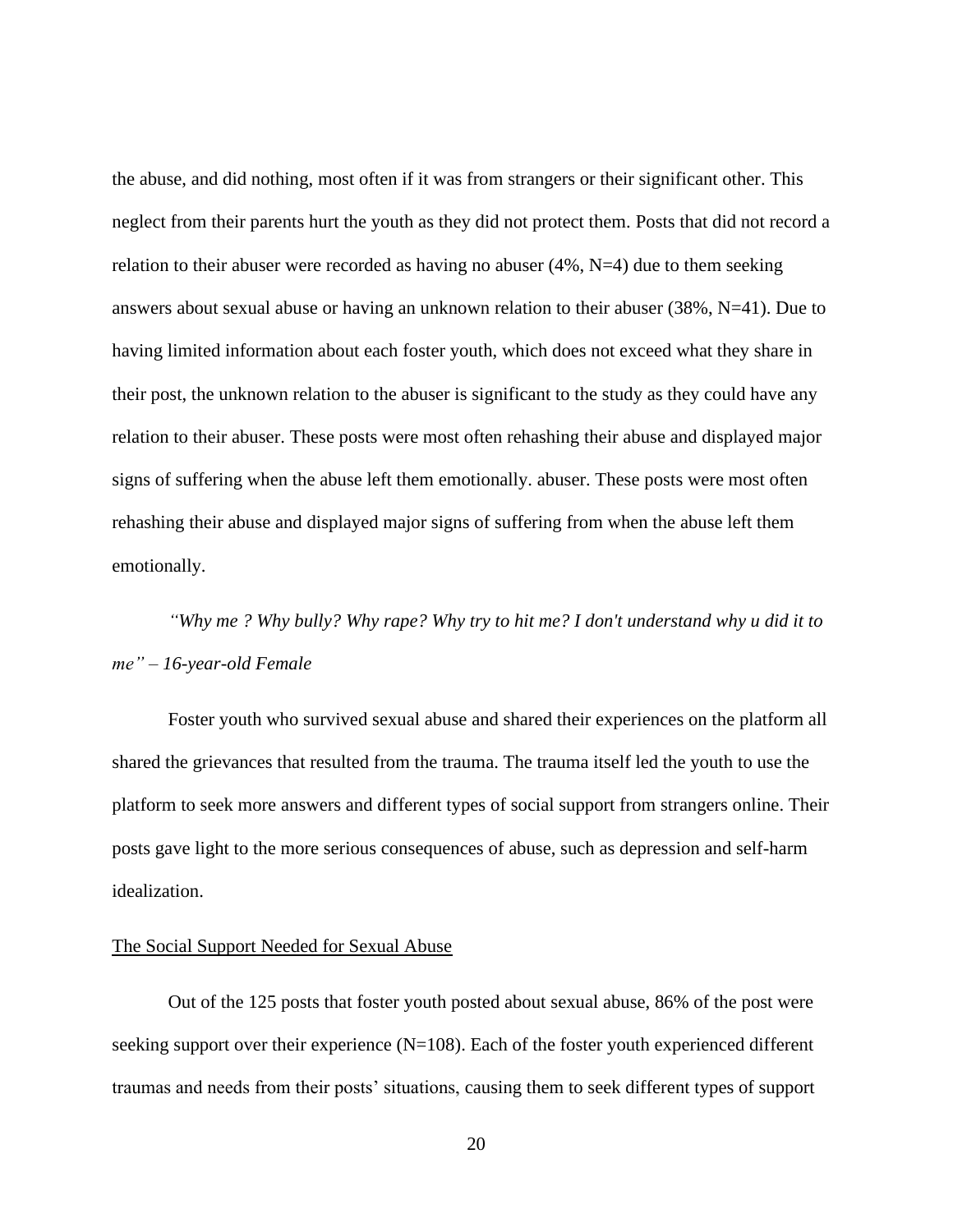from people online. Foster youth stories showed how most foster youth have come from very unstable households, which displayed more types of abuse than just sexual. Physical and emotional abuse were heavily mentioned in accordance with sexual abuse when they rehashed their trauma for online support, leading to the need of many types of social support. The support that was demanded the most from foster youth who survived sexual abuse was emotional support (80%, N=86). This often included that the foster youth shared their long, intimate, and personal story in the post, which expressed their relationship with their family, friends, and others. They sought to cope with their trauma and sought support from others with similar circumstances online to tell their side and encourage others. online to tell their side, and encourage others.

*"TRIGGER WARNING ok im doing it anon because im scared of being judged and then i have to delete my profile… For a couple of years i lived with my aunt… her son [my cousin] molested me. He was 12 and it started when i was 5… my cousin kept molesting me and i had no choice to keep quiet or else i would have no where to live today i decided to share my story on talk life because im afraid to tell people i know today i still selfharm and im still addicted to drugs today im wondering what if im pregnant again.. thank u for reading my story pls dont judge im trying " - 17-year-old Female*

A few users, like the one above, chose to remain anonymous in fear of the backlash that they might receive if they were identified. Whether the youth identified themselves or not, they all needed support from others online as they felt like they couldn't share their story honestly with those around them offline. Informational  $(18\%, N=20)$  and tangible support  $(13\%, N=15)$ were often sought after in circumstances where foster youth had unanswered questions related to sexual abuse and sought a support system from other users. This can most often be seen by foster youth asking questions about sexual abuse, facilitating conversations and answers from strangers. Informational (18%, N=20) and tangible support (13%, N=15) were often sought after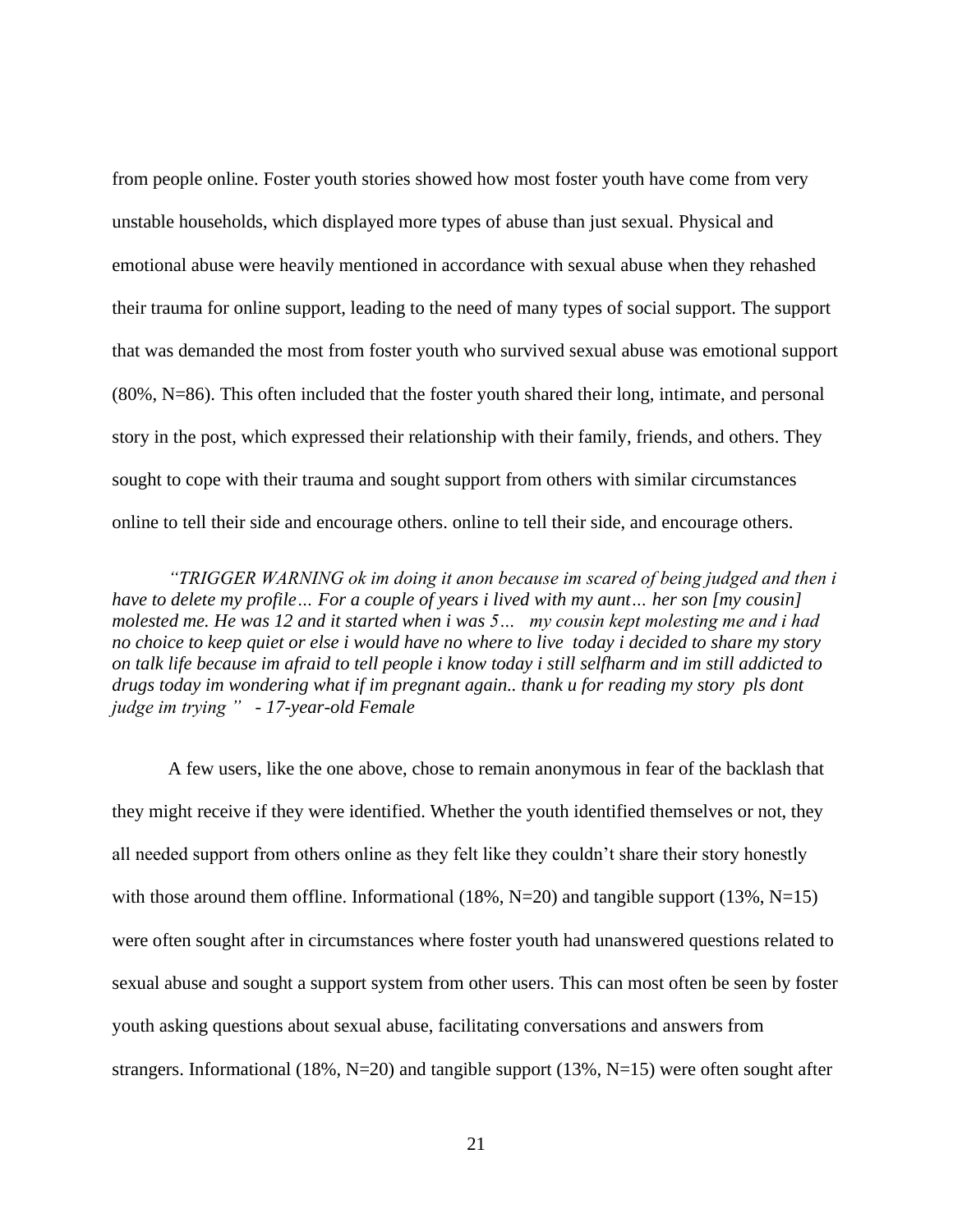in circumstances that foster youth had unanswered questions related to sexual abuse and sought a support system from other users. This can most often be seen by foster youth asking questions about sexual abuse, facilitating conversations and answers from strangers.

*"When someone gives you oral sex and you don't consent is it still rape?" – 14-year-old Female*

Tangible support can be seen by foster youth reaching out to other sexual abuse survivors directly for advice and help. This gave these adolescents a private setting to discuss their experiences and make themselves vulnerable to other users online.

*"Someone that actually knows what sexual abuse and PTSD is like please message me." – 15-year-old Female*

Posts that did not fit into these categories were adapted to a category of seeking support from venting about their individual circumstances. This type of post did not seek a direct line of support but rather used the platform as a resource to unload their traumas and difficulties. Many of these youth showed built-up anger, fear, sadness, and the need for a place to express their feelings, which is why they came to the platform to post.Many of these youth showed built up anger, fear, sadness, and the need for a place to express their feelings, which is why they came to the platform to post.

*"I am done u can't keep doing this anymore I hate him he got me fuking [sic] pregnant all because you raped me dad you got your daughter pregnant I'm 8 months pregnant after you beat me for 3 years…" – 13-year-maleyear-old Female*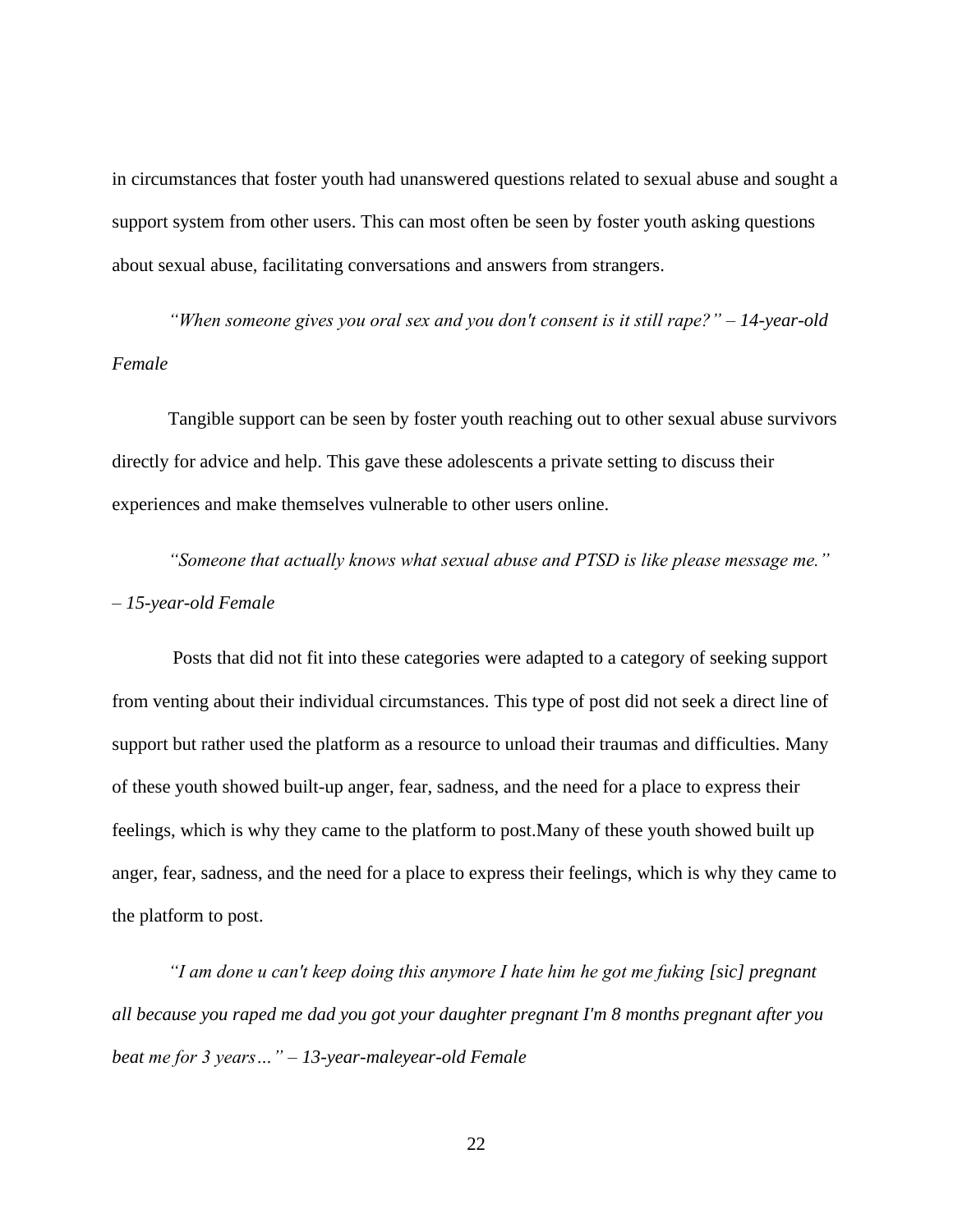#### *Foster Adolescents and Sexting Online*

<span id="page-29-0"></span>A prevalent type of sexual interaction foster youth were experiencing while on the platform was sexting (31%, N=95). Out of these posts, 64% of posts were seeking support for the sexual experience, which included experiences of exchanging sexual images or messages, participating in cybersex, and/or explicitly sending nude photographs (N=61). To understand why foster youth were having these experiences online, we analyzed the situational context of each of these posts.

#### Encountering Sexting Online

The purpose of the platform is to seek peer support online for reasons such as mental health, yet on the platform, foster adolescents often encountered sexting for reasons other than seeking support. Foster youth who sought support for sexting had a 90% chance of seeking support for a negative experience  $(N=55)$ . This was due to the foster youth, who identify on the platform as female, receiving unsolicited pictures from others of the opposite sex on the platform. The users that were sexting unsolicited pictures to these foster adolescents were usually complete strangers to the youth, making up 58% of the occurrences of sexting. These youth often had to mention they did not want to participate in these actions to other users and felt like it was necessary to mention due to the number of solicitations they were receiving. s, and felt like it was necessary to mention due the number of solicitations they were receiving.

"*Ima start blocking people. If you wanna sext? Blocked. Wanna ask me out when you don't even speak English? Blocked. Want my picture do you own self? BLOCKED! I'm tired of it." – 16-year-old Non-Binary Adolescent*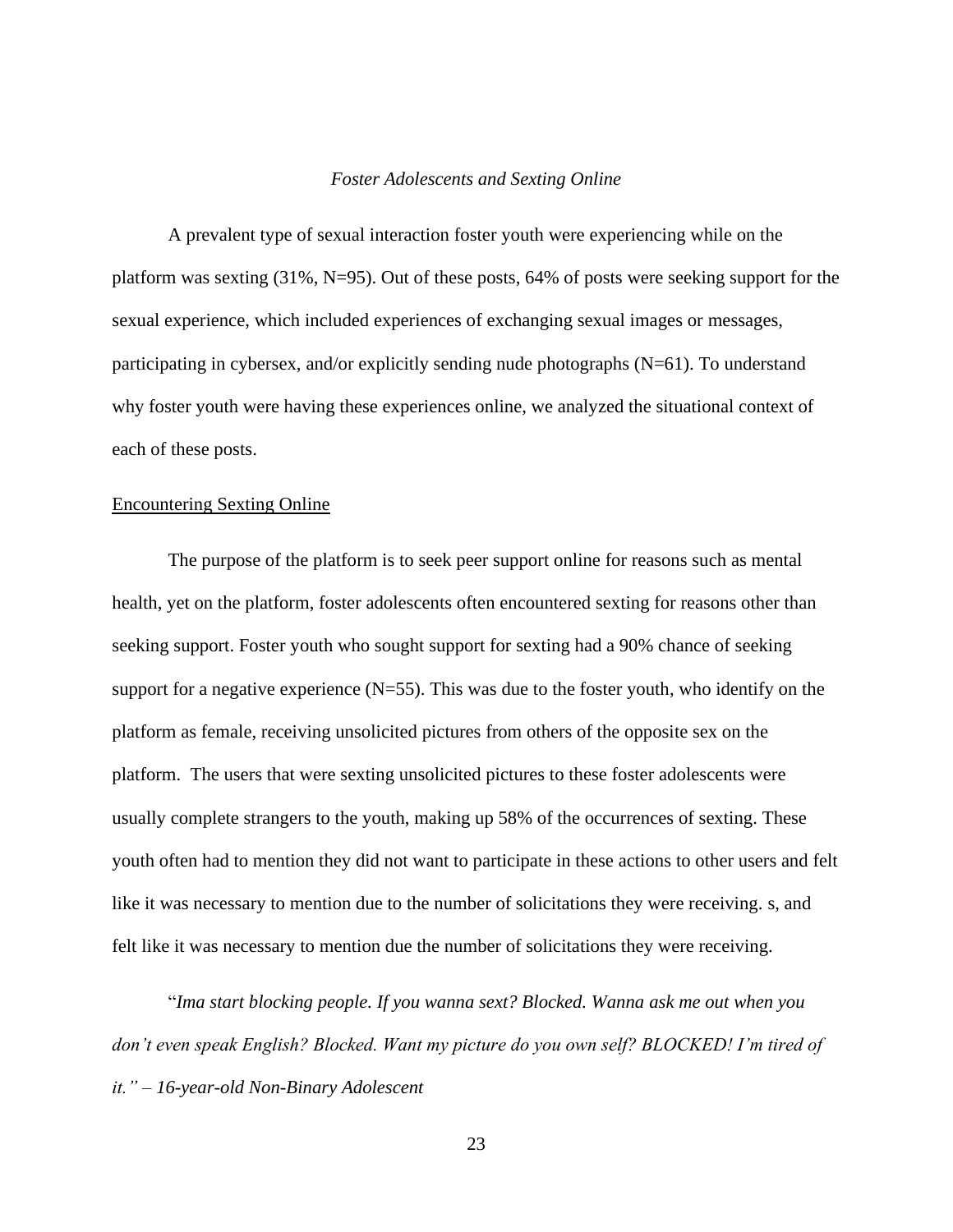A total of 73% foster youth were victims of unwanted sexual solicitations online (N=45). These foster youth often did not know how to react given the situation leading them to seek support over it. Many of these youth expressed how unwanted the solicitations were but often still felt responsible for the actions of others when they did not participate or concede to the solicitation. This led them to feel conflicted when it came to falling victim to threats and peer pressure from sexting on the platform, leading to mental health concerns.ere, but often still felt responsible over the actions of others when they did not participate or concede to the solicitation. This led them to feeling conflicted when it came to falling victim to threats and peer pressure from sexting on the platform, leading to mental health concerns.

*"someone idk wants me to send nudes but I don't want to but if I don't they will cut what do I do? if I send I fill hate myself and I will cut" – 16-year-oale -year-old Female*

The remaining 10% of foster youth sought support over a positive experience with sexting (N=4). This involved youth who gained confidence from sexting and sought healthy practice and communication about sexting with others:

*"is it normal to gain confidence when sending nudes" – 15-year-old Female*

A few instances of sexting involved a person that the foster youth knew personally and closely. This included the adolescent's romantic partners and friends (34%, N=20). Foster youth sought support over these interactions because 95% of these posts resulted in a negative experience  $(N=19)$ , as they were mostly victims of the solicitation. In many of these situations, the foster youth were seeking support because they felt uncomfortable with the person sexting them but found it difficult to express as they didn't want to affect their relationship with the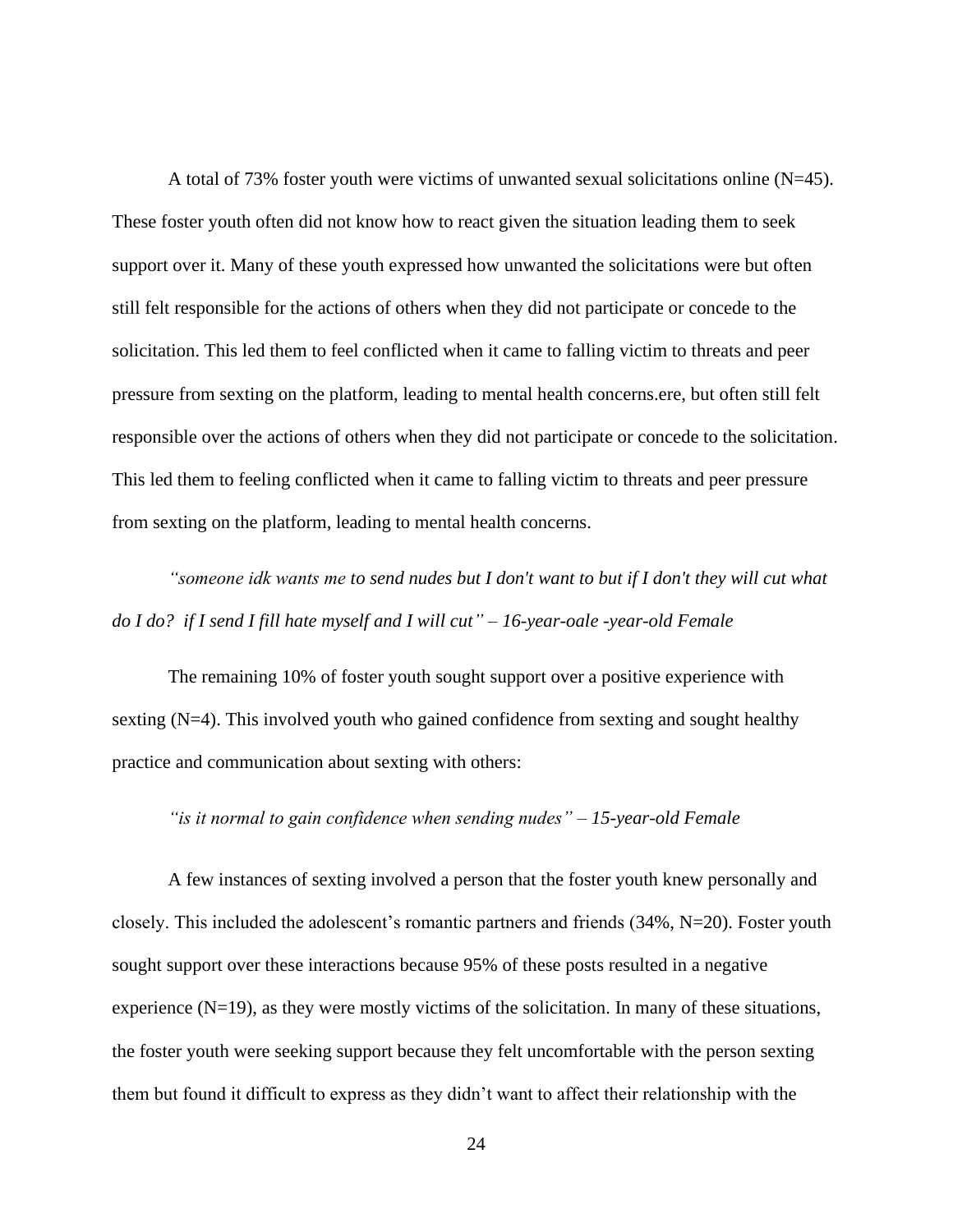person negatively. This left the youth conflicted, resulting in advice being sought online from strangers outside the situation. . This left the youth conflicted, resulting in advice being sought online from strangers outside the situation.

*"…I really like this guy as a friend and maybe more and we talk alot on snapchat… he has been sending alot of sexual stuff talking about sending dick pics… and he did send me a*  pic... I don't know what to do because I don't want to get into that stuff with him.... I like him I *really do but that will just make things awkward...." – 17-year-old Femaleold Female*

The biggest themes appearing with sexting from foster youth was youth feeling conflicted or angry about unsolicited sexual advances online. This often led to youth feeling neglected and ignored on the platform as youth were using the platform for peer support. Strangers using the platform to sext individuals created an unsafe space for these foster youth, and other youth, when they are trying to express their difficult circumstances and emotions for support. n unsafe space for these foster youth, and other youth, when they are trying to express their difficult circumstances and emotions for support.

#### The Social Support Needed For Sexting

When it came to sexting on the platform, foster youth used their posts to vent about sexting on the platform (40%, N=38). These posts included users expressing the harassment and insecurity they felt on the platform from others trying to sext. This often led to complaining that other users on the platform were using the platform as a gateway to sexting rather than a resource for seeking support or giving support to others. Youth, the majority female, found these actions to be revolting and led them to feel unheard.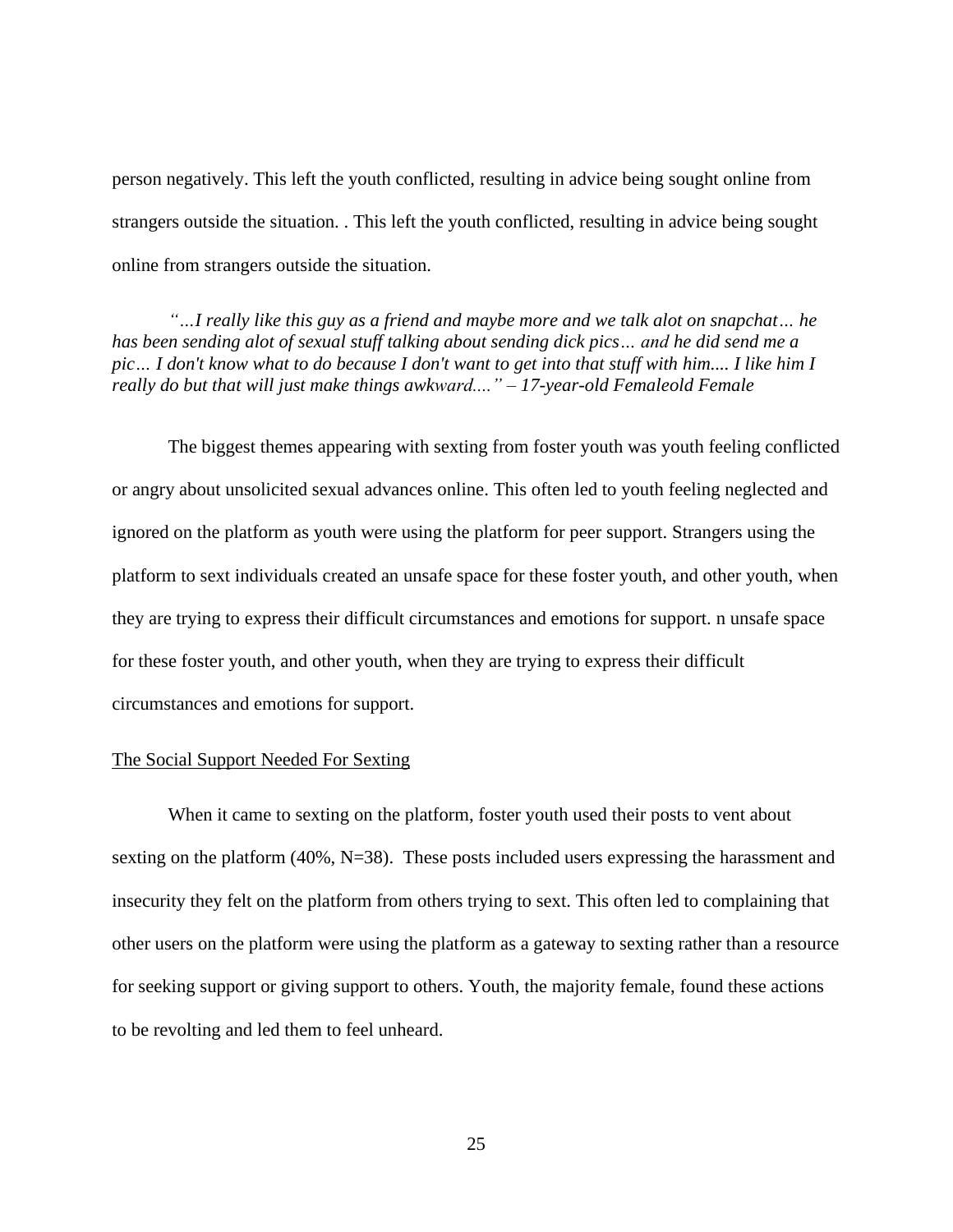*"Rant ish- I post about a guy using me for sex and then just replacing me with a friend and blah blah blah and I get about 5 horńy [sic] guys send me messages on kik saying they will replace him. Oh god this app disgusts me sometimes!!! – 17-year-old Female*

Many users used tangible support  $(32\%, N=31)$  as a resource to get away from users who wanted to sext and instead connect with other users who wanted positive experiences online. These youth explicitly mentioned how they don't want to participate in sexting, and rather use the platform to connect with others and make friends to receive support from. When connecting with others online, adolescents usually included descriptors of who they would like to connect with based off age, gender, interests, and sexuality.

*"Add me on snapchat. I want some good friends for a change*  $\mathcal{F}$  ages 13-18 pls, I don't *want or will send nudes"- 16-year-old Male*

Due to many users not wanting to sext, emotional support (17%, N=16) was needed by users who felt violated from receiving unsolicited pictures online or were taken advantage of when sexting. These posts ranged from users having their pictures forwarded without their permission to others to users feeling manipulated into sending pictures of themselves and receiving unwanted messages. These instances often expressed distress and trauma about the circumstance and blamed themselves for the sexting occurrence happening. Negative sexting experiences led youth to seek support over the mental health consequences of the experience, such as self-harm.

"*I'm getting blackmailed with nudes I sent idk y I sent them I hate myself for it I really do I regret it I regret everything I just wanna kill myself" – 14-year-old Female*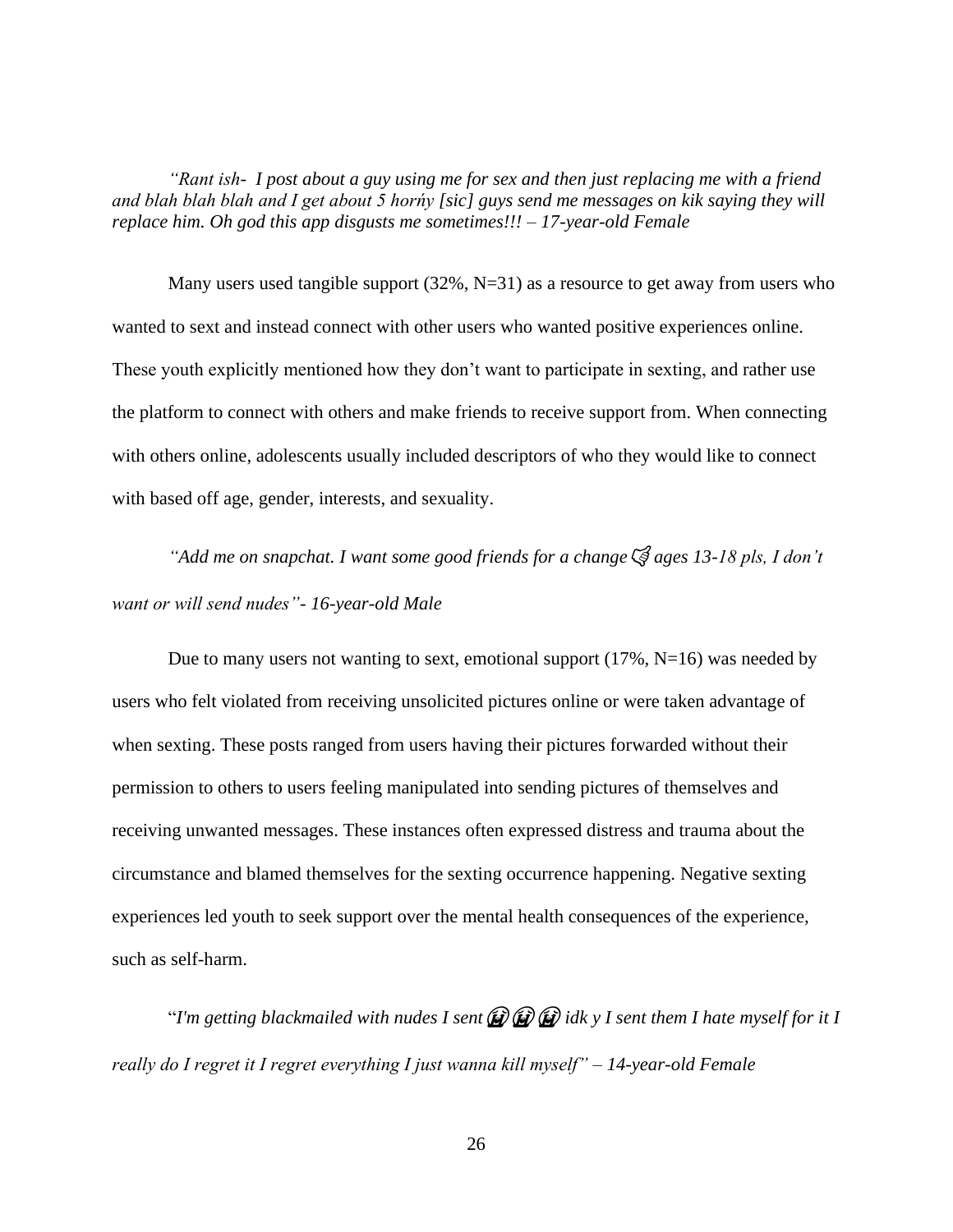Foster youth who sought out informational support (14%, N=13) were asking other users questions about how to handle unsolicited pictures and/or how to communicate with others who pressured them to sext, and in other circumstances, foster youth also asked how to handle situations when their nude pictures were shared or distributed without permission. These adolescents asked for this information to learn more about navigating sexting.

#### *"he sent nudes without me asking for it what should i do now" – 18-year-old Female*

Social support from the sexual experience of sexting gravitated towards users seeking support over the different consequences associated with sexting and being online, such as receiving unwanted solicitations, mental health concerns, and contact from strangers. While it was found that some of the youth use the platform to connect for sex and sexting, the majority of the foster adolescents used the platform for support as intended. The improper use of the platform for sexting led many of the adolescents to feel disgusted, ignored, and unhappy as it exhausted them emotionally as they sought support.

#### *Foster Youth Expressing their Sexuality Online*

<span id="page-33-0"></span>Sexuality made up 28% ( $N=73$ ) of the posts that foster youth were seeking support for. The basis of these posts were that foster youth felt the need to express their sexuality and bring awareness to the shame and harassment they often faced about who they are. Sexuality in this section expanded concepts of the foster youth as a part of the LGBTQ+ community, and as adolescents expressing their sexual feelings, attractions and confessions. In this section, we analyze why foster youth are posting about their sexuality, and the type of support the foster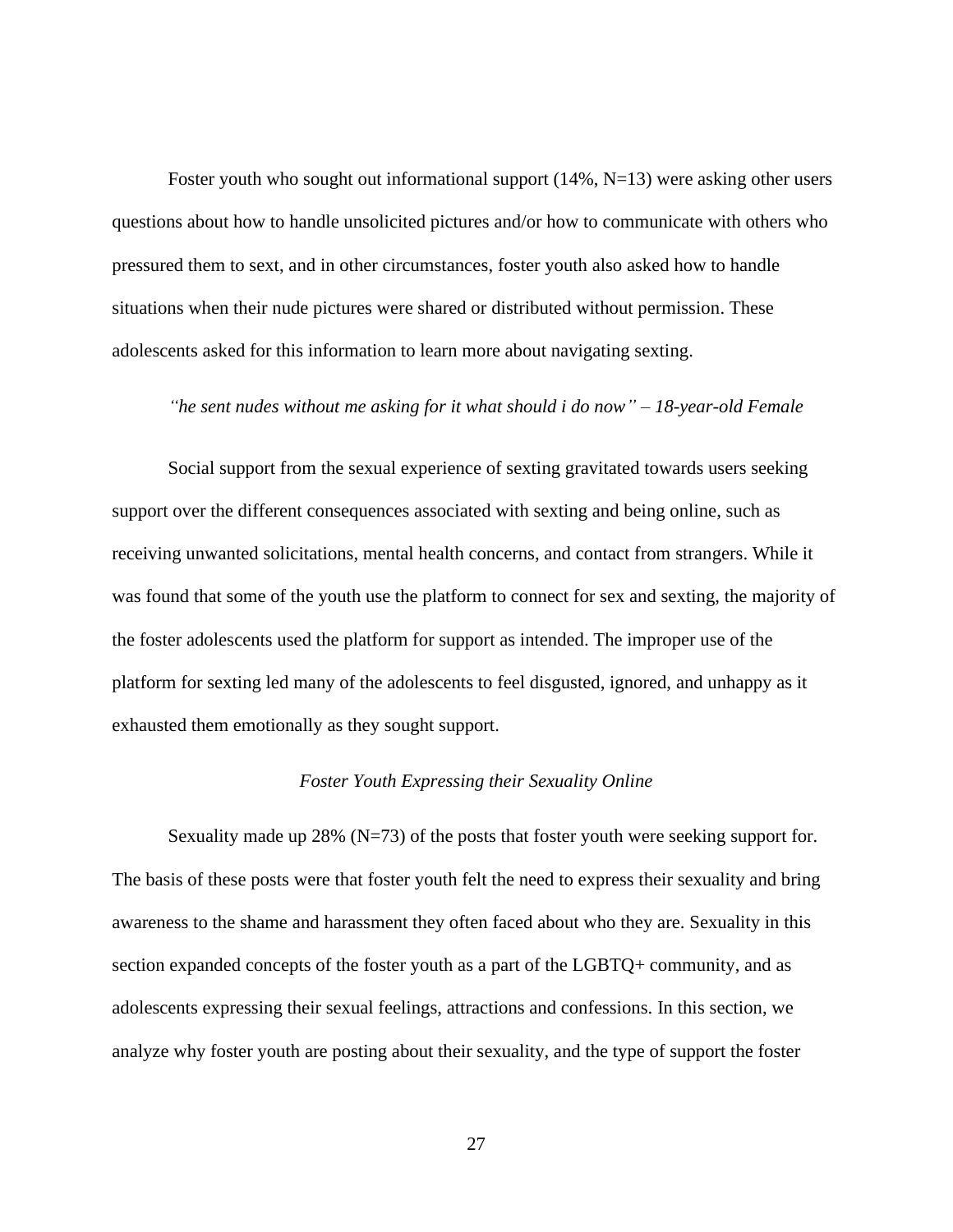youth are seeking from their posts. why foster youth are posting about their sexuality, and the type of support the foster youth are seeking from their posts.

#### Understanding Foster Youth Sexuality

Many of the foster adolescents who shared their sexuality on the platform did not feel accepted for who they are, and often shared how they were treated and felt about the unacceptance. In this section, 53% of foster youth posts expressed their sexuality as identifying as a member of the LGBT community. These youth often felt the need to express themselves because they felt unheard and misunderstood for who they are, resulting in the adolescents craving validation for who they are.

*"people on the internet keep saying I'm ugly and an attention seeker… And since I'm dating a girl, people are calling me a faggot. It's like nobody accepts that I'm bisexual…am I wrong for being in love with the same gender?" – 16-year-old Female*

The remaining 47% of posts showed foster youth confessing many different sexual experiences and questions online relating to their sexuality. These posts from the adolescents expressed sexual endeavors online to avoid the embarrassment and shame that comes with talking about sexual experiences. This involved using the platform as a resource to gain knowledge and advice about sex, particularly in instances where the foster youth were concerned about the consequences of their sexual actions, such as pregnancy.

*"So my boyfriend spent the night and we had sex before he left this morning but he didn't have a condom and when he left I was bleeding a little. I'm only 16 and he's 18 idk what to do idk if I'm pregnant or not." – 16-year-old Female*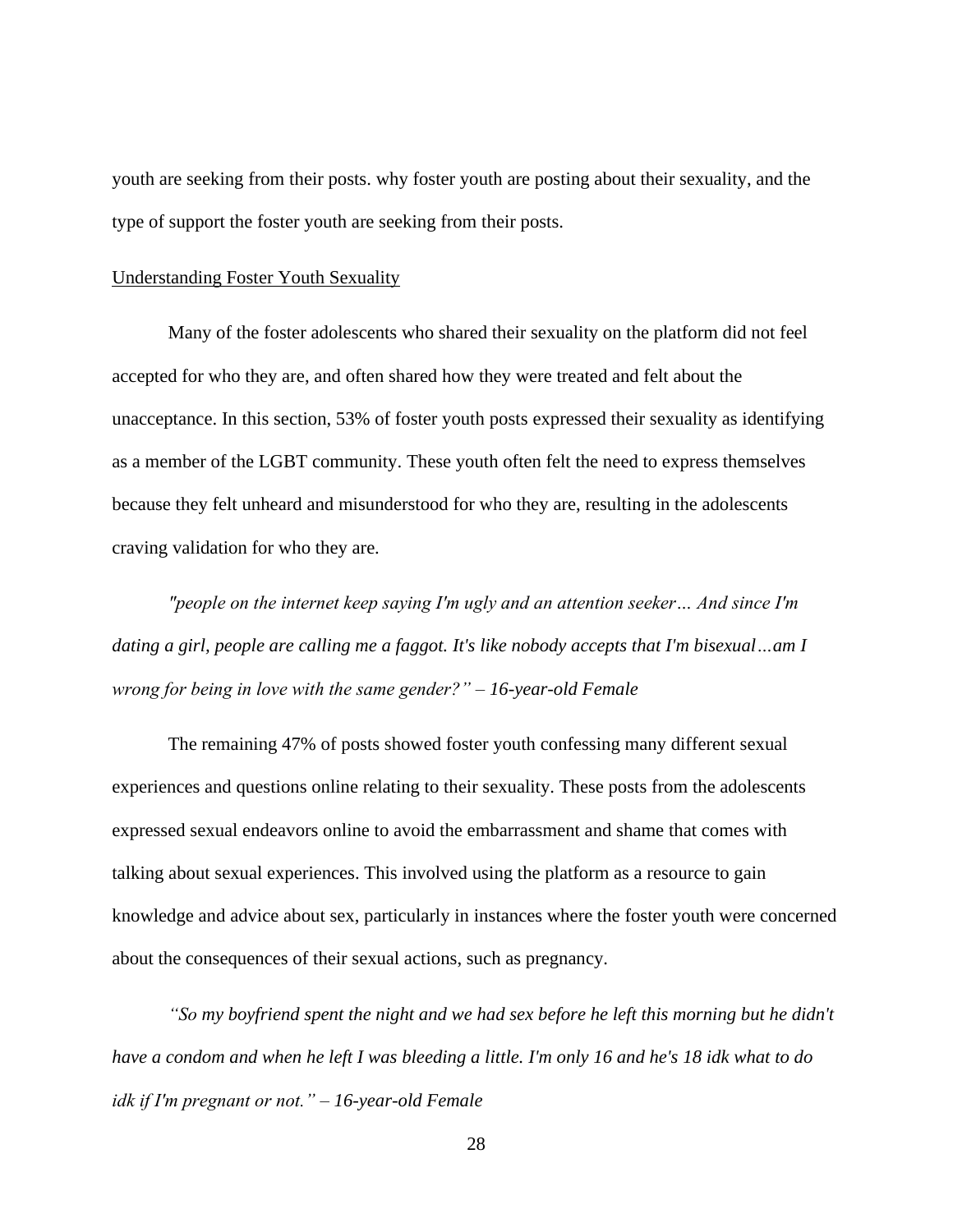In these posts, foster youth showed how their hardships and negative experiences led them to question themselves or their experience, and therefore, posted their situation online to find acceptance and clarity. Most of the foster adolescents shared a negative experience when it came to their sexuality  $(60\%, N=44)$ . Examples of this includes scenarios in the posts where foster youth were harassed and insulted for being in the LGBT community, or scenarios where the foster youth were worried about pregnancy or a sexual relationship. These scenarios often showed the foster youth in emotional turmoil over their situations.

*"Ugh why the fuck am I with you, you don't support me all you want is sex, bj's etc" – 14 year-old Nonbinary Adolescent*

In contrast, the remaining 40% ( $N=29$ ) of posts shared a positive experience about their sexuality, sharing how they are comfortable with who they are and seek people who are in similar situations or have similar desires. These youth shared a positive perspective of themselves and who they are, as well as expressed and asked questions about their sexual desires in a positive way. This was foster youth's way of finding comfort in their sexuality and desires and connecting with others who would understand.

*"I'm 14 and when I tell people (on internet) I think I'm gay they usually say I'm to young to know for sure.. I'm already looking forward to the moment I introduce her to my parents, kiss her, look at her with a feeling of 'she's gorgeous', hold her, walking with her and touching her... So my question is: Can you know it at 14 or even earlier?" – 15-year-old Female*

The majority of the posts did not mention their sexuality relating to anyone as the post just described their identity and desires. Posts that did mention a relationship were likely to mention a sexual confession about their romantic partners, friends, or family member (21%, N=16). These posts were concerned with how the sexual experience would affect their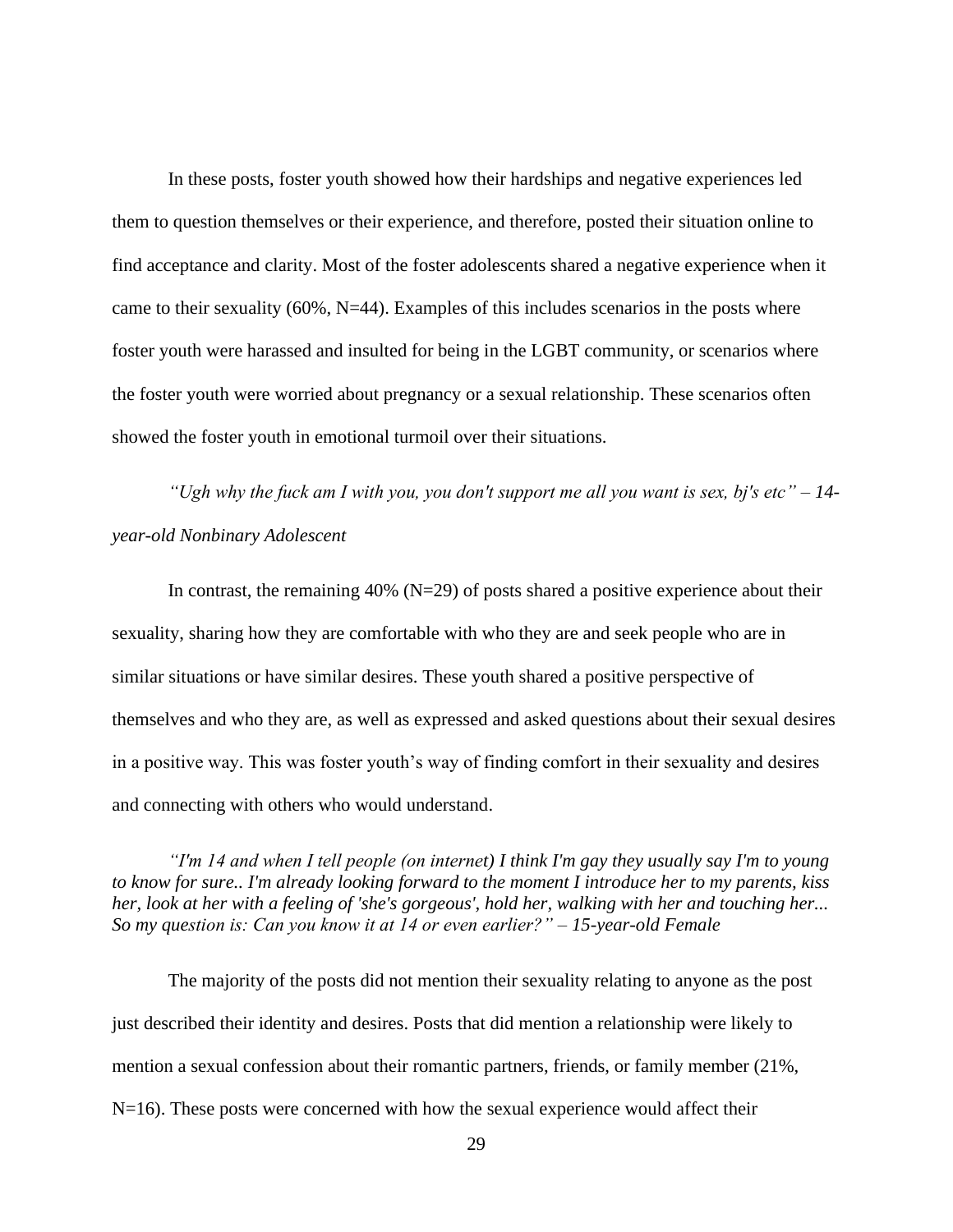relationship with the other person, as well as the consequences of pregnancy. The vulnerability of the sexual situations often caused youth to seek advice from others on the platform.

*"Me and my brother keep having sex whenever my mum is out the house and im pregnant with his kid how do i tell my brother im pregnant with his kid?" – 17-year-old Female*

Overall, these foster youth used the platform to express their sexuality and sexual endeavors online to avoid the embarrassment and shame that comes with talking about their identities and sexual experiences. The lack of support and the lack of normalcy that these youth express about their sexuality can be more triggering to foster youth due to their past traumas and circumstances. To gain more insight to how these circumstances made foster adolescents feel, the social support they sought online was closely examined.

#### The Social Support Needed For Sexuality

When seeking support for sexuality, tangible support was the most prominent type of support sought (41%, N=30), which included connecting with others with similar identities and desires and seeking answers to their questions in a more private and personal setting such as direct messaging. Examples of this include foster youth seeking tangible support over the process of coming out or about general sex-related questions. These youth found it beneficial to seek support from others who have been through the experience or at least understood how to explain their experience confidently to others. These types of posts often didn't include any personal or intimate details about their experience or questions.

*"I have a few questions about female sex stuff. if you think you can answer them feel free to message me" – 15-year-old Female*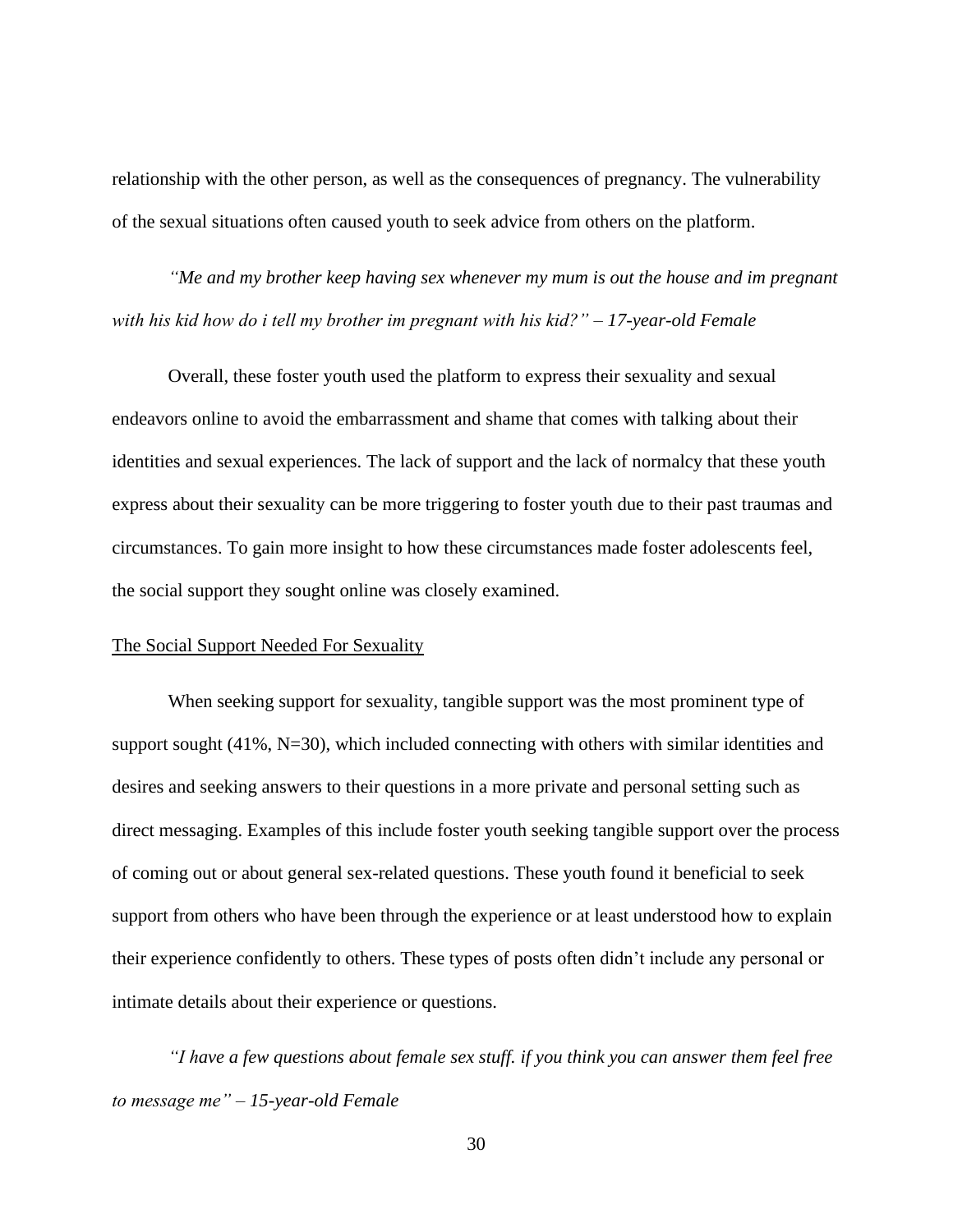Another type of social support that was prominent for foster youth seeking support over their sexuality was informational support (38%, N=28). The most active form of this was asking questions related to general sexual education. Foster youth expressed fear and a lack of understanding of their situations, which led them to seek knowledge from others on the platform to avoid the embarrassment of talking about sexual desires. This often stems from the lack of resources available to them from the public and the awkwardness that adolescents experience when talking about sex.

"O*k friday me and my boyfriend had sex and I didnt really use protection… I dont know if he did finish inside me which will make me pregnant… I dont know Im a little scared… i dont know maybe telling it here I will get yelled at or something but can someone give me advice<sup>[98]</sup> – 17-y-old Femaleyear-old Female*

A portion of the posts were found to be venting about their circumstances surrounding their sexuality (22%, N=16). These foster youth often felt disadvantaged for who they are and felt heavy emotional turmoil as a result. Anger and overwhelming emotions were prevalent themes of emotions in posts as they mentioned bullying, harassment, and unacceptance when the youth were fighting to be seen as normal. Venting online allowed them to unpack these emotions.

*"I hate f+×king people I make it obvious about my post that I'm trans MtF (Male to Female) and then this boy in my class says in front of the entire class he thinks I'll get my parts changed… f+×king people" – 17-year-old Nonbinary Adolescent*

The remaining posts displayed foster youth seeking emotional support over their sexuality (20%, N=15). Emotional support was crucial for posts that expressed emotional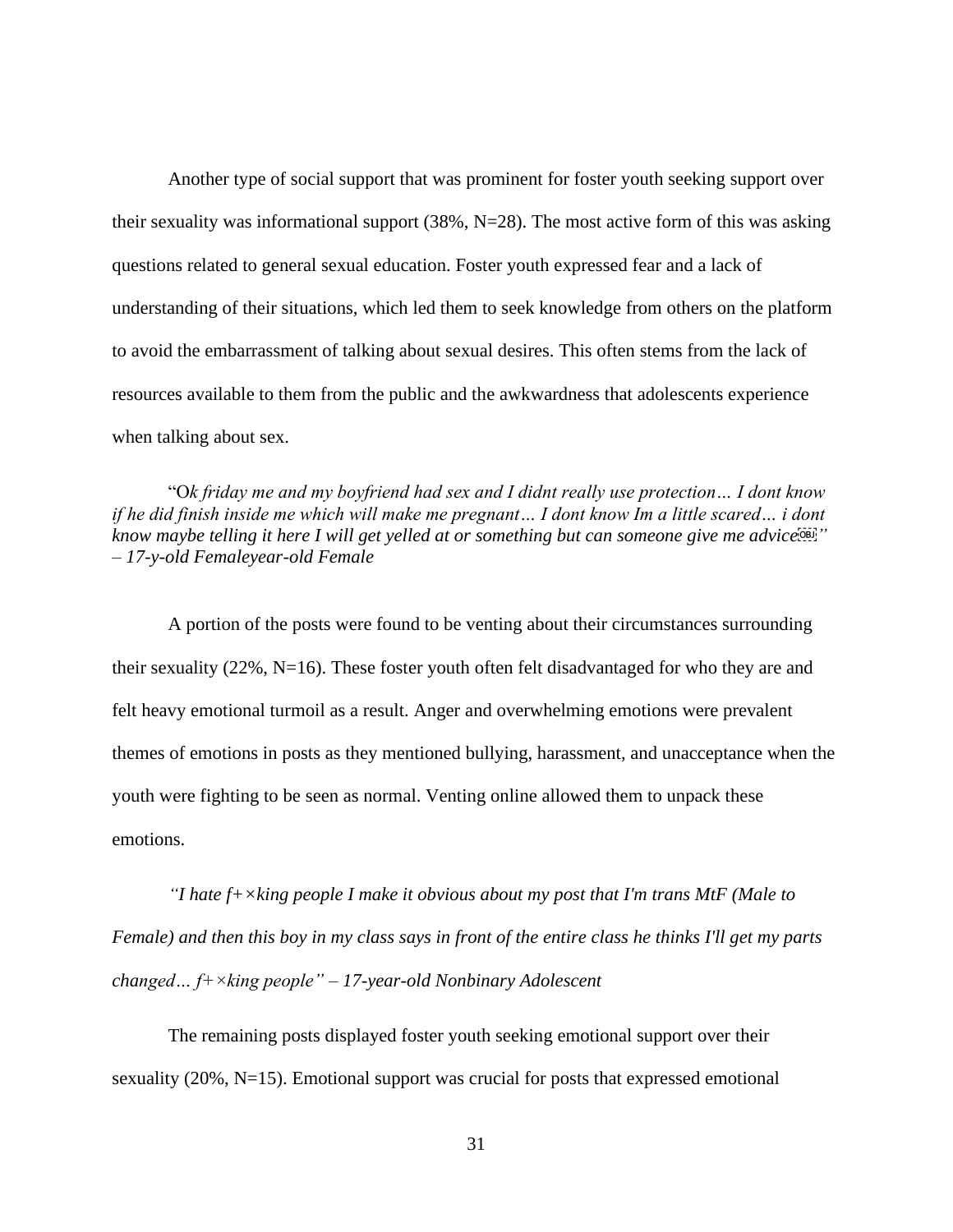distress about situations involving bullying, harassment, and feelings of unacceptance by others. These experiences with foster youth showed how the sexual experience or desire have made them vulnerable and how their vulnerability makes them sensitive to negative mental health situations, such as self-harm.

*"last night (during sex!!) my boyfriend told me he wanted to slow down sexually... I was so confused because he is always the one asking for stuff.... He said he would stop but I just want to abuse the shit out of myself and doing that at least benifits one person..." – 17-year-old Female*

Social support sought for sexuality expressed how foster youth sought to understand their sexuality and sought to be understood by others. A common theme among these adolescents were how they felt different or like outsiders from the rest of the population, and this can tie into how they are also foster youth, which makes them a part of another minority of children. These posts also displayed how foster youth are eager to seek sex education and advice to learn how to navigate sexual situations. The platform is used as a resource for this due to the lack of support and resources these foster youth may have from family or people that surround them, especially with the shame that comes with talking about sex.These posts also displayed how foster youth are eager to seek sex education and advice to learn how to navigate sexual situations. The platform is used as a resource for this due to the lack of support and resources these foster youth may have from family, or people that surrounding them, especially with the shame that comes with talking about sex.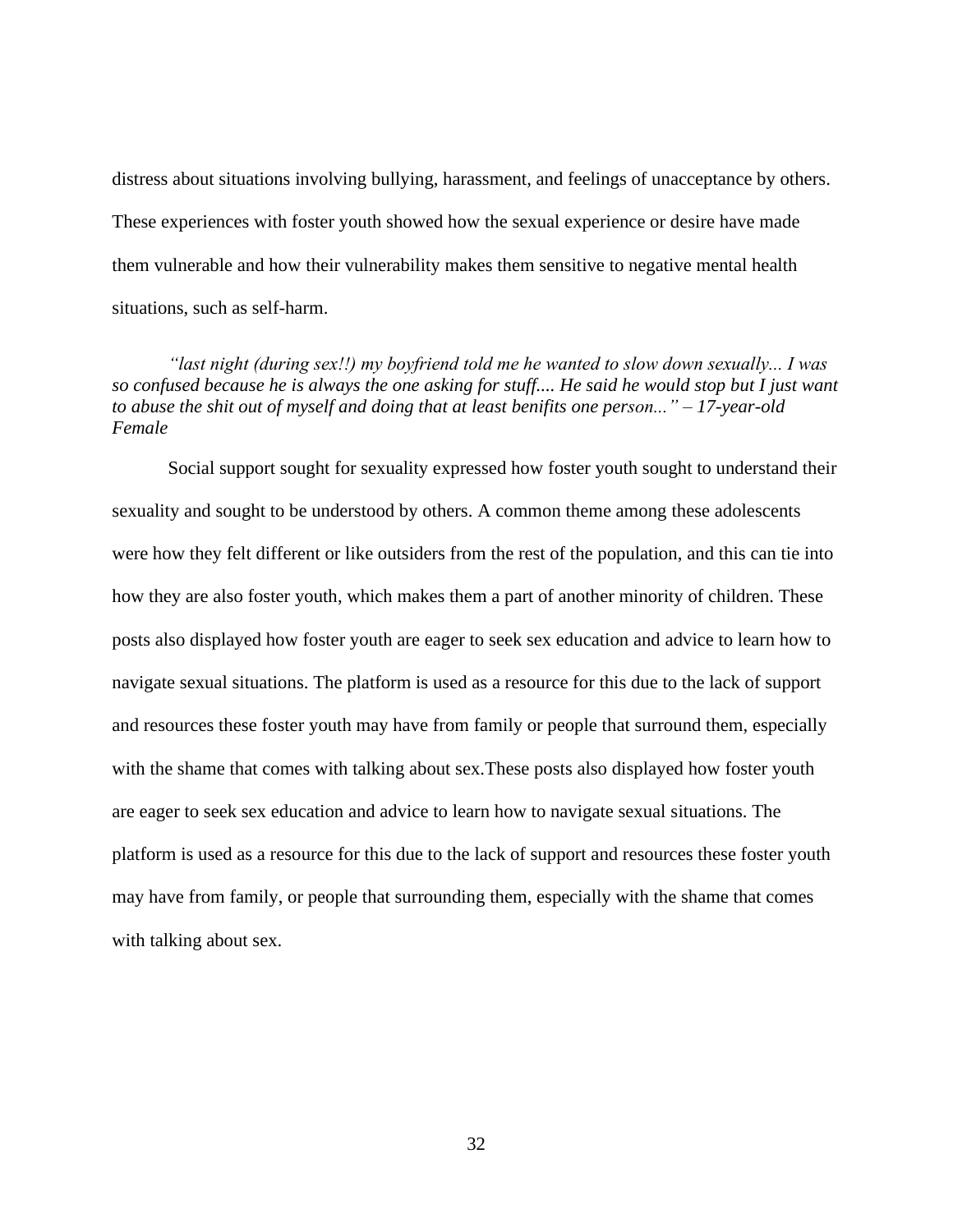#### Giving Support

<span id="page-39-0"></span>A relatively smaller portion of the posts were from foster youth that were giving support to other users on the platform for different types of sexual experiences (14%, N=42). These posts involved public posts letting others know they aren't alone in their experiences, and also informing others that they shouldn't feel shame or bad for their experiences, and personally reaching out for them.

*"If your a teenager that's experimenting with sex. Just a word of caution. Use protection. Live your life for yourself for as long as you can… Love to all " – 17-year-old Female*

Giving support included posts about sexual abuse awareness, users encouraging others to not feel pressured to sext, and users supporting other users to come out and be themselves and their identity. Many of the foster youth posted about their individual sexual experiences, or their opinions on sexual experiences, and found a way to give support to others about them, no matter whether it was a negative or positive experience. Overall, these posts involved sharing a positive perspective or advice to others on the platform.

#### Asking to Sext

<span id="page-39-1"></span>A small portion of the posts from the peer support forum were users strictly asking others on the platform to connect and sext with each other (9%, N=25). These posts were separated from the other categories due to the posts neither seeking nor giving support to others on the platform but displayed risk with sexting with strangers.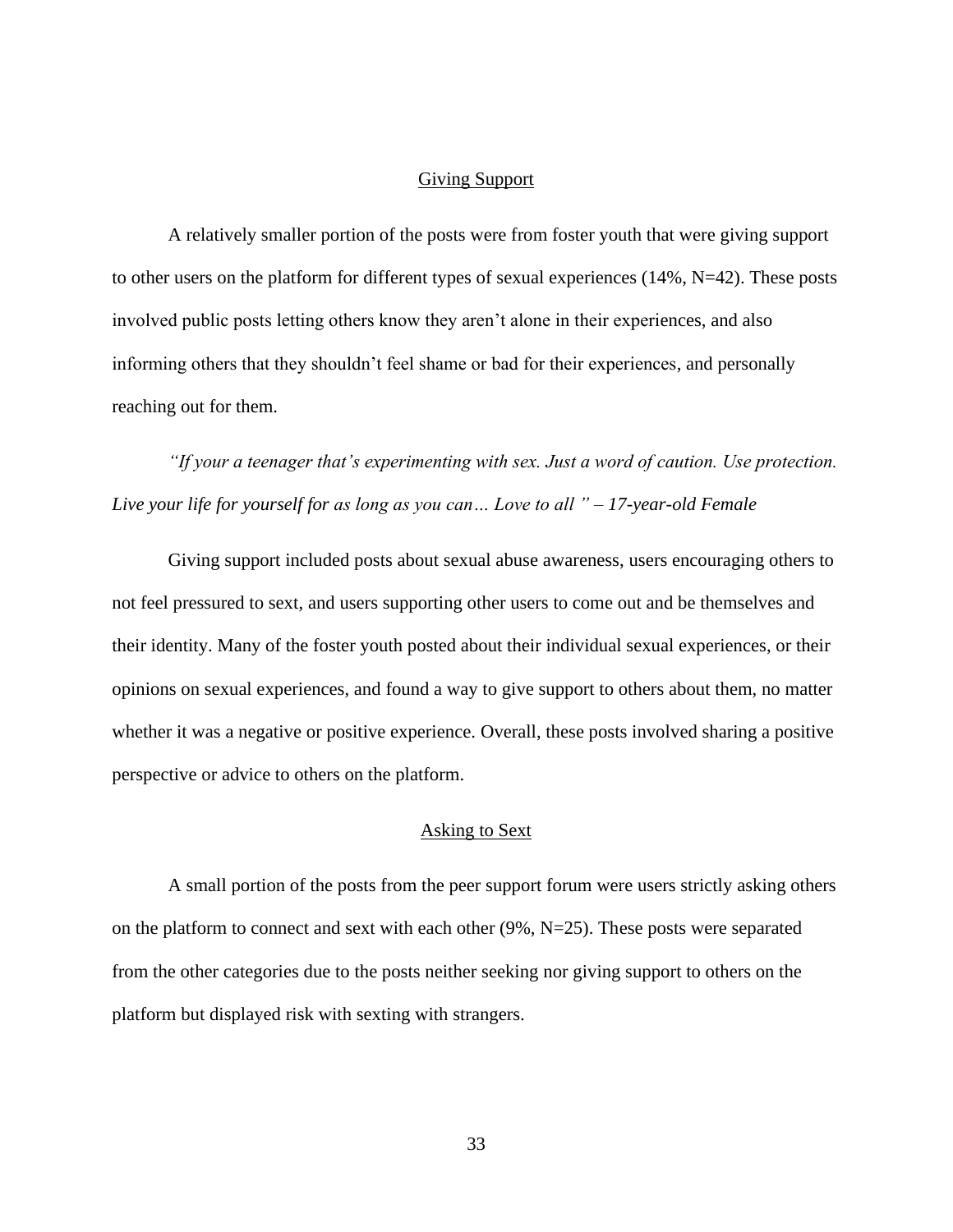*"Hey, I'm really horny and need to fuck. Leave kik and I will having you moaning my name(; I'm bi also." – 14-year-old Male*

The results show that the platform is being used for other purposes other than peer support and are exposing teens to risky experiences, such as sharing sexual pictures and messages. This can be endangering as the youth can be approached by anyone on the platform that has wrong intentions or are overage, risking sexual abuse or other sexual experiences.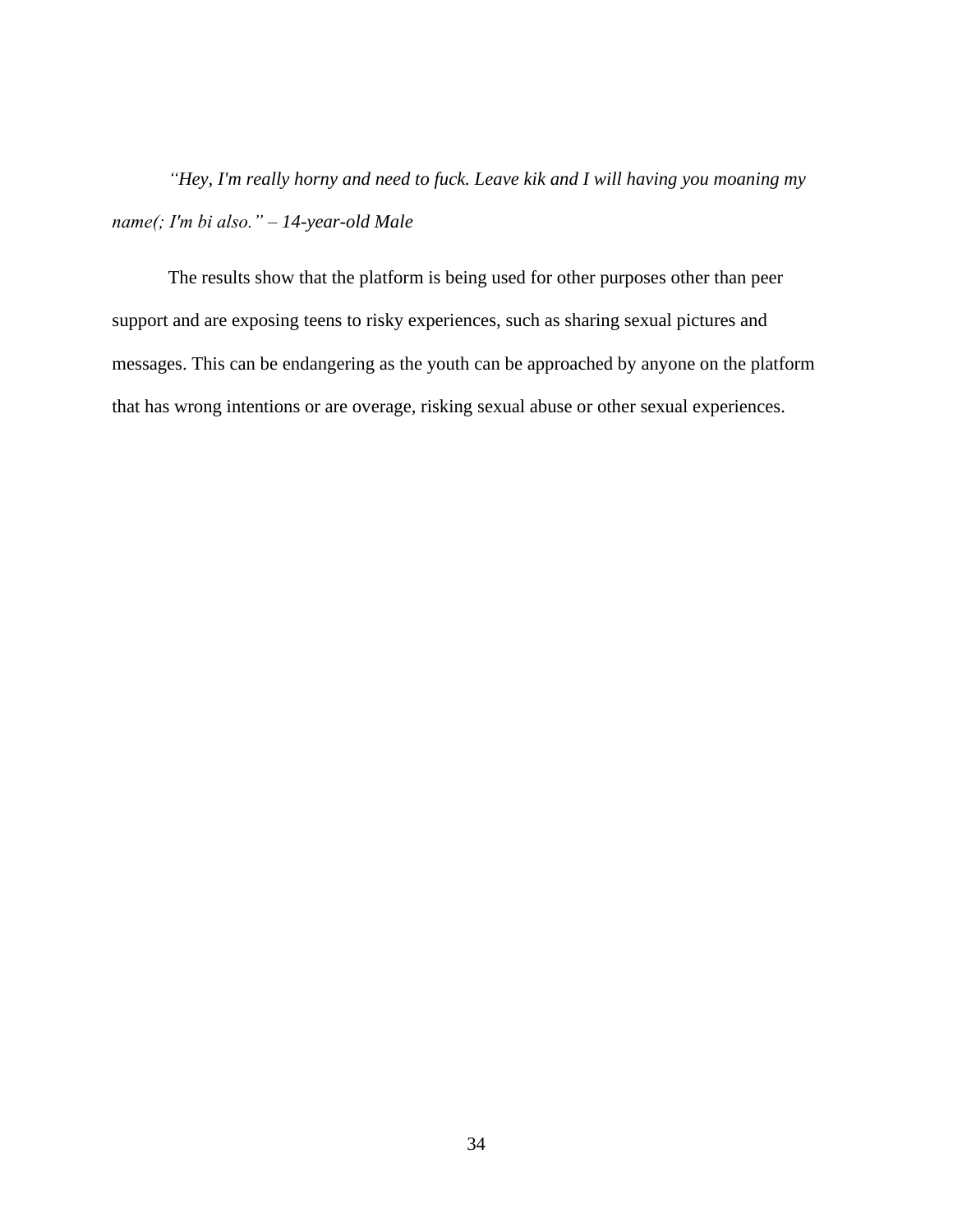## CHAPTER 5: DISCUSSION

<span id="page-41-0"></span>In this section, I discussed the results of the study and how they answer our research questions. First, I addressed foster youth and the online consequences they faced while seeking support online and examined possible ways to mitigate these risks. Lastly, I state the limitations of my thesis and suggest improvements for future research.

#### Foster Youth and Online Consequences

<span id="page-41-1"></span>Adolescents in the foster care system sought support online through a peer support mental health forum to express themselves and find a place free of judgment and embarrassment when talking about their sexual experiences. The sexual experiences that appeared the most in foster youth posts were related to the topics of sexual abuse, sexting, and sexuality. Many of the sexual experiences these youth shared and expressed on the platform were personal and traumatizing, particularly when discussing sexual abuse and sexual exploitation. The platform was a place for the adolescents to post anonymously, to strangers, without being identifiable or a place where no one knew them. This allowed the youth to openly express their feelings and situations honestly and gave them a place to share their stories or experiences on the platform to anyone that willing to listen and give support. Different types of social support appeared to be sought by the foster youth when sharing their sexual experiences, such as emotional, informational, and tangible support. Many of the youth also sought support in the form of venting on the platform about their experiences, as they harbored resentment and anger.

The analysis of the posts from foster youth displayed how many foster adolescents shared their life stories online with numerous details of their personal traumas from before and after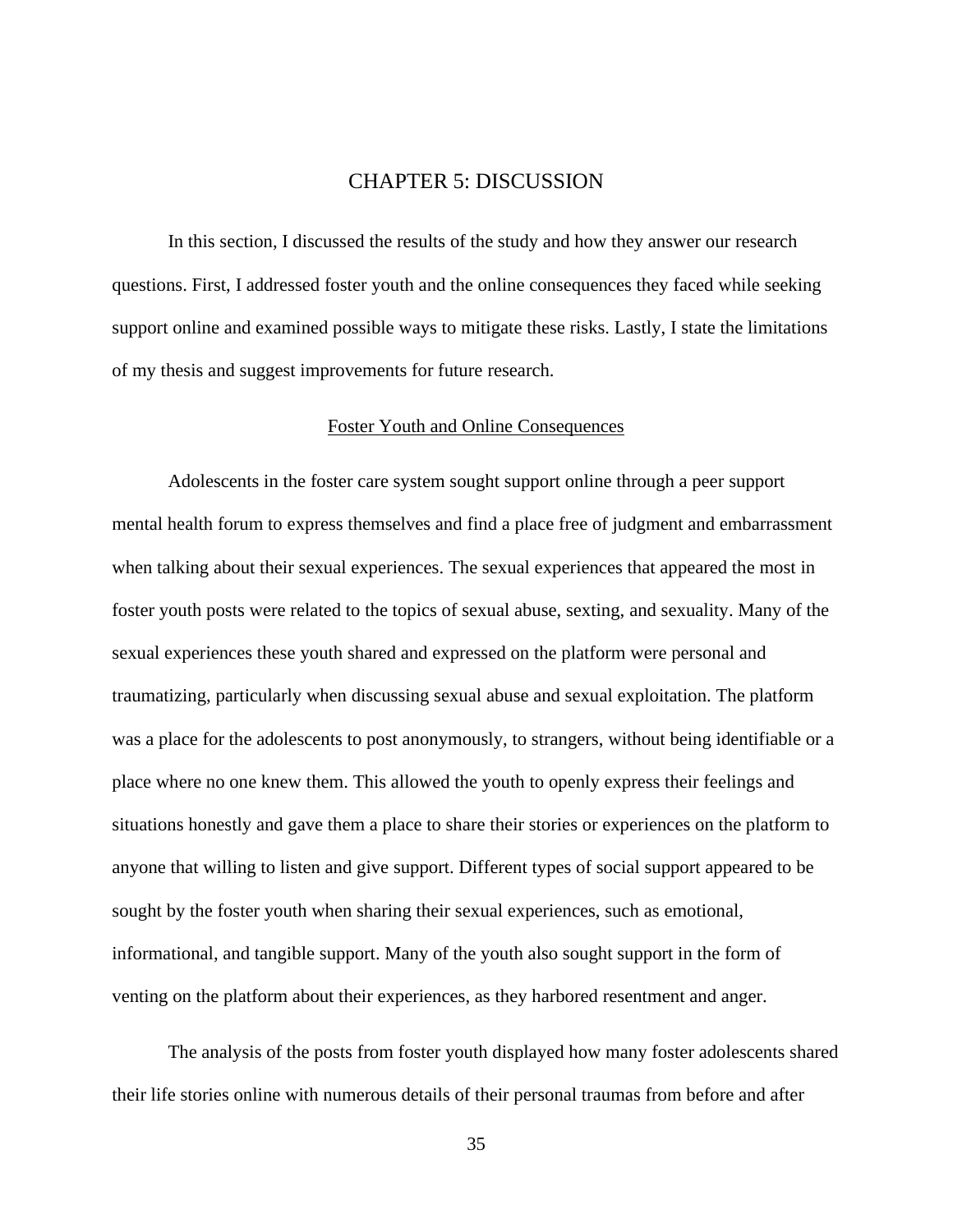being in the Child Welfare System, specifically in the case of sexual abuse. The majority of the posts shared an experience that happened off the internet and sought support over the experience online rather than offline. These youth rarely mentioned seeking out professional help over their harmful experiences, leading to the risk of improper support from others on the platform. The result of the adolescents sharing their experiences online caused exposure to strangers on the platform who often had wrongful intentions and exploited some of the youth through sexting and explicit messaging. The majority of the foster youth's intentions on the forum were to seek support online rather than connect with others to sext. Only a small portion of the foster youth directly sought to sext with others on the platform. The exposure to strangers and sexual solicitations online often led to youth seeking support over the experiences of sexting, as they did not know how to handle unwanted solicitations online and how to cope with unsolicited pictures. Foster youth sharing their personal and intimate details online also exposed their information to others on the platform, such as contact information and identifiable information about the adolescent unintentionally. on the platform, such as contact information and identifiable details about the youth unintentionally.

Previous research on adolescents seeking support online for sexual experiences showed differences in comparison when analyzing foster youth. Razi et al.'s (2020) prior research emphasized that the general adolescent population sought support over sexual experiences similarly, but in contrast, the highest percentage of the sexual experiences correlated with sexting online, with a very small portion of youth seeking support for a sexual abuse experience. Foster youth sought support for sexual abuse as their main reason for seeking support over sexual experiences in this study. The relationship between the adolescent and their abuser was another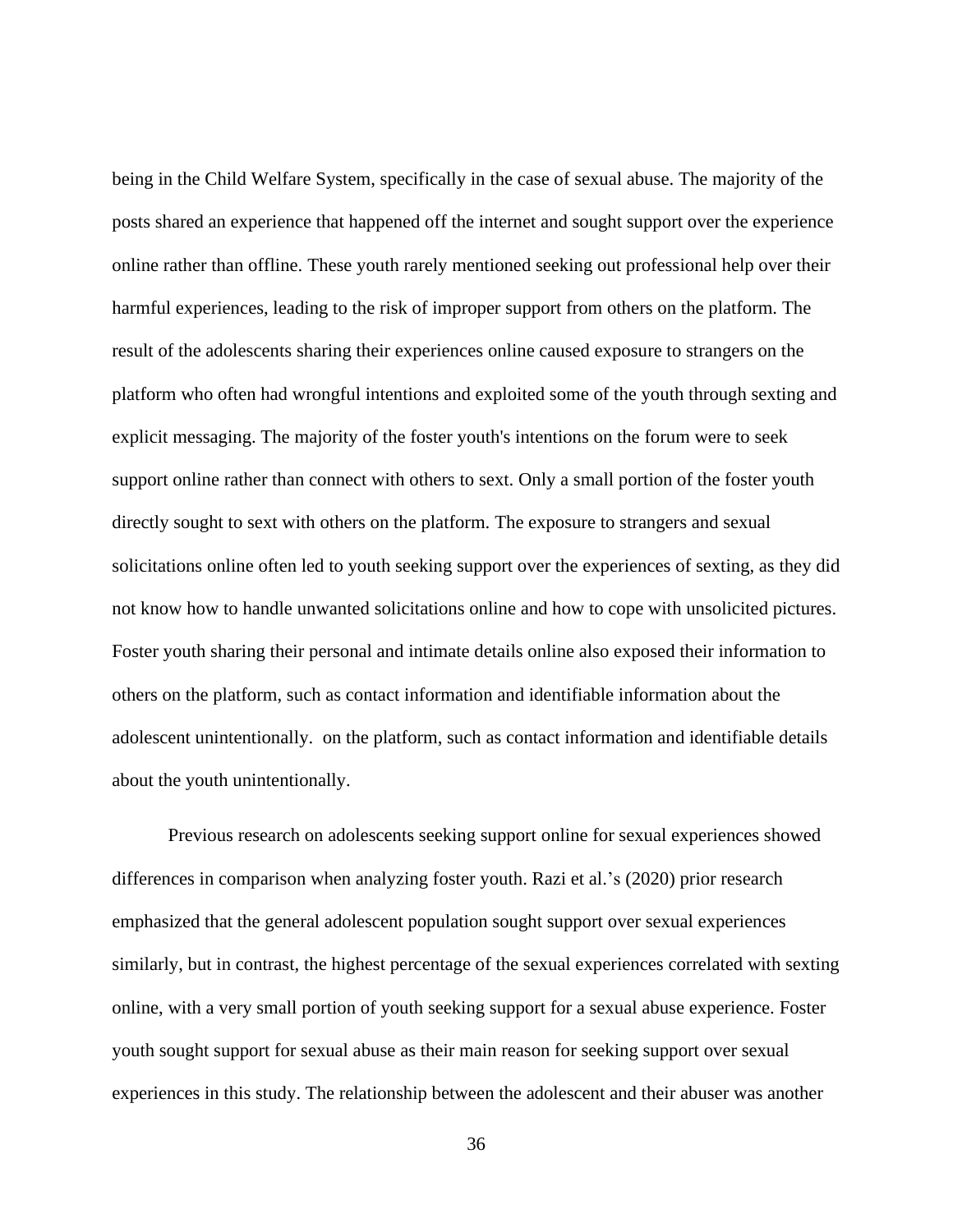apparent difference as foster youth mainly disclosed their abuser as a male family member while the general adolescent population shared low results of family related sexual abuse. These results show how foster youth's unique and challenging circumstances result in them seeking support over their sexual experiences differently. Foster youth shared sexual experiences offline at higher rates than online, which correlated differently in the previous studies, but emphasized the at-risk situations foster youth find themselves in and the reasons they are seeking support. Though the studies show large differences in the number of participants in the study, the correlation between the different sexual experiences shows the highest difference in the context of sexual abuse. Though the studies show large differences of in the number of participants in the study, the correlation between the difference sexual experiences show the highest difference in context of sexual abuse.

As a result of the online consequences that foster youth face while seeking support for their sexual experiences online, foster youth were exposed to more triggering situations online than they were initially seeking support for. Due to this, there are several implications for designs that could be implemented to help protect adolescents who are seeking support over their sexual experiences and traumas from the risks and consequences they are exposed to online.

#### Implications for Design

<span id="page-43-0"></span>Since foster youth shared distressing and traumatic sexual experiences online and exposed themselves to risks and strangers, several design implications can be implemented to increase adolescent online safety so adolescents and foster youth can navigate online without worry. While the mental health peer support has guidelines and monitoring on the forum to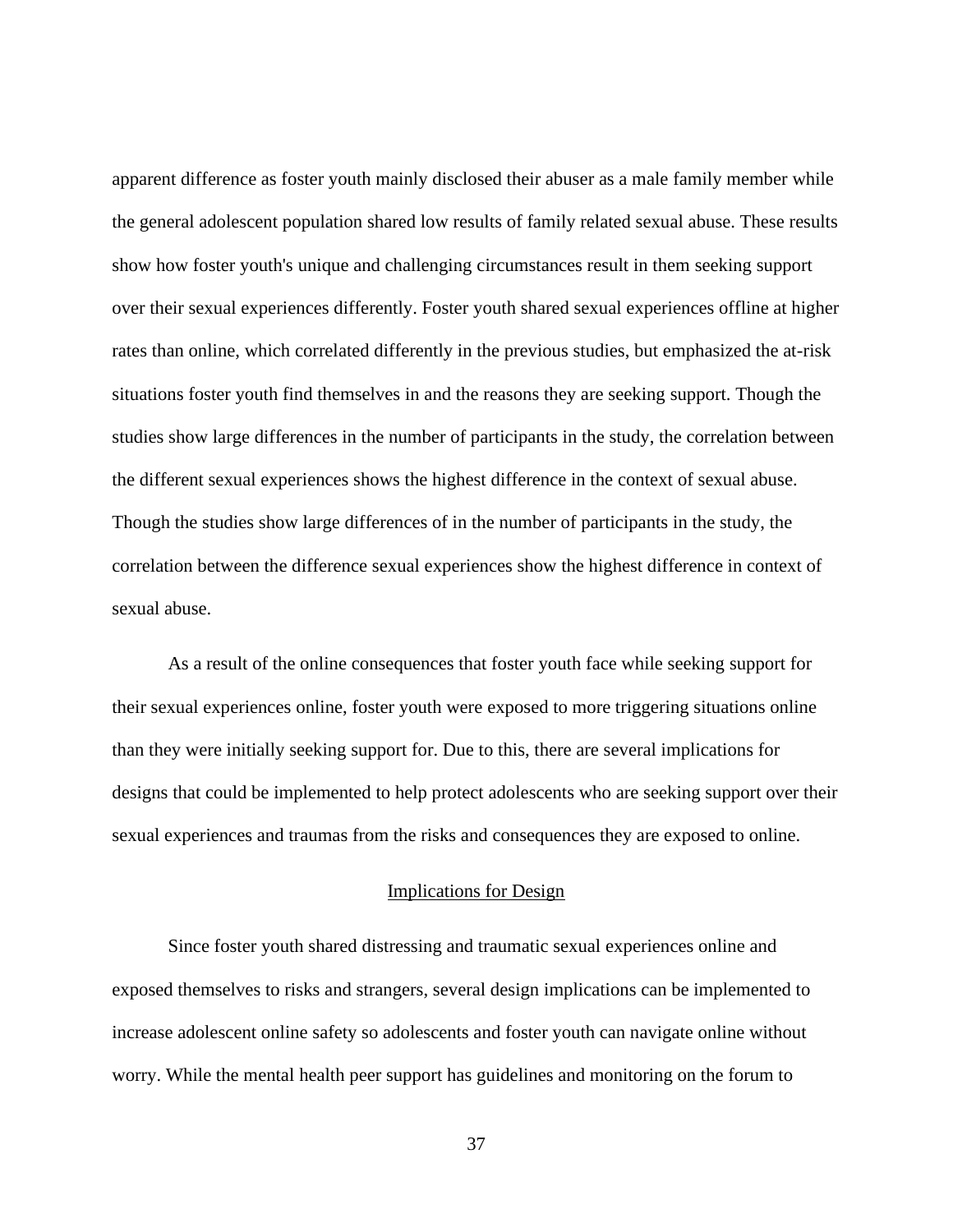protect adolescents from harassment and unwanted advancements, youth still have testimonies of these occurrences happening on the platform.

The implementation of safe spaces for foster youth to seek support for any situation they are facing, such as sexual experiences, would allow them a place to freely and honestly discuss the support they need without shame and with anonymity online. Safe spaces, in combination with peer support affinity spaces, are spaces restricted to adolescents who identify with certain groups, such as sexuality and gender, which would allow adolescents to seek support in a safer manner from like-minded individuals (Razi et al., 2020). This concept can be adapted further for foster youth needs as these adolescents experience unique and challenging situations due to their circumstances. Safe affinity spaces, especially for foster youth, can provide support, resources, and connections for their particular circumstances. This is the case since adolescents are more inclined to receive proper support and engagement when they relate to others with similar identities and circumstances, rather than finding it difficult if they can't relate (Andalibi et al., 2018). In addition, providing professionals, such as caseworkers and social workers, access to these spaces would allow youth to receive proper support as they can understand and help their circumstances. . This concept can be adapted further for foster youth needs as these adolescents experience more unique and challenging situations due to their circumstances. Safe affinity spaces specially for foster youth can provide support, resources, and connections for their particular circumstances. This is the case since adolescents are more inclined to receive proper support and engagement when they relate to others with similar identities and circumstances, rather than finding it difficult if they can't relate (Andalibi et al., 2018). In additions, providing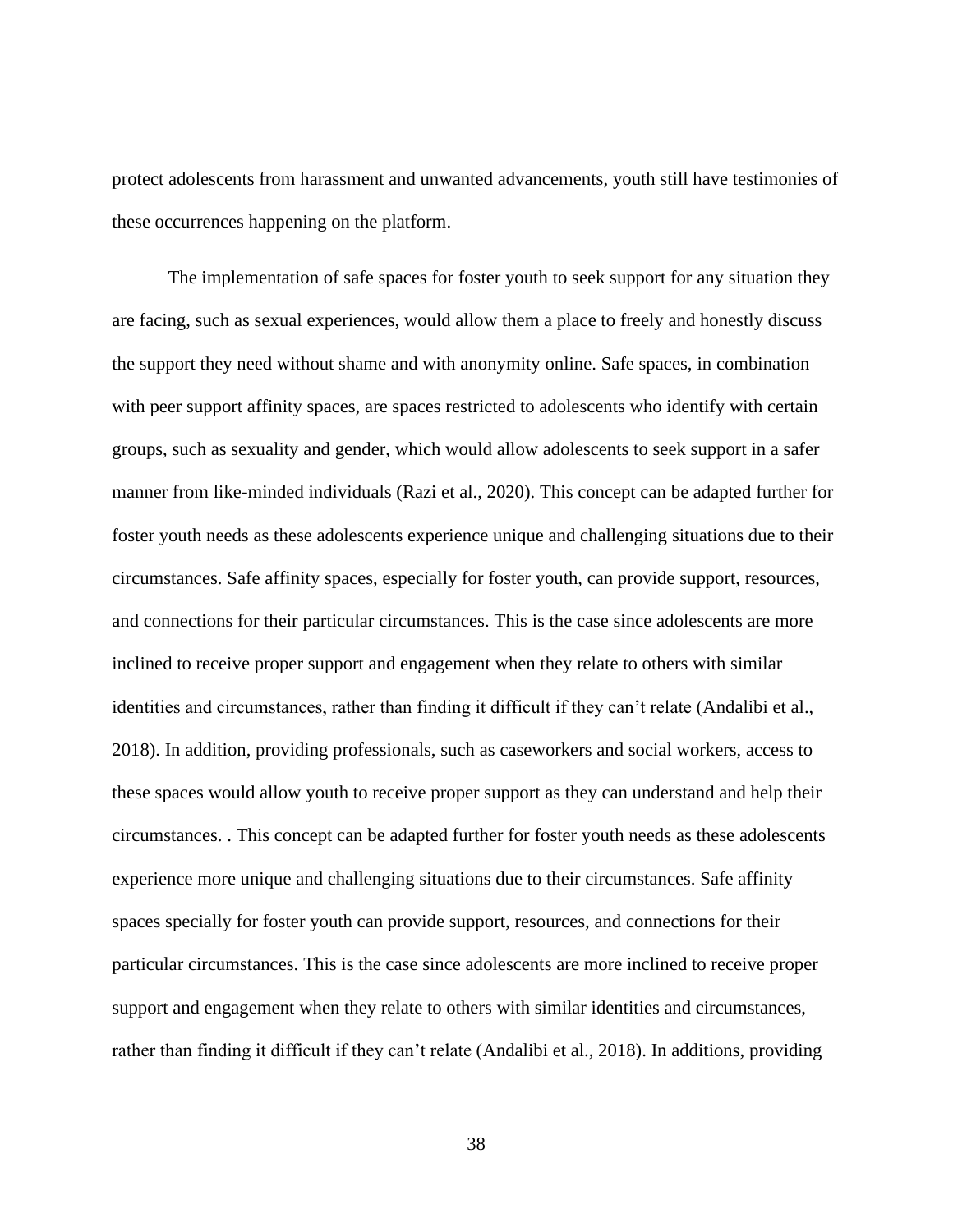professions, such as case workers and social workers, access to these spaces would allow youth to receive proper support as they can understand and help their circumstances.

With these safe spaces, another implication of design would be providing youth access to trained moderators, peer support professionals, and health safety professionals that would allow adolescents to have full access to all their crisis needs and support without exposing the youth to outside influences and inaccurate information online. Foster youth often expressed difficulty sharing their situations with other people and often used the platform as a way to tell their stories for the first time, and this resulted in the youth not seeking the professional support they needed in their circumstances. This design would give these youth direct access to these resources so they could receive the support they need from professionals. This can be implemented by a direct messaging system with the trained professionals that allows an option for anonymity or through a nudging system that encourages youth to seek professional health if they express crisis situations. These designs can heavily aid in the protection of adolescents from online risks, harassment, and crisis situations as they have direct support from professionals quickly.

Another design that would be beneficial to foster adolescents on the platform would be the implementation of educational resources on the forum directly. This includes sexual educational resources for safe sex for all sexualities and information about pregnancy, as foster youth were commonly confused about these concepts and are found to be at higher risk of pregnancy. This can be implemented by a resource page for sexual information that includes details and resources for having sex and its consequences, as well as answering frequently asked questions the youth are asking on the platform about their sexual experiences. Other resources on the page that should be included for foster adolescents is education about different crisis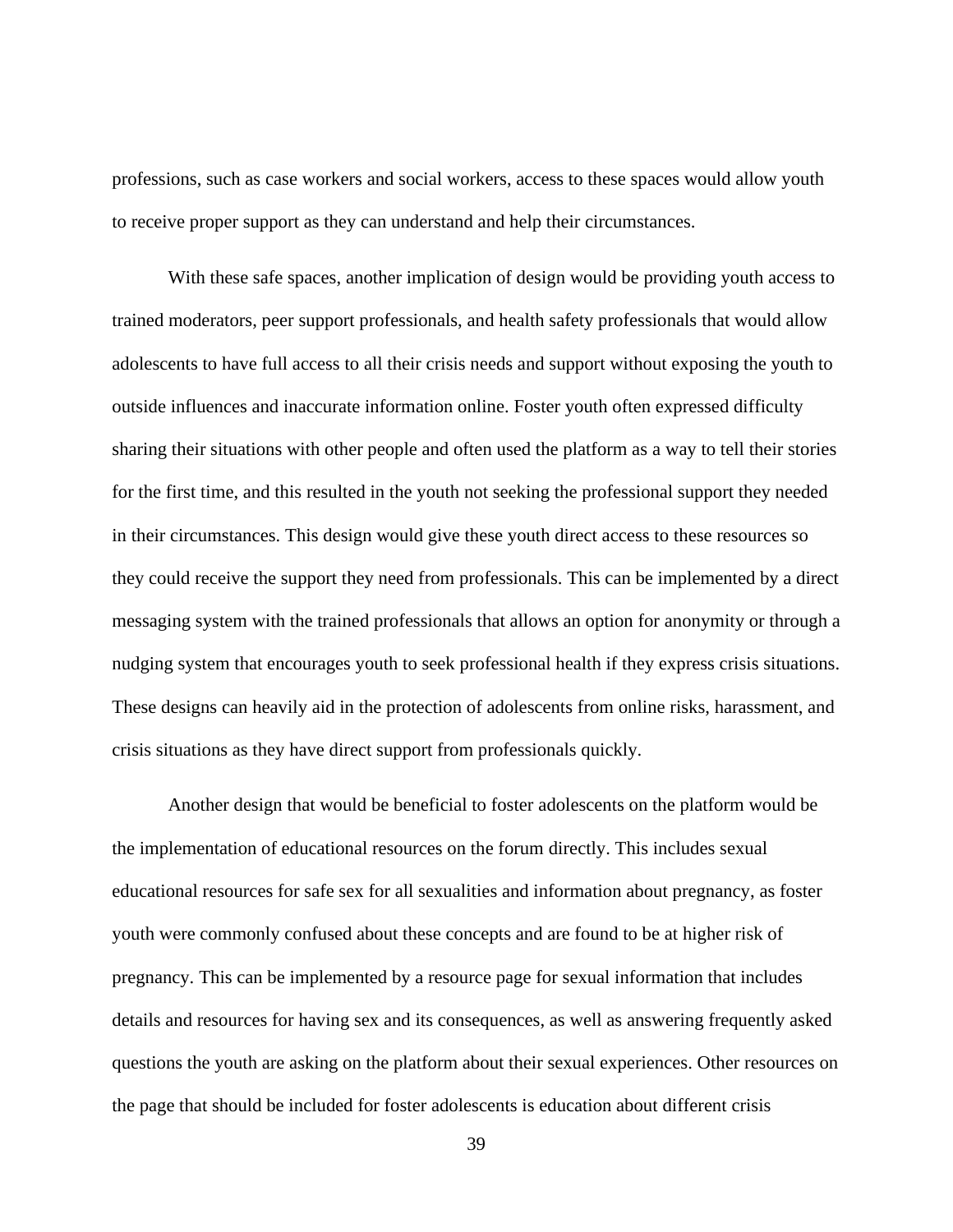institutions that can aid youth in their situations. This includes crisis helplines such as The National Domestic Abuse Hotline and the Suicide Prevention Hotline. Foster youth disclosed many instances of domestic violence, neglect, and mental health problems during this study, and this oftentimes resulted in foster youth not seeking professional help over their situations. These adolescents disclosed instances of sexual abuse from family members and self-harm as their coping mechanisms for their situations, and educating these youth about these resources can help them in crisis..

#### Limitations and Future Research

<span id="page-46-0"></span>The analysis of this study was based on a small population of adolescents (ages 13-17) that were identified on the platform as part of the foster care or child welfare system on a mental health peer support forum. Since the identification process was based on keywords related to "foster care" and "child welfare," there was a limitation of posts that appeared and were able to be analyzed. A future solution to this would be to expand the query to be met with greater results. This limitation appeared again in the study when the foster youth posts were filtered based on a setlist of sexual keywords and online-related keywords. This list could have been expanded to include more sexual and online jargon that could be seen in adolescent's social media, but there is a limitation to keywords as some phrases are related to instances not associated with sex or online, such as using the word "fuck", or "balls," in a non-sexual sense (Razi et al. 2020). Keywords, in this case, would have resulted in a larger dataset with a higher rate of irrelevant posts to the study.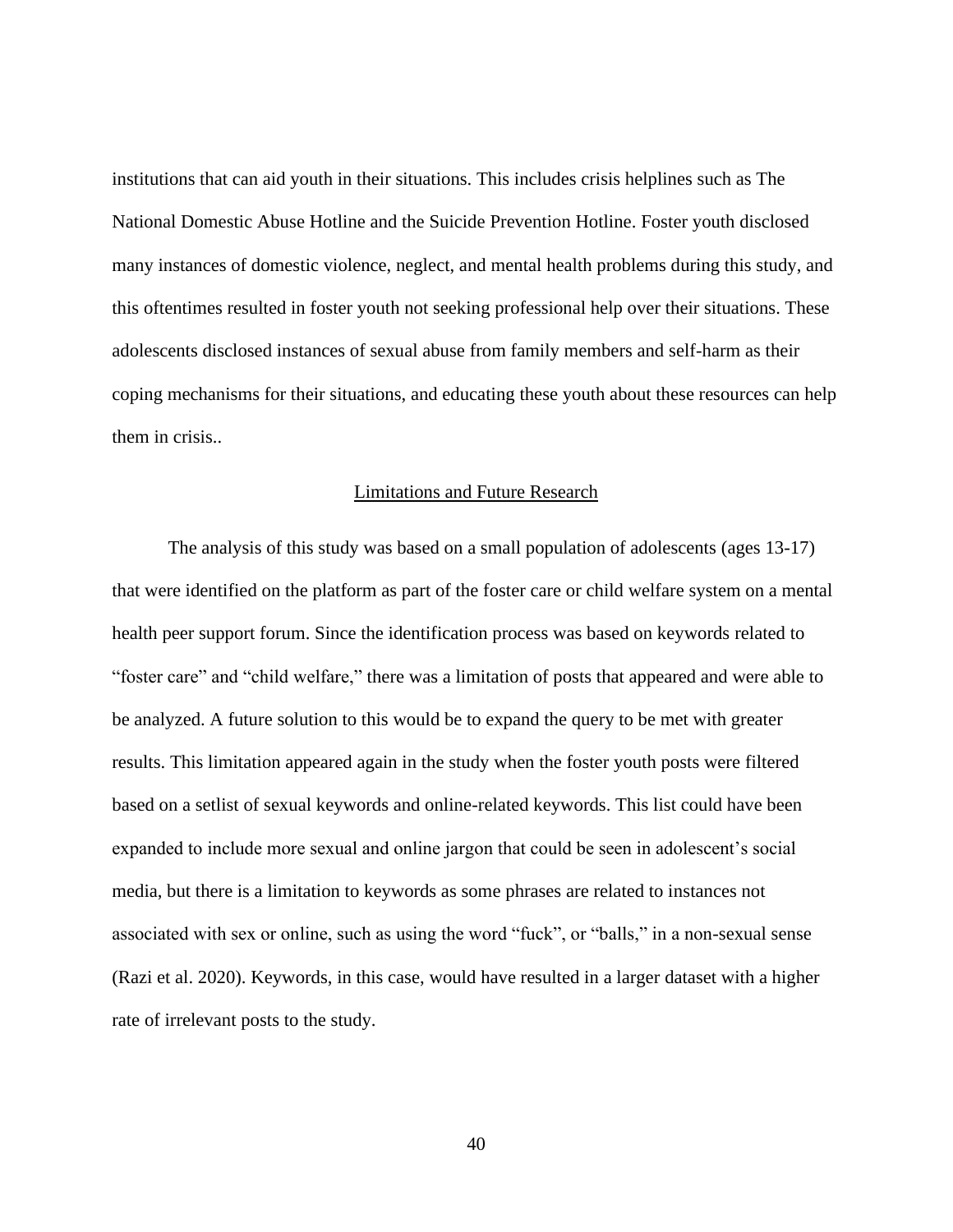Due to foster youth being a more vulnerable group of adolescents, these results may not be generalizable to all groups of adolescents. Since this study examined how foster youth sought support on a peer support platform, this study does not evaluate all the risks and consequences that foster youth, and other adolescents, may face being online on different platforms and social media. The terms of service of the platform allowed the use of user data for research, but the safety of the foster adolescents' privacy and identity was of high importance. Analyzing foster children's data often resulted in collecting sensitive personal information that could put the youth in jeopardy, which emphasized the importance of keeping the adolescent's identity private, anonymous, and non-searchable throughout the study (Badillo-Urquiola, 2017). As a result of evaluating foster youth posts and the platform being for peer support, we likely encounter higher rates of negative posts and responses from the foster youth since their purpose is to seek help over their situations.

Another limitation to the study was that the majority of the foster youth in this study reported to identify as female on the platform. This was a limitation as the analysis of this study was biased on the perspective of female foster youth's sexual experiences and support seeking behaviors. Male identified and non-binary foster youth perspectives were more limited in the study as they sought support over sexual experiences less on the peer support platform. This limitation is common in related research as male individuals are less likely to disclose and seek support over sexual experiences (Palmer et al., 2021). In addition, Allen et al. (2015) found that the rate of males experiencing sexual assault and unwanted sexual activity is less than half of what females face and disclose. The reasons attributed to these statistics are related to males facing greater barriers to reporting unwanted sexual activity, such as social perceptions and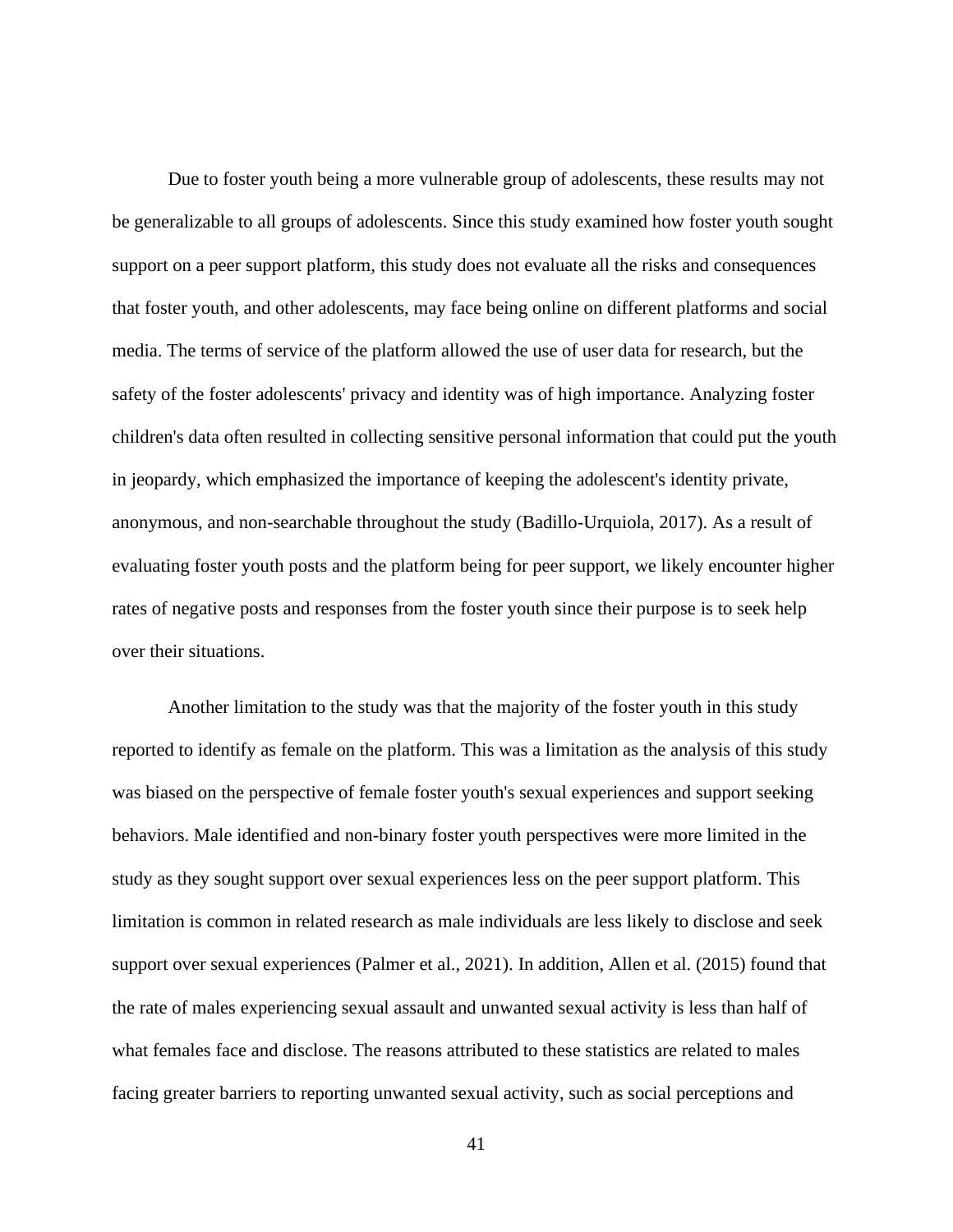expectations. These cultural factors of social expectations include gendered social display of emotions, non-victimization thinking of men, homophobia, and negative views associated with help seeking (Palmer et al., 2021). Male victims of sexual assault are understudied in comparison to female victims in adults (Peterson et al., 2011), resulting in more research needed to understand the perspective of male sexual assault victims. Future research relating to this can be expanded by analyzing a greater number of male foster youth's sexual experiences and support seeking behaviors. include gendered social display of emotions, non-victimization thinking of men, homophobia, and negative views associated with help seeking (Palmer et al., 2021). Male victims of sexual assault are understudied in comparison to of female victims in adults (Peterson et al, 2011), resulting in more research needed to understand the perspective of male sexual assault victims. Future research relating to this can be expanded by analyzing a greater number of male foster youth sexual experiences and support seeking behaviors.

When analyzing the type of support and social support the foster youth were seeking, we strictly analyzed what the youth wanted rather than the response and actual support they received from other individuals on the platform. A way to expand this research would be to evaluate the responses and the types of support the youth got in response to their needs, stories, and sexual experiences.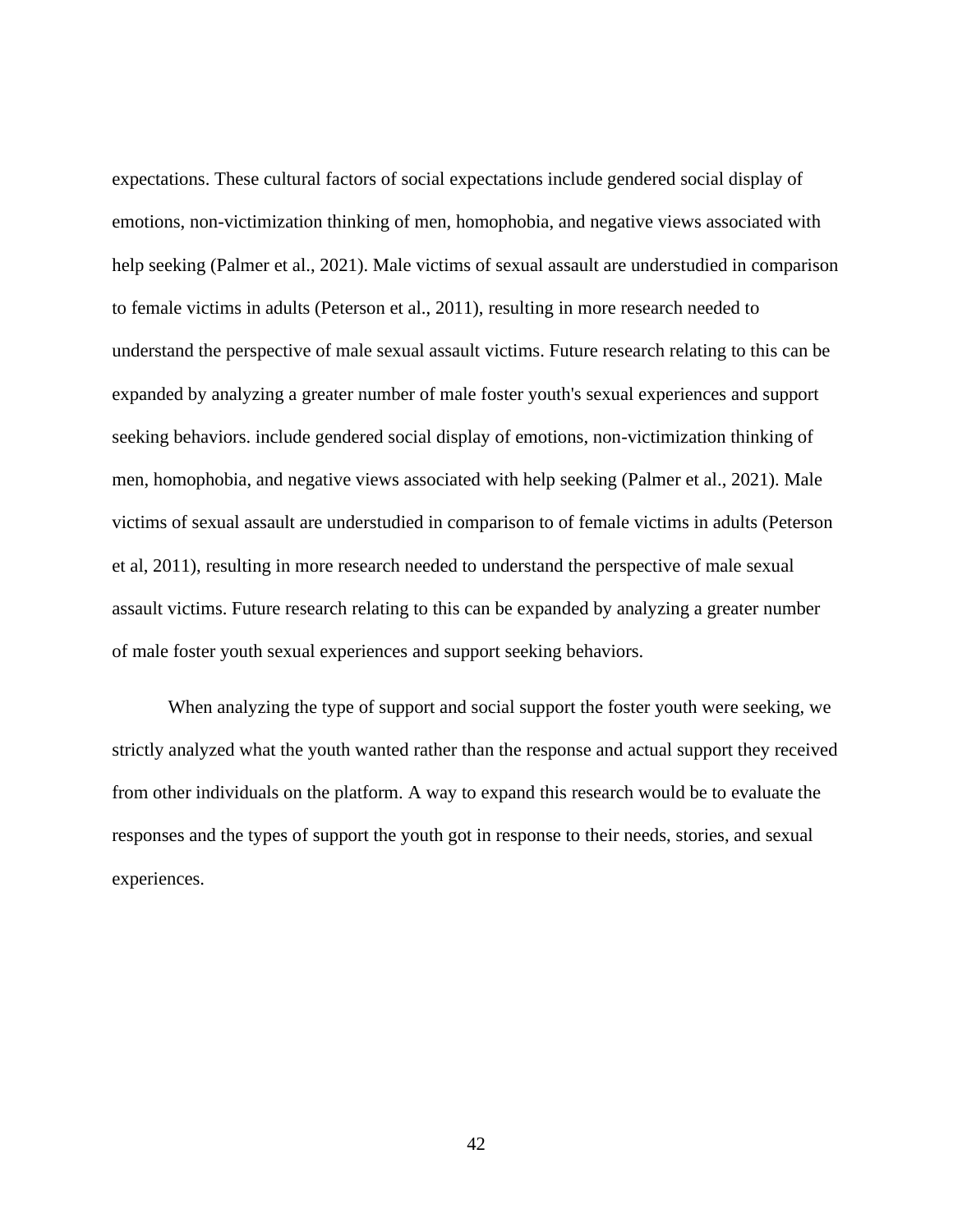# CHAPTER 6: CONCLUSION

<span id="page-49-0"></span>Sexual interactions and experiences were highly present online in the lives of foster youth on the mental health peer support platform, correlating to the reasons the adolescents in the child welfare system were seeking support online. The foster youth using technology showed benefits of them being online as it was a tool for them to seek support and connect with others in similar situations and experiences. The majority of the foster youth used the online platform as a source of support over their sexual experiences, which many found to be traumatic and difficult to cope with. These foster adolescents shared many of their high-risk sexual situations they were seeking support for, with the majority of them seeking support for an incident related to sexual abuse. Along with the benefits of foster adolescents seeking support online, foster youth faced many high-risk situations while being online, such as unwanted solicitations from strangers on the platform. These sexual experiences resulted in the youth seeking support for different social support needs. Only a small portion of youth actively sought out professional help over their situations and used the platform as a substitute to share their story for the first time to seek support. seeking support online, foster youth faced many high-risk situations while being online, such as unwanted solicitations from strangers on the platform. These sexual experiences resulted in the youth seeking support for different social support needs. Only a small portion of youth actively sought out professional help over their situations and used the platform as substitute to share their story for the first time to seek support.

As foster youth are a vulnerable group of adolescents who often face unique and challenging situations due to their circumstances, a key takeaway from this study is that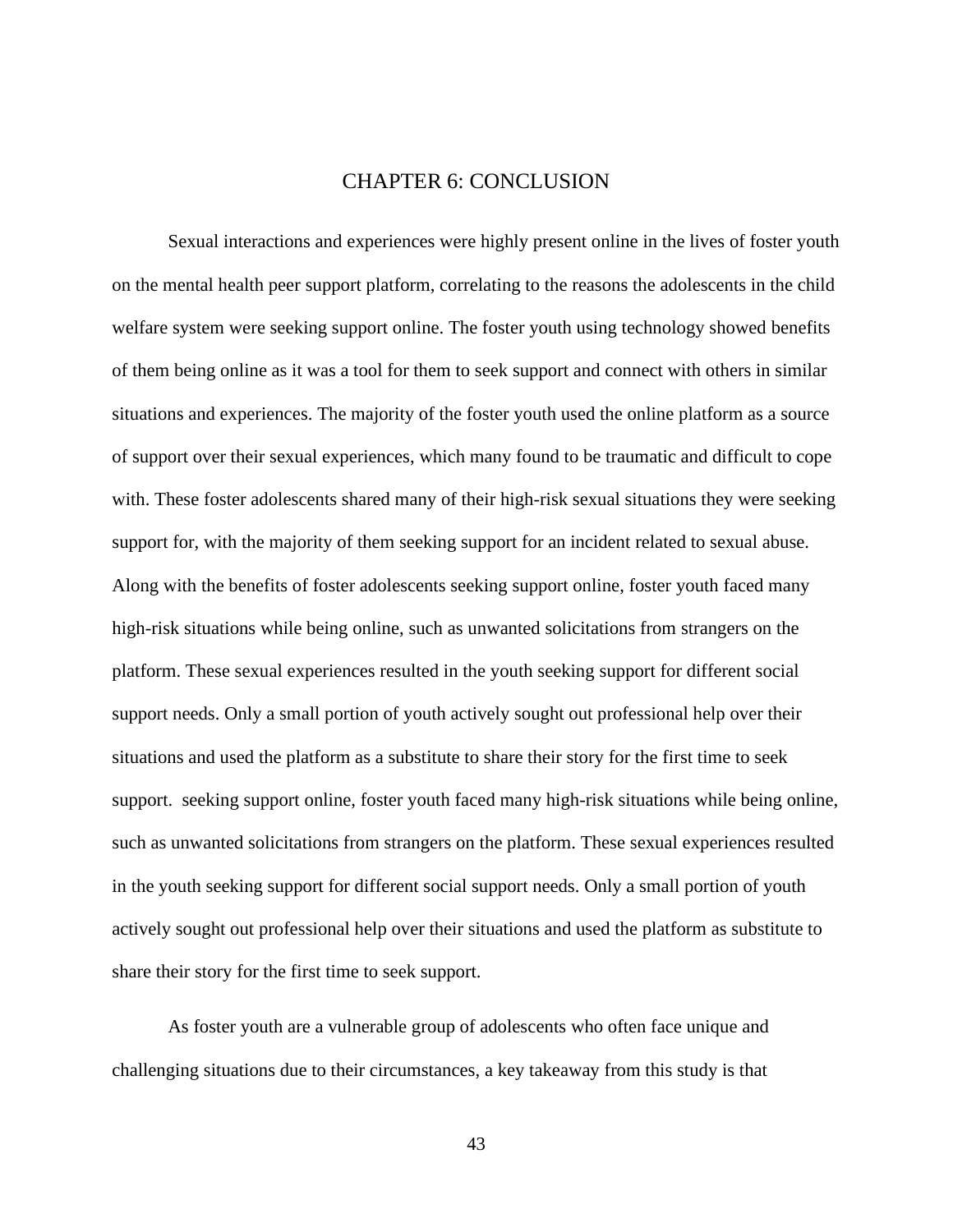adolescents would benefit from additional resources and support systems online and offline that would help them remain safe online, such as sex education and online safety designs for support. A prevalent theme that was displayed throughout the study was foster youth struggling to cope with and handle their sexual experiences, as well as needing advice and answers to their sexual situations. Sexual education would aid foster adolescents in understanding sex to a greater extent and make them more comfortable with the conversation of sex. Along with sexual education, teaching adolescents how to navigate online through sexual solicitations and other risks safely would help foster youth remain safe online while seeking support. Easily accessible professional help online for foster adolescents can also help these youth in crisis situations. This would allow these youth to receive the proper support they need to cope with their circumstances. would help foster youth remain safe online while seeking support. Easily accessible professional help online for foster adolescents can also help these youth in crisis situations. This would allow these youth to receive the proper support they need to cope with their circumstances.

While conducting this research, foster adolescents shared personal, detailed, and triggering life stories in a non-censored perspective. As a researcher who analyzed all these posts in the study, I personally found it difficult to grasp and read the experiences these youth were sharing online, specifically in the case of sexual abuse. Analyzing these stories from this perspective was harsh on my mental health, so for the safety of myself and my mental health, it was important for me to take breaks and separate myself from this research at times. This caused the analysis of this data and research to extend longer than expected overall, but it was important to take breaks and focus on myself as my goal was to help these adolescents with this paper. The difficulty that came with reading these traumatic experiences emphasizes the need to help foster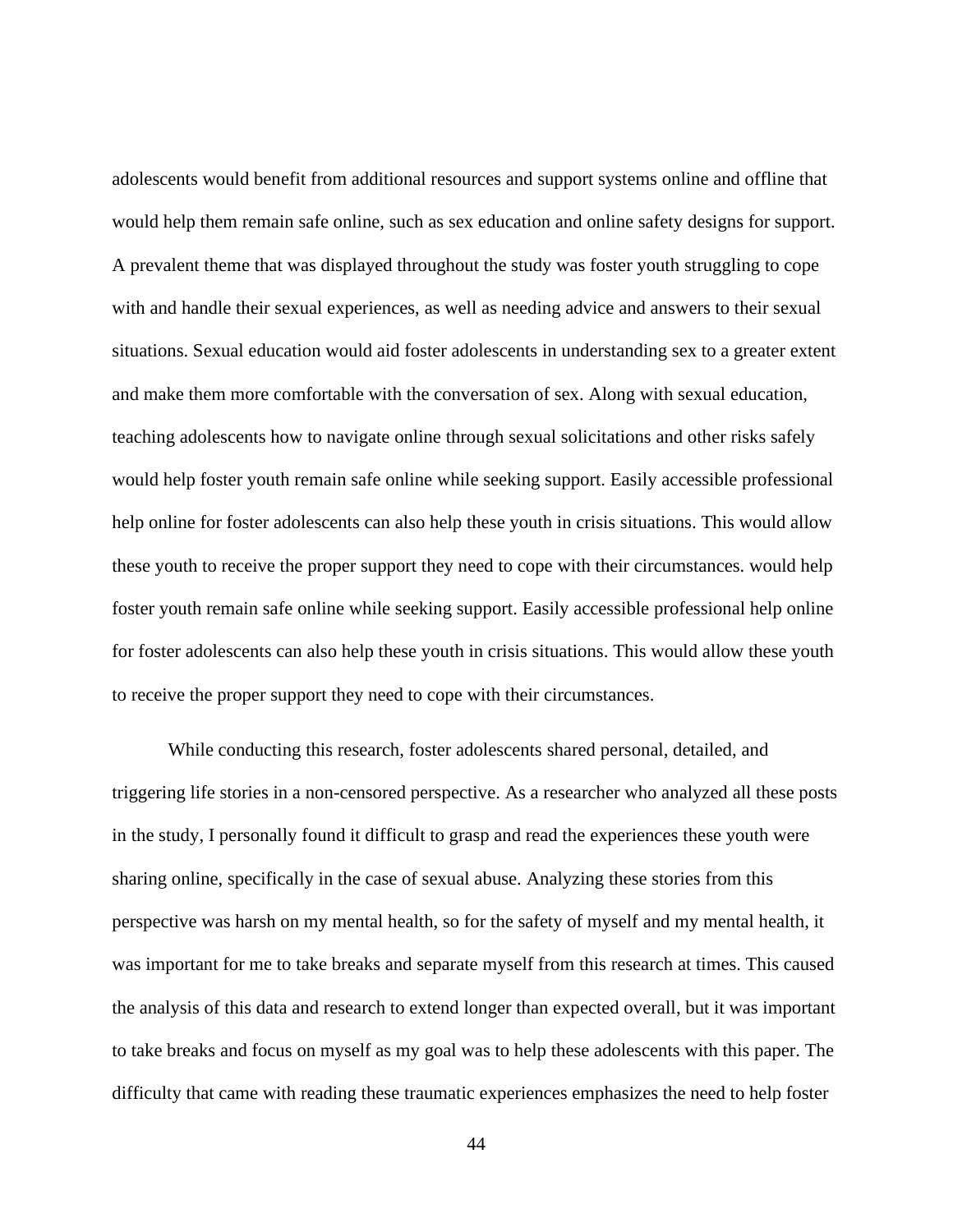adolescents in these situations, and understanding their situations can aid in keeping them safe online.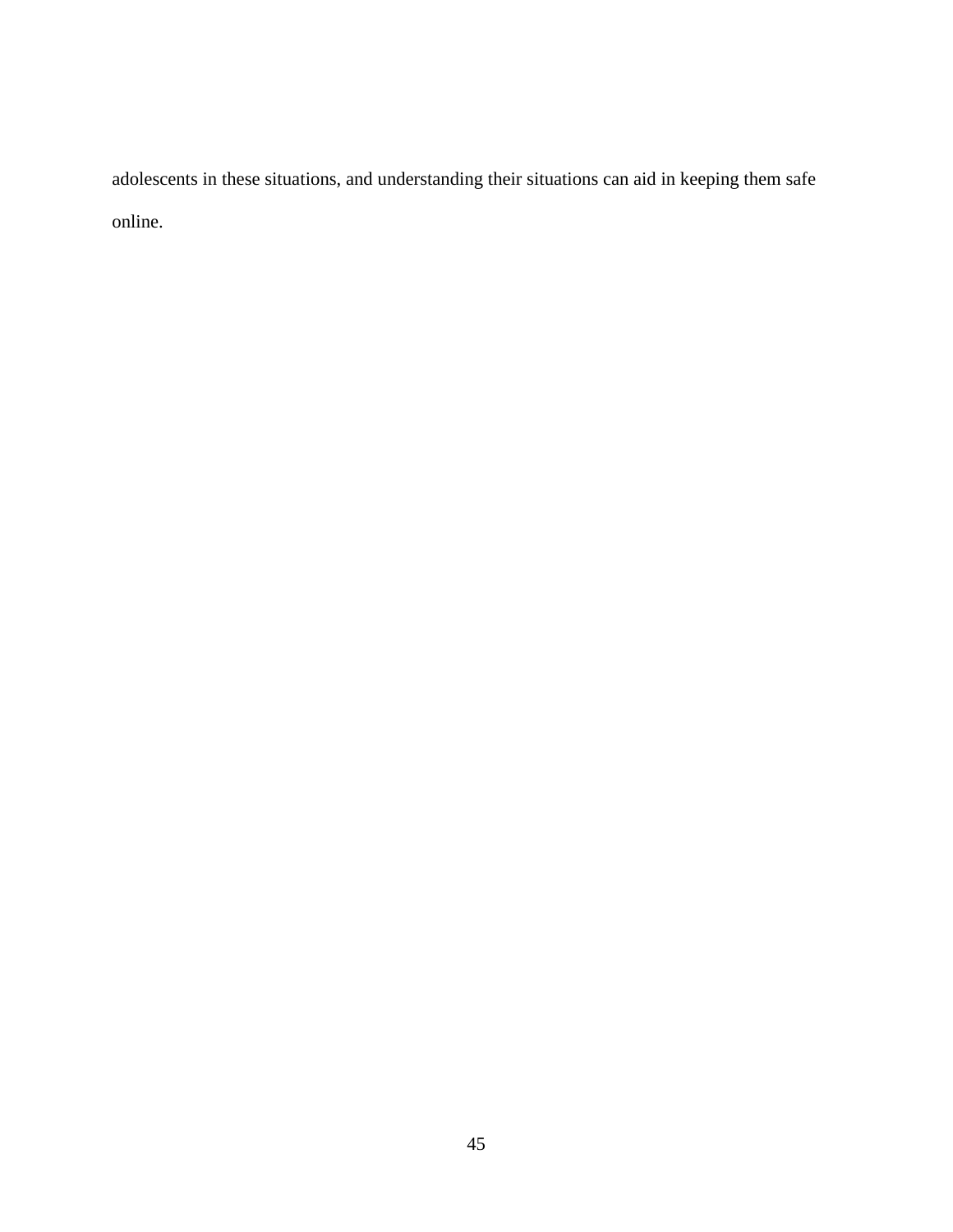#### REFERENCES

- <span id="page-52-0"></span>Allen, C. T., Ridgeway, R., and Swan, S. C. 2015. College Students' Beliefs Regarding Help Seeking for Male and Female Sexual Assault Survivors: Even Less Support for Male Survivors, Journal of Aggression, Maltreatment & Trauma, 24:1, 102-115, DOI: 10.1080/10926771.2015.982237
- Andalibi, N., Haimson, O.L., De Choudhury, M., & Forte, A. 2018. Social Support, Reciprocity, and Anonymity in Responses to Sexual Abuse Disclosures on Social Media. ACM Trans. Comput.-Hum. Interact. 25, 5, Article 28 (October 2018), 35 pages. <https://doi.org/10.1145/3234942>
- Badillo-Urquiola, K., Ghosh, A.K. and Wisniewski, P. (2017) "Understanding the Unique Online Challenges Faced by Teens in the Foster Care System," Poster presented at the 2017 ACM Conference on Computer Supported Cooperative Work (CSCW 2017), Portland, OR.
- Badillo-Urquiola, K., Harpin, S., Wisniewski, P. (2017) "Abandoned but Not Forgotten: Providing Access While Protecting Foster Youth from Online Risks," In the Proceedings of the 2017 ACM Conference on Interaction Design and Children (IDC 2017), Stanford, CA.
- Badillo-Urquiola, K., Pageah, X., and Wisniewski, P. (2019) "Risk vs. Restriction: The Tension between Providing a Sense of Normalcy and Keeping Foster Teens Safe Online," In the Proceedings of the ACM CHI Conference on Human Factors in Computing Systems (CHI 2019), Glasgow, UK.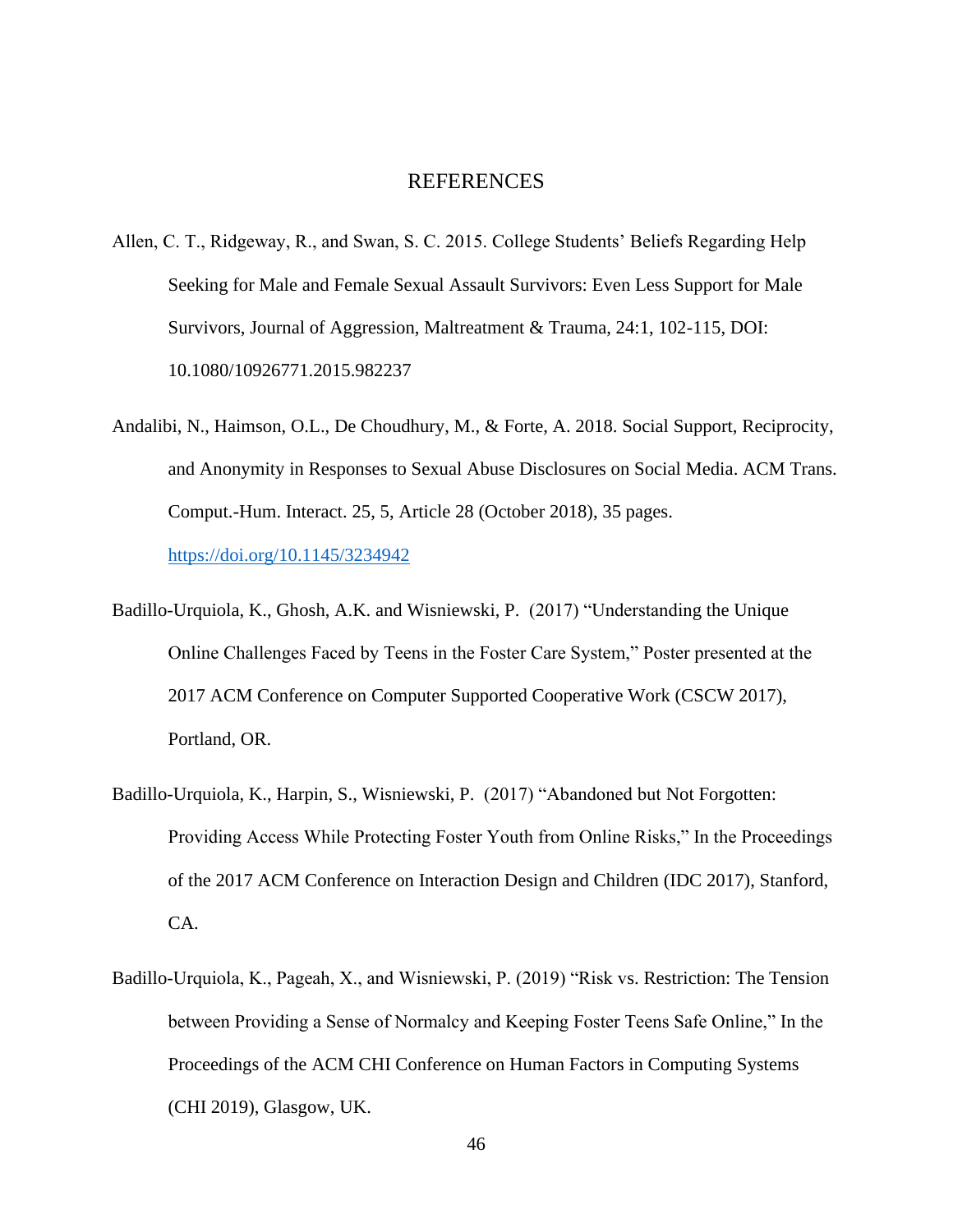- Bramlett, M. D., and Radel, L. F. 2014. Adverse family experiences among children in nonparental care, 2011-2012. *National health statistics reports*, (74), 1–8.
- Burleson, B.R., MacGeorge, E.L., Knapp, ML, and Daly, JA. 2002. Supportive communication. Handbook of interpersonal communication 3: 374–424
- Cutrona, C.E., Suhr, J. A. Controllability of stressful events and satisfaction with spouse support behaviors. Communication Research 1992; 19:154–174
- DeHaan, S., Kuper, L.E., Magee J.C., Bigelow, L., and Mustanski, B. (2012). The Interplay between Online and Offline Explorations of Identity, Relationships, and Sex: A Mixed-Methods Study with LGBT Youth. Journal of Sex Research.
- Denby R., Gomez, E. and Alford, K. (2016). Promoting Well-Being Through Relationship Building: The Role of Smartphone Technology in Foster Care. Journal of Technology in Human Services 34, 2: 183–208.
- Ellison, N.B., Blackwell, L, Lampe, C., and Trieu, P. 2016. "The Question Exists, but You Don't Exist With It": Strategic Anonymity in the Social Lives of Adolescents. Social Media + Society 2, 4: 2056305116670673.<https://doi.org/10.1177/2056305116670673>
- Forte, A., Dickard, M., Magee, R., and Agosto, D.E. 2014. What do teens ask their online social networks?: social search practices among high school students. In Proceedings of the 17th ACM conference on Computer supported cooperative work & social computing - CSCW '14, 28–37.<https://doi.org/10.1145/2531602.2531723>
- Goffman, E. 1959. The presentation of self in everyday life.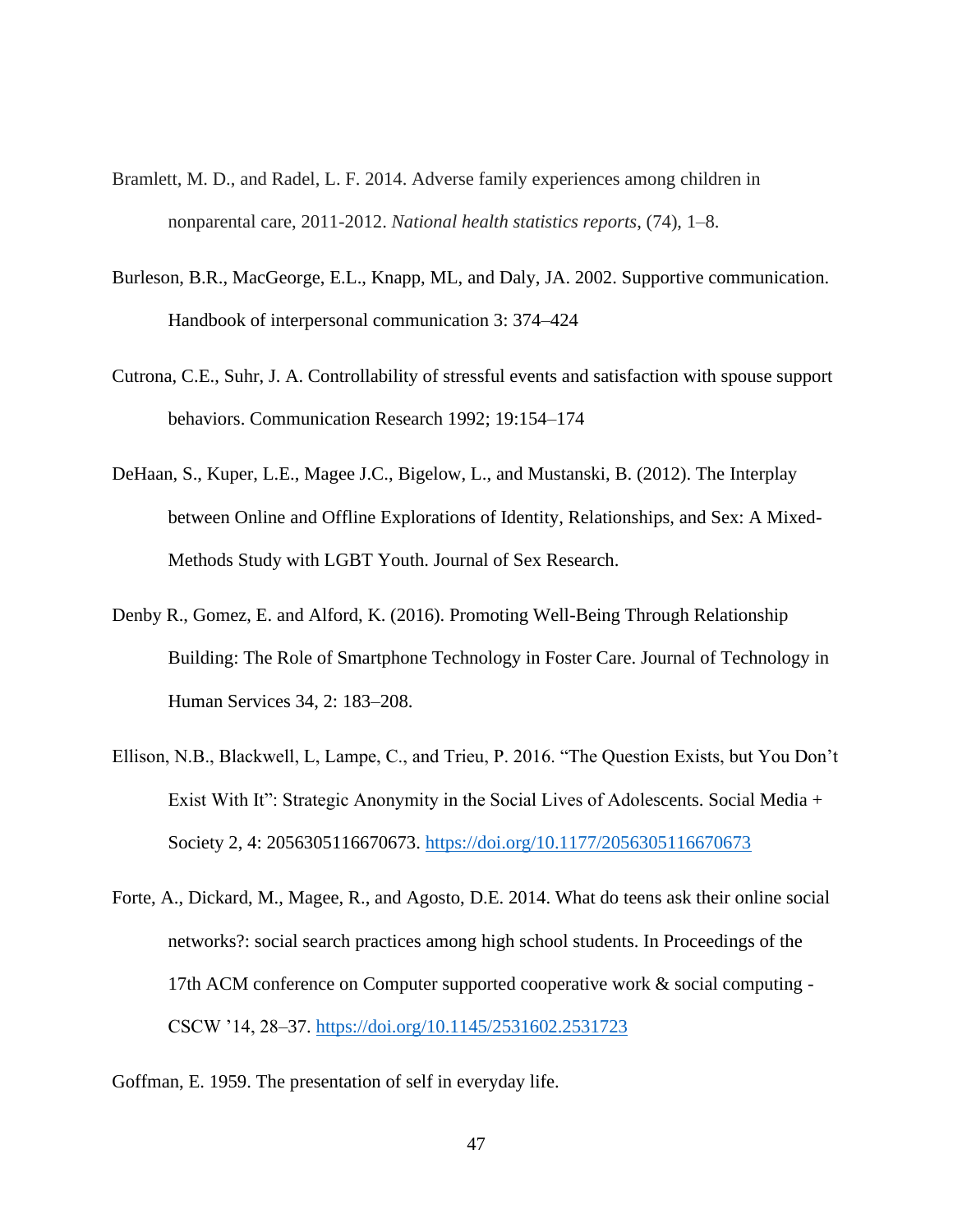- Gustavsson, N. and MacEachron, A. (2015) Positive Youth Development and Foster Care Youth: A Digital Perspective, Journal of Human Behavior in the Social Environment, 25:5, 407- 415, DOI: 10.1080/10911359.2014.966223
- Jones, L.M., Mitchell, K.J., and Finkel-hor, D. 2012. Trends in Youth Internet Victimization: Find-ings From Three Youth Internet Safety Surveys 2000–2010.Journal of AdolescentHealth50, 2: 179–186.http://doi.org/10.1016/j.jadohealth.2011.09.015
- Kachingwe, O. N., Salerno, J. P., Boekeloo, B. O., Fish, J. N., Geddings-Hayes, M., Aden, F., and Aparicio, E. M. (2020). "The internet is not private": The role of social media in sexual health among youth in foster care. Journal of Adolescence, 82, 50–57. <https://doi.org/10.1016/j.adolescence.2020.06.005>
- Ko, H. C., Wang, L. L., & Xu, Y. T. (2013). Understanding the different types of social support offered by audience to A-list diary-like and informative bloggers. Cyberpsychology, behavior and social networking, 16(3), 194–199. [https://doi.org/](https://doi.org/10.1089/cyber.2012.0297)10.1089/cyber.2012.0297
- Oshima, K. M. M., Narendorf, S. C., and McMillen, J.C. 2013. Pregnancy Risk Among Older Youth Transitioning Out Of Foster Care. Children and Youth Services Review 35, 10: 1760– 1765.<https://doi.org/10.1016/j.childyouth.2013.08.001>
- Mitchell, K. J., Jones, L. M., Finkelhor, D., and Wolak, J. 2013. Understanding the decline in unwanted online sexual solicitations for U.S. youth 2000–2010: Findings from three Youth Internet Safety Surveys. Child Abuse & Neglect 37: 1225–1236. <https://doi.org/10.1016/j.chiabu.2013.07.002>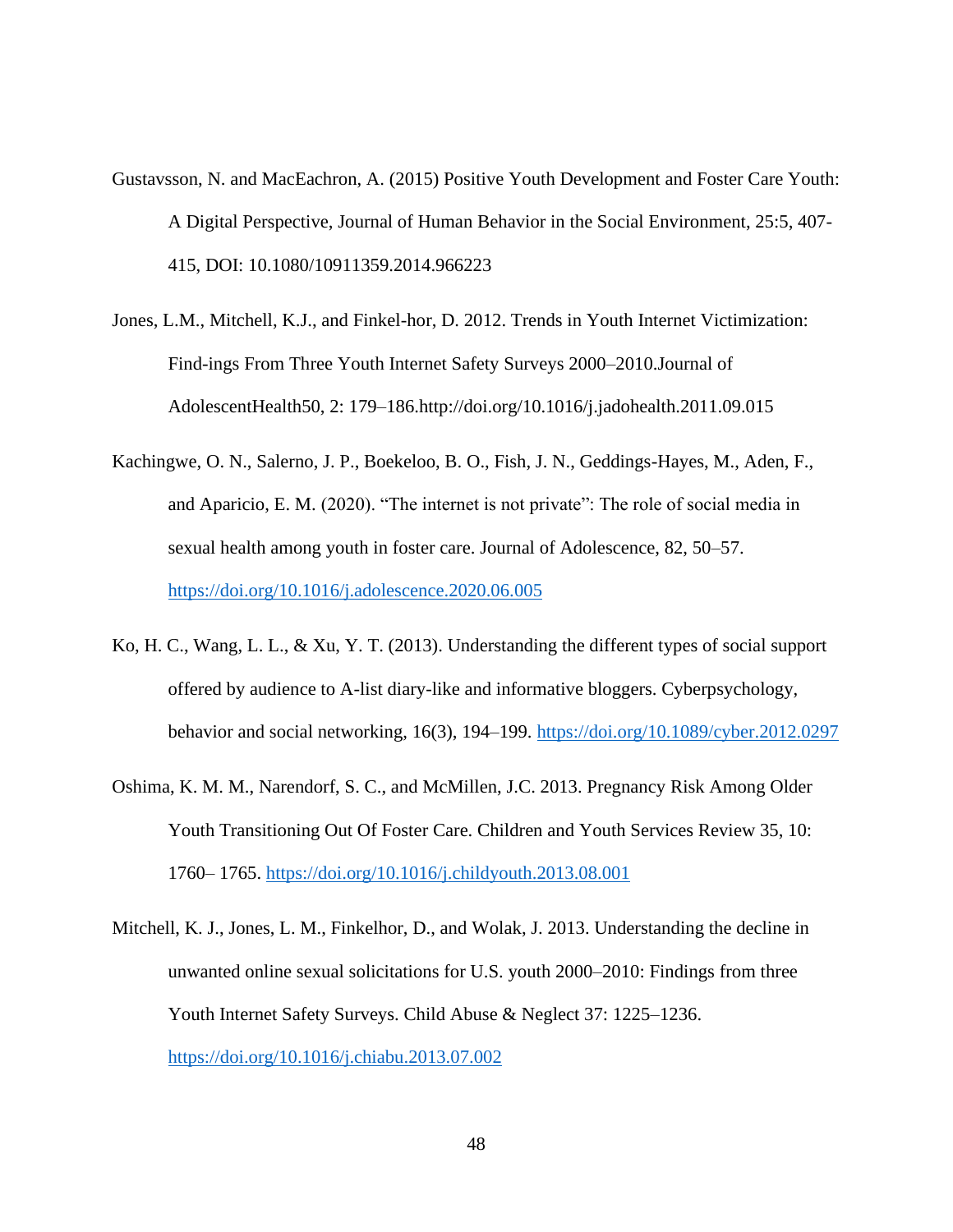- Mitchell, K., Jones, L., Finkelhor, D., and Wolak, J. 2014. Trends in Unwanted Online Experiences and Sexting : Final Report. Crimes Against Children Research Center. Retrieved from<http://scholars.unh.edu/ccrc/49>
- Palmer, J.E., Fissel, E.R., Hoxmeier, J. et al. #MeToo for Whom? Sexual Assault Disclosures Before and After #MeToo. Am J Crim Just 46, 68–106 (2021). https://doi.org/10.1007/s12103-020-09588-4
- Peterson, Z. D., Voller, E. K., Polusny, M. A., and Murdoch, M. 2011. Prevalence and consequences of adult sexual assault of men: Review of empirical findings and state of the literature, Clinical Psychology Review, Volume 31, Issue 1, Pages 1-24, ISSN 0272- 7358, [https://doi.org/10.1016/j.cpr.2010.08.006.](https://doi.org/10.1016/j.cpr.2010.08.006)
- Razi, A., Badillo-Urquiola, K., Wisniewski, P. (2020) "Let's Talk about Sext: How Adolescents Seek Support and Advice about Their Online Sexual Experiences." In the Proceedings of the ACM CHI Conference on Human Factors in Computing Systems (CHI 2020), Honolulu, HI, USA.
- Shpiegel, S. (2015). Resilience Among Older Adolescents in Foster Care: the Impact of Risk and Protective Factors. International Journal of Mental Health and Addiction 14, 1: 6–22. <https://doi.org/10.1007/s11469-015-9573-y>
- Turney K and Wildeman C. Mental and Physical Health of Children in Foster Care. Pediatrics. 2016;138(5): e20161118